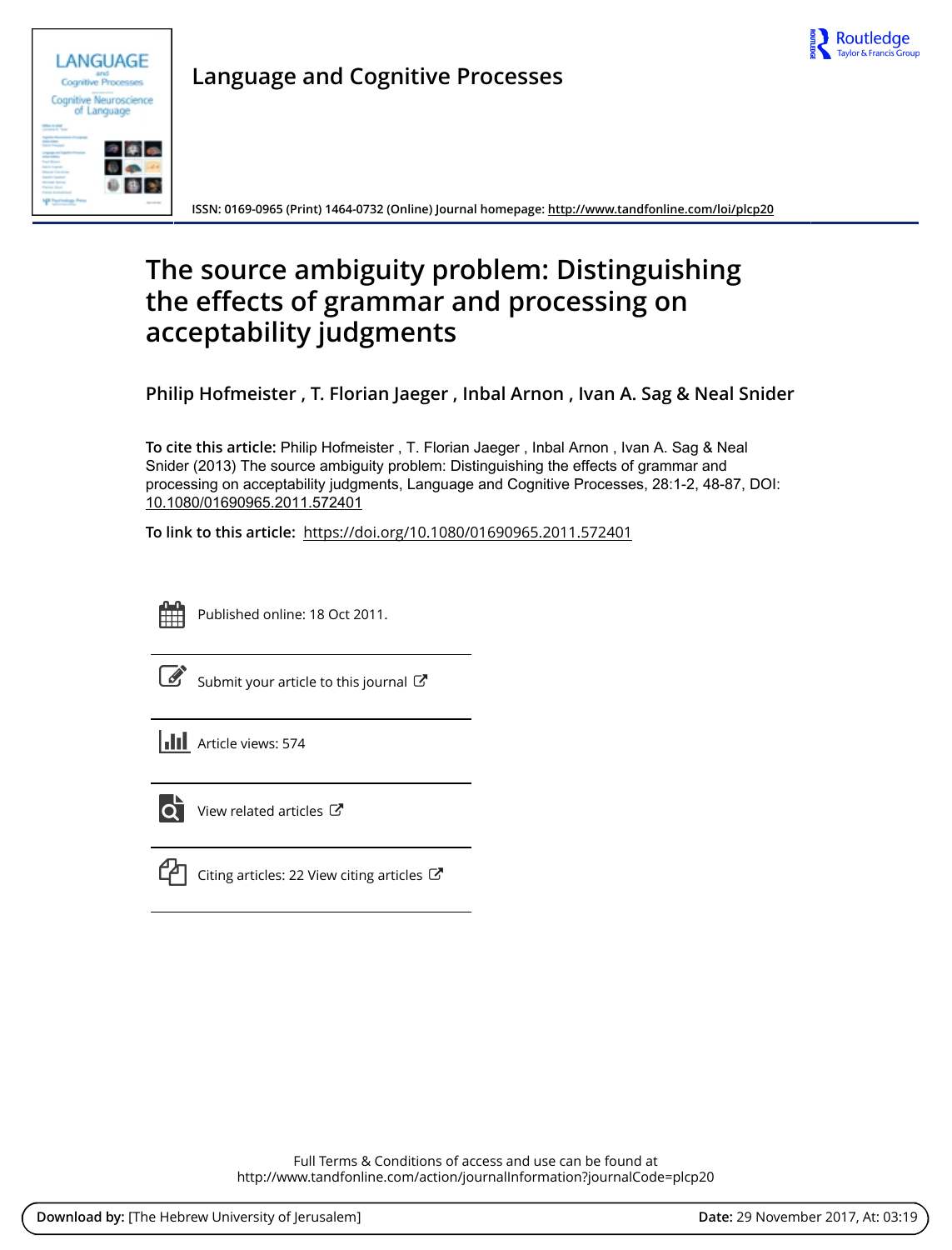## **Si** The source ambiguity problem: Distinguishing the effects of grammar and processing on acceptability judgments

Routledge Taylor & Francis Group

## Philip Hofmeister<sup>1</sup>, T. Florian Jaeger<sup>2</sup>, Inbal Arnon<sup>3</sup>, Ivan A. Sag<sup>4</sup>, and Neal Snider<sup>5</sup>

<sup>1</sup>Center for Research in Language, University of California-San Diego, La Jolla, CA, USA

<sup>2</sup>Department of Brain and Cognitive Sciences, University of Rochester, Rochester, NY, USA

<sup>3</sup>Department of Linguistics, University of Manchester, Manchester, UK

4 Department of Linguistics, Stanford University, Stanford, CA, USA 5 Nuance Communications, Inc., Burlington, MA, USA

Judgments of linguistic unacceptability may theoretically arise from either grammatical deviance or significant processing difficulty. Acceptability data are thus naturally ambiguous in theories that explicitly distinguish formal and functional constraints. Here, we consider this source ambiguity problem in the context of Superiority effects: the dispreference for ordering a wh-phrase in front of a syntactically ''superior'' wh-phrase in multiple wh-questions, e.g., What did who buy? More specifically, we consider the acceptability contrast between such examples and so-called D-linked examples, e.g., Which toys did which parents buy? Evidence from acceptability and self-paced reading

© 2013 Taylor & Francis

Correspondence should be addressed to Philip Hofmeister, Center for Research in Language, University of California-San Diego, La Jolla, CA, USA. E-mail: phofmeister@ucsd.edu

For helpful discussion and input on this research, we thank Bruno Estigarribia, Evelina Fedorenko, Ted Gibson, Jeanette Pettibone, Laura Staum Casasanto, and Tom Wasow. Very special thanks go to Ted Gibson and Ev Fedorenko for running the participants from Experiment III at MIT's Tedlab, and to David Kettler for his help in conducting Experiment IV. For editorial assistance, we thank Camber Hansen-Karr. This first author gratefully acknowledges research support from NIH Training Grant T32-DC000041 via the Center for Research in Language at UC-San Diego.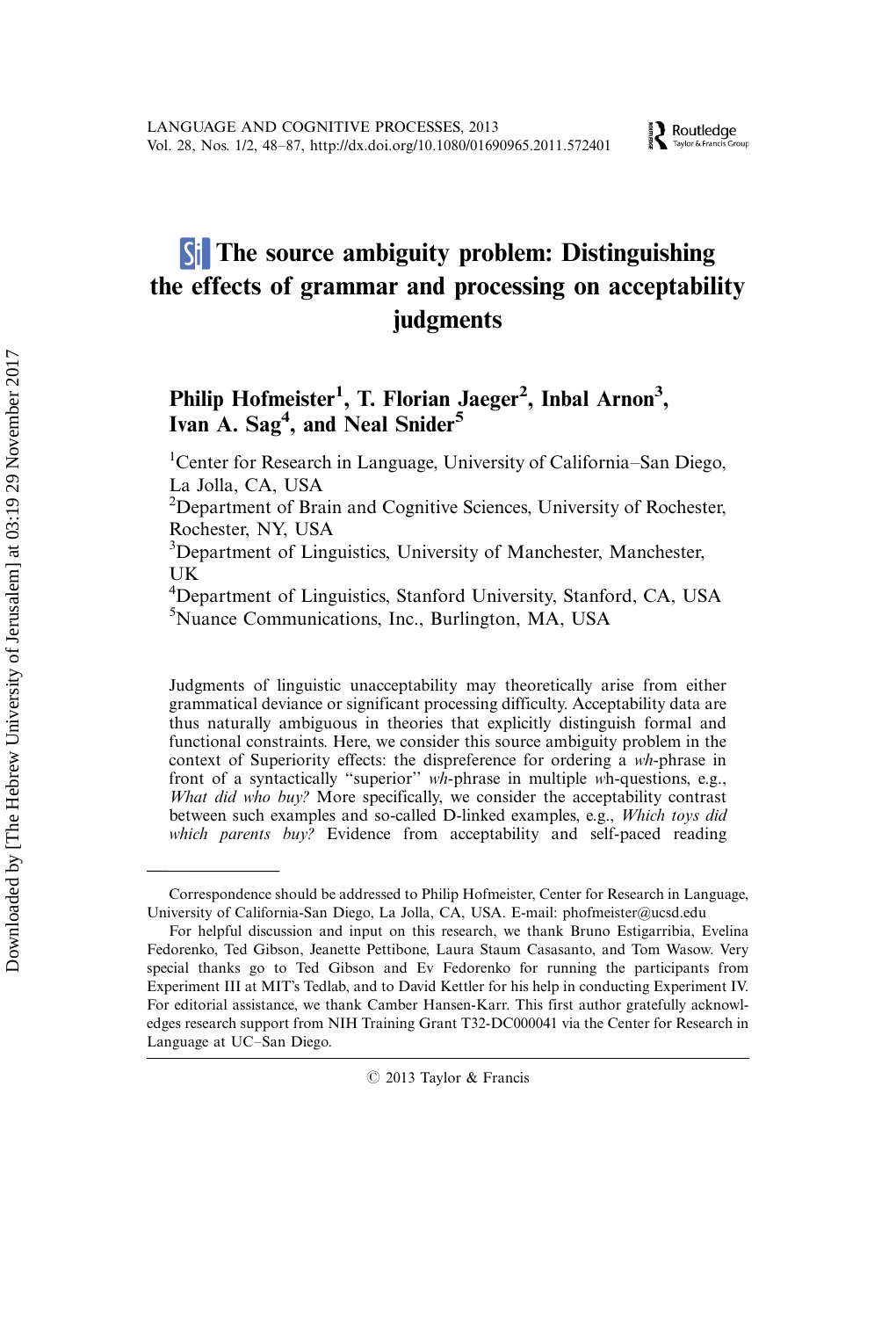experiments demonstrates that (i) judgments and processing times for Superiority violations vary in parallel, as determined by the kind of wh-phrases they contain, (ii) judgments increase with exposure, while processing times decrease, (iii) reading times are highly predictive of acceptability judgments for the same items, and (iv) the effects of the complexity of the wh-phrases combine in both acceptability judgments and reading times. This evidence supports the conclusion that D-linking effects are likely reducible to independently motivated cognitive mechanisms whose effects emerge in a wide range of sentence contexts. This in turn suggests that Superiority effects, in general, may owe their character to differential processing difficulty.

Keywords: Processing difficulty; Grammatical constraints; Acceptability judgments; Superiority.

## ACCEPTABILITY JUDGMENTS

Linguists rely on the ability to distinguish grammatical sentences from their ungrammatical counterparts. The problem for the language theorist, however, is that judgments of unacceptability may derive from different sources. An example may be judged unacceptable because it violates grammatical constraints or because it is simply hard to process, interpret, or contextualise. For instance, Miller and Chomsky (1963) point out that sentences with multiple centre-embeddings, as in (1), are nearly incomprehensible and sound highly deviant to most speakers of English:

- (1) a. The boy the girl the host knew brought left.
	- b. The boy the girl brought left.

The structure in (1a) can be derived by repeated application of the grammatical rule that licenses the relatively acceptable-sounding variant in (1b), e.g.,  $NP \rightarrow NP S$ . Hence, they suggest that the unacceptability of (1a) should not be attributed to a grammatical constraint, but rather to independently motivated cognitive difficulty that arises when processing such structures. In other cases of linguistic unacceptability, however, the source of the deviance is less clear. We refer to this as the ''source ambiguity problem,'' and it is this ambiguity that makes it challenging to understand what effects grammar imposes, and what effects should be explained in terms of independently motivated cognitive processes.

An example of this problem emerges in the discussion of multiple  $wh$ -questions, as in  $(2)$ :

(2) Who finished what?

Such questions commonly elicit pair-list readings (Dayal, 2002; Grohmann, 2003), where an appropriate answer consists of multiple propositions or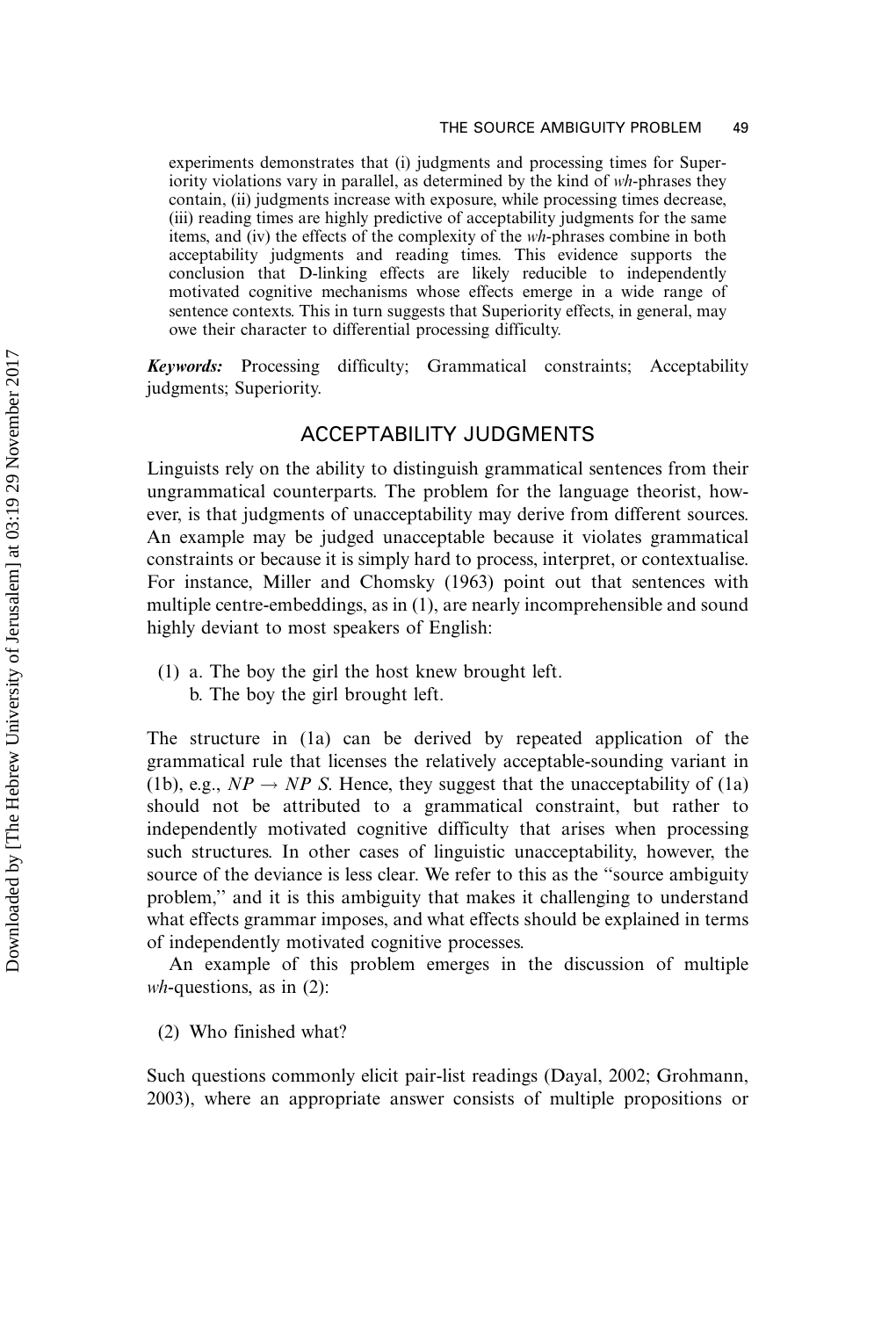argument pairs, e.g., John finished the stats, Hank finished the formatting, etc., or single-pair readings where a single such proposition or argument pair suffices (see Ginzburg & Sag, 2000, for a discussion of reprise uses).

As first noted by Kuno and Robinson (1972), examples like (3) are a considerably less natural way to ask the question posed by (2):

(3) What did who finish?

Chomsky (1973) states that this condition on wh-ordering actually represents an instance of a broader limitation on constituent movement, termed Superiority:

(4) No rule can involve  $X$ ,  $Y$  in the structure:

 $\ldots X \ldots [_{\alpha} \ldots Z \ldots - W Y V \ldots]$ 

where the rule applies ambiguously to  $Z$  and  $Y$  and  $Z$  is superior to [m-commands] Y.

Subsequent renditions of this constraint, e.g., Attract Closest or the Minimal Link Condition (Chomsky, 1995, 2000), retain much the same spirit. In all their renditions, grammatical accounts of Superiority invoke comparisons that depend on assessments of relative structural positions. Our conclusions apply equally to any such formulation; however, we will talk uniformly of the ''Superiority constraint,'' and will refer to examples like (3) as ''Superiority violations'' (SUVs).

Even within the category of SUVs, acceptability contrasts have been ascribed to differences in grammaticality. Since Karttunen (1977), it has been reported that using which- $\overline{N}$  phrases, as in (5), rather than bare wh-words like who and what, produces relatively acceptable structures (see also Culicover & Wilkins, 1984; Maling & Zaenen, 1982; Wilkins, 1977, 1980 for similar observations):

(5) Which medicine does which patient need?

Even sentences with two bare wh-elements are acceptable in certain circumstances, as in (6) (see Bolinger, 1978; Chomsky, 1995, p. 387; Ginzburg & Sag, 2000, p. 247):

(6) You look awful! What did who DO to you?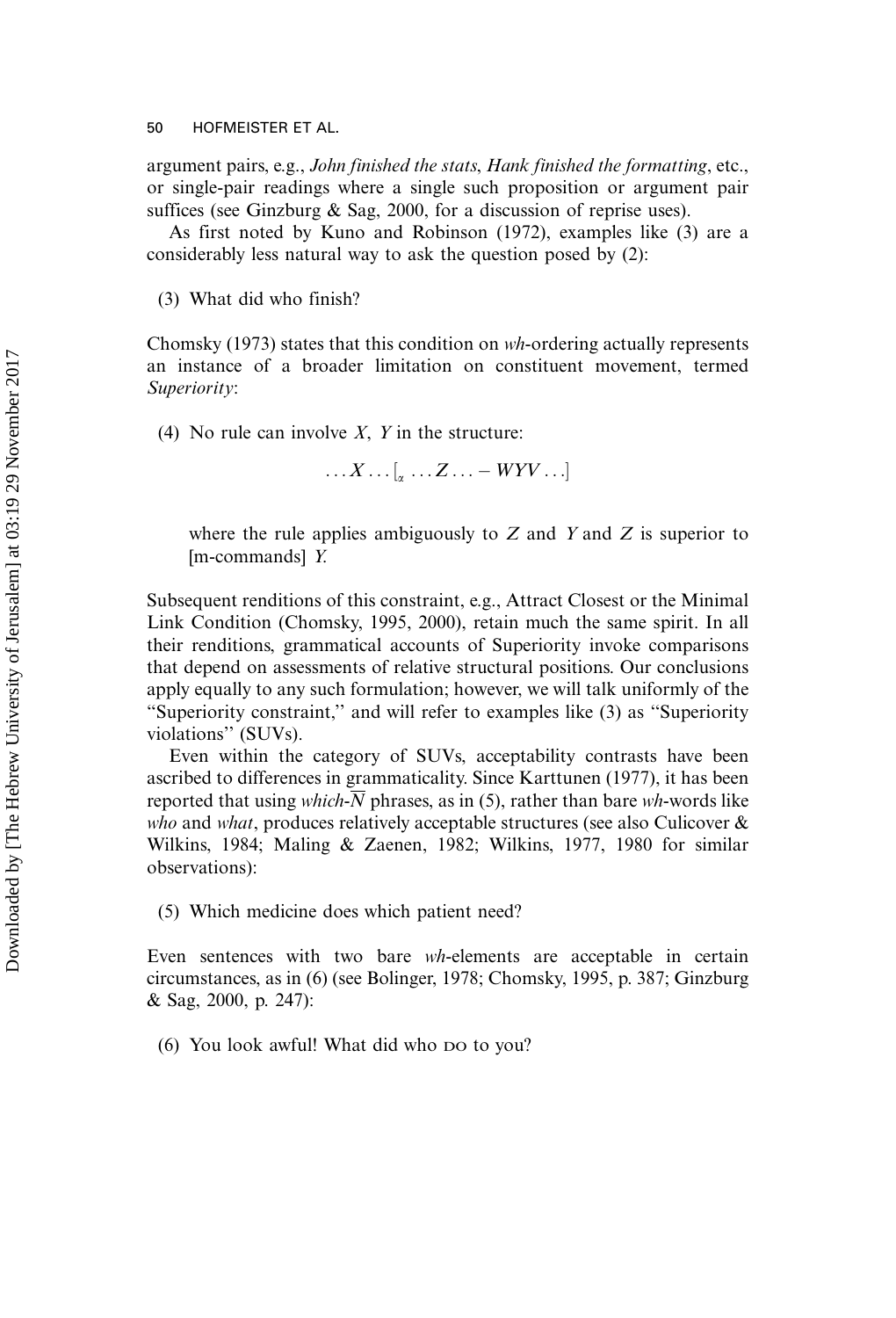Superiority-violating structures with only bare wh-words also appear on the internet (Arnon, Hofmeister, Jaeger, Sag, & Snider, 2005; Clifton, Fanselow, & Frazier, 2006). Although ungrammatical examples are sometimes attested in speech or text (see Labov, 1973, 1996 for discussion), the fact that these examples appear in presumably edited text speaks against their status as errors:

- (7) a. What did who know and when did they know it? [[http://](http://www.antigonishreview.com/bi-113/113-curb.html)www. [antigonishreview.com](http://www.antigonishreview.com/bi-113/113-curb.html)/bi-[113/113](http://www.antigonishreview.com/bi-113/113-curb.html)-[curb.html\]](http://www.antigonishreview.com/bi-113/113-curb.html)
	- b. What did who say and who did the asserting? [http://[www.thenation.](http://www.thenation.com/doc20030512/cockburn) com/doc[/20030512/](http://www.thenation.com/doc20030512/cockburn)cockburn]
	- c. What, do you think this is a game? What rules should who follow? This shit sandwich is a reality—a competition for survival between all souls... [http://[www.cruel.com](http://www.cruel.com/discuss/viewTopic.php/83308)/discuss/viewTopic.php/83308]

Therefore, it appears that wh-orders like those shown in (1) are acceptable under at least some circumstances.

To preserve the generalisation behind the Superiority constraint, the relative acceptability of sentences like (5) calls for some refinement or addendum. Such an addendum appears with the concept of D(iscourse) linking, presented in Pesetsky (1987, 2000; see also Comorovski, 1989). Although a precise explanation of D-linking does not appear in Pesetsky (1987, 2000) or in the secondary literature, the following serves as a rough approximation of its intended meaning:

Context sets previously mentioned in the discourse qualify a phrase as D-linked, but so do sets that are merely salient (e.g. which book, in a context where speaker and hearer both know that reference is being made to a reading list for a course) and sets whose salience is culturally determined (e.g. what day of the week, which sign of the zodiac). [p. 16]

This provides an escape hatch for examples like  $(5)-(7)$ : Superiority now only applies to wh-phrases that are non-D-linked. Consequently, the grammar retains the relevant constraints on wh-phrase order and examples like (3) retain their grammatically ill-formed status. Additionally, individual lexical items and phrases are not inherently specified for D-linking. Instead, this property emerges from the context or conventionalised implicatures. Hence, nothing theoretically prevents bare wh-items like who and what from being D-linked.

However, within the theory of grammar assumed by Pesetsky, it is hard to see why contextualisation invalidates an otherwise universal constraint such as Superiority. Pesetsky (2000, p. 16) acknowledges the absence of any rationale for why D-linking voids an exception to the constraints on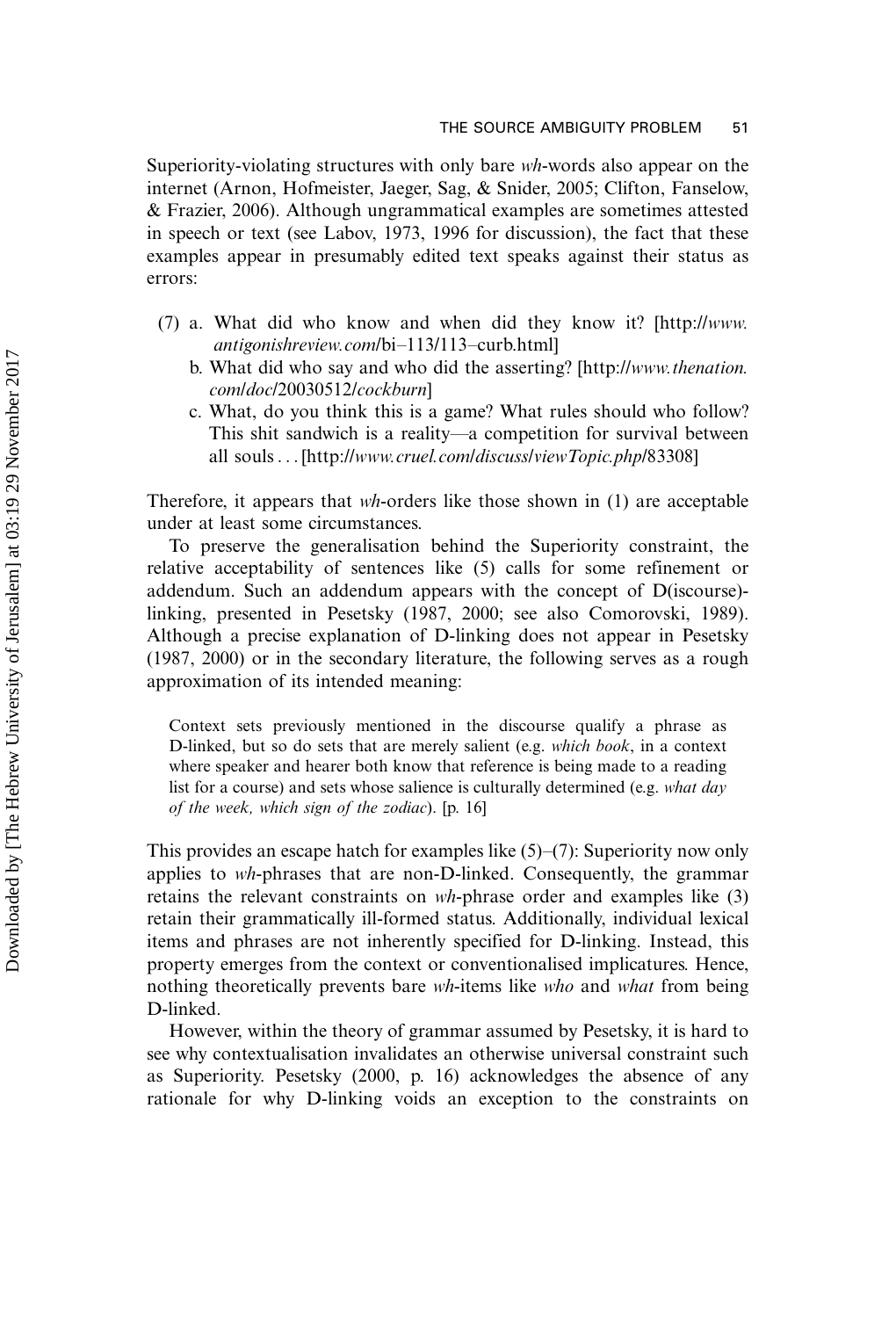wh-phrase order: "The reason for this link between semantics and syntax is obscure, and will remain obscure even at the end of this book''. Since there is no explanation for why contextualisation voids this one syntactic constraint, D-linking provides only a descriptive label for examples that run counter to the predictions of Superiority, as observed by Chung (1994, p. 39). Moreover, to the extent that contextualisation or the saliency of context sets accounts for acceptability differences, this seems to belong to the class of processingrelated factors, rather than potential grammatical factors. That is, the accessibility of discourse referents and the role of contextualisation have long been assumed to affect processing ease (Ariel, 1990, 2001; Prince, 1978, inter alia) but do not have a historical precedent for affecting grammaticality.

This leaves us with the following questions: Are Superiority-violating examples perceived to be worse than their Superiority-conforming counterparts because English (or some universal) grammar states restrictions blocking structures like the one in (3), or do processing differences give rise to the acceptability contrast between items like (2) and (3), or some combination of the two? Are non-D-linked SUVs worse than D-linked examples due to some grammatical restrictions, or is the difference reducible to processing? As with SUVs more generally, decades of syntactic research reflect the sustained belief that some grammatical constraint separates D-linked and non-D-linked SUVs.

A competing line of thought suggests that differences in processing difficulty play an important role in the differences between SUVs versus non-SUVs and D-linked versus non-D-linked SUVs (Arnon et al., 2005; Culicover, 2008; Hofmeister, Jaeger, Sag, Arnon, & Snider, 2007; Jaeger, 2004). In particular, this hypothesis argues that Superiority-violating multiple wh-questions like (3) pose significant processing difficulties that are absent in cases like (5), leading to differences in acceptability judgments. This builds on previous work arguing that processing difficulty accumulates during sentence processing in such a way that several sources of difficulty may combine to produce additive or even super-additive effects (Gibson, 1990; Kluender, 1991, 1998; Kluender & Kutas, 1993b).

In this paper, we ask whether the acceptability difference between SUVs with and without which- $\overline{N}$  phrases can be reduced to differences in processing difficulty. That is, we aim to determine whether observed differences *among* various kinds of SUVs can be accounted for in terms of processing principles alone. We provide evidence that the acceptability contrasts previously attributed to D-linking can be derived from differential processing difficulty due to independently motivated cognitive mechanisms affecting comprehension. In short, D-linking effects are predictable from the processing perspective, such that no special exception principle is necessary. This leads us to entertain the possibility that the perceived unacceptability of SUVs in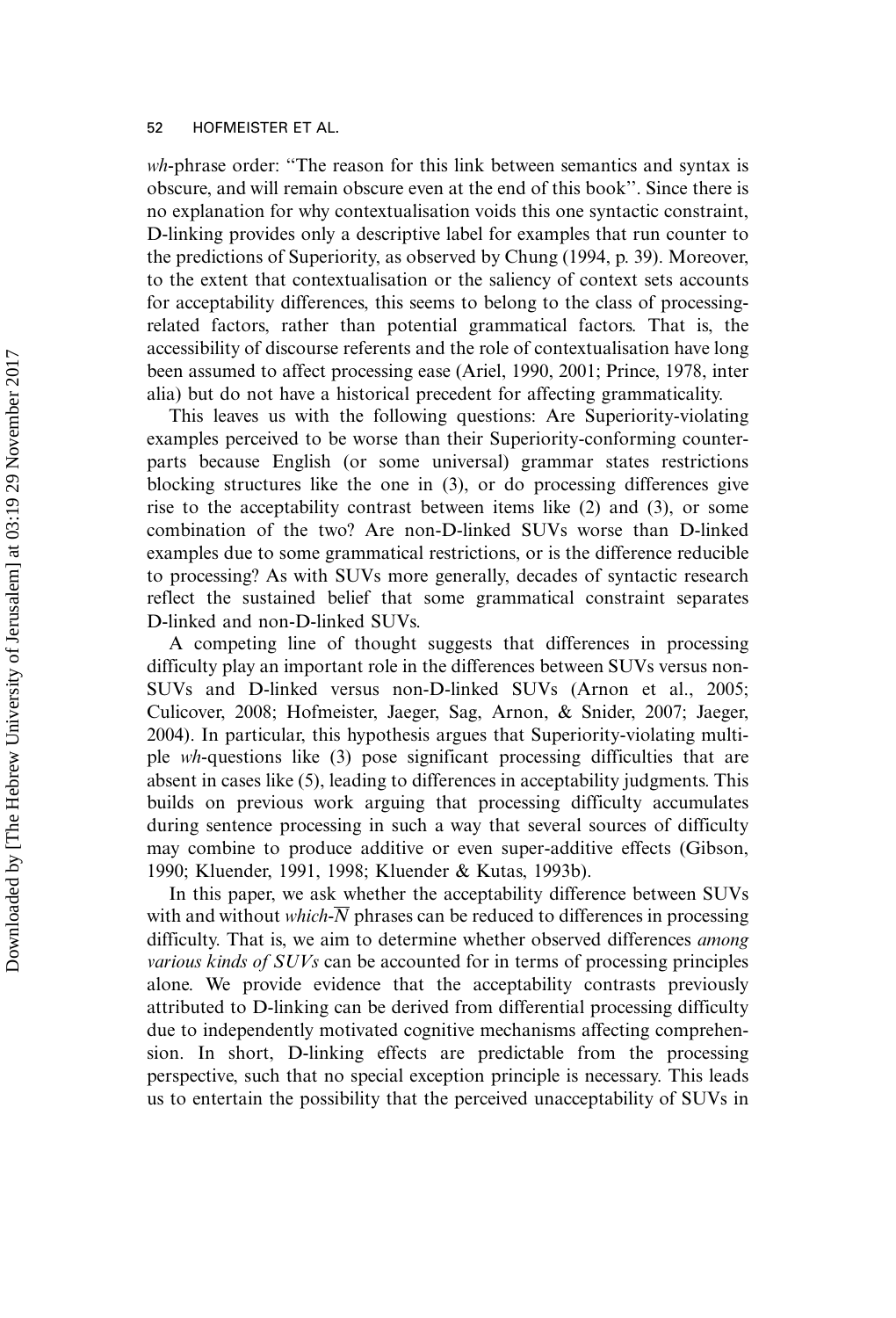general relates to the differential processing difficulty associated with some of the same processing mechanisms. While our results suggest that online sentence processing constraints can account for a considerable amount of observed variation in acceptability judgments, they do not exclude the possibility that grammar also contributes to Superiority effects. Particularly, while we focus on grammatical accounts that make categorical predictions, the work presented here raises intriguing possibilities about the interplay between processing and grammar, as understood by grammatical accounts with gradient constraints. We discuss some of these implications in the final discussion section.

## PROCESSING Wh-DEPENDENCIES

In this section, we review psycholinguistic accounts that make predictions about the processing difficulty of different multiple wh-phrase orderings based on properties of the wh-phrases. This includes predictions about cases previously attributed to D-linking, e.g., the preference for (8b) over (8a).

- (8) a. What does who need?
	- b. Which medicine does which patient need?

The accounts we discuss also make predictions about the differential processing difficulty of SUVs versus non-SUVs. However, we postpone discussion of these until the final section of this paper. Here, we focus on the processing pressures whose effects on SUV acceptability ratings are associated with D-linking (for a recent, more comprehensive summary of work on syntactic processing and its relationship to typology, see Jaeger & Tily, 2011).

A key feature of all SUVs is that they contain two wh-dependencies. For sentences like (8a) and (8b), this means that representations corresponding to the subject and object wh-phrases must be integrated with the verb need for proper interpretation. Hence, representations of the dependent arguments (the syntactic constituents required by the verbal head) must be restored from memory at the verb and assigned the appropriate semantic (or thematic) roles (Gibson, 1998, 2000; Hawkins, 1999; Lewis & Vasishth, 2005; McElree, 2000; McElree, Foraker, & Dyer, 2003; Van Dyke & Lewis, 2003; Vasishth & Lewis, 2006). Empirical evidence that representations of dependent arguments are indeed restored from memory at the appropriate subcategorising head comes from various measures including reading times, reaction times, speedaccuracy trade-off tasks, and electrophysiological measures (Kluender & Kutas, 1993a; Nicol & Swinney, 1989; Osterhout & Swinney, 1993; Pickering,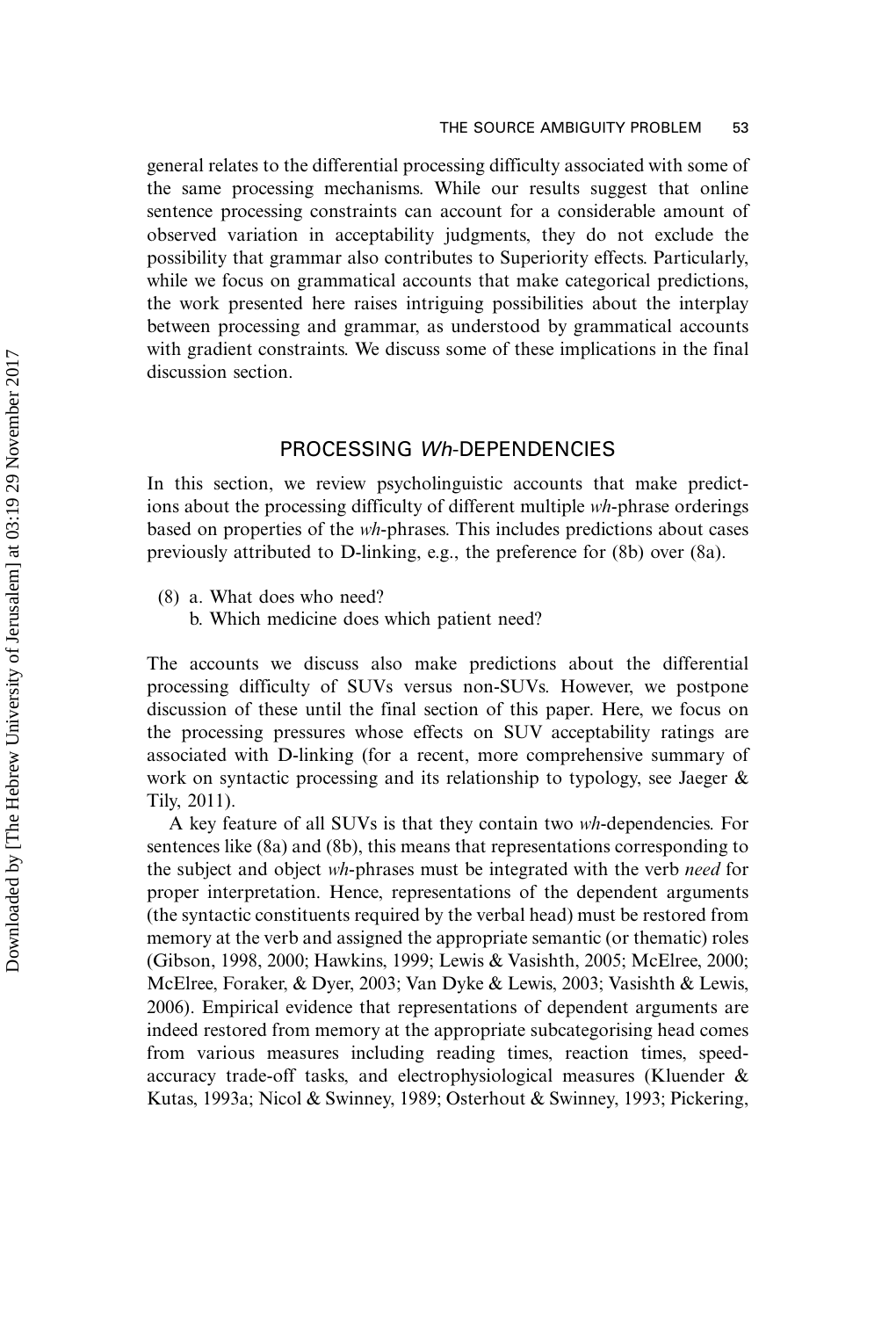1993; Pickering & Barry, 1991; Stowe, 1986; Tanenhaus, Carlson, & Seidenberg, 1985).

An increasing amount of evidence from psycholinguistics suggests that the degree to which linguistic representations overlap at both the syntactic and semantic level plays an important role in this retrieval process during sentence processing (Anderson, Budiu, & Reder, 2001; Gordon, Hendrick, & Johnson, 2001; Gordon, Hendrick, & Levine, 2002; Gordon, Hendrick, Johnson, & Lee, 2006; Lewis, 1996, 1999; Lewis & Vasishth, 2005; Lewis, Vasishth, & Van Dyke, 2006; Van Dyke, 2007; Van Dyke & McElree, 2006). Specifically, a retrieval target may share feature values with other locally available representations that are cued at the retrieval site, thereby inducing so-called similarity-based interference. For instance, Gordon et al. (2001) show that processing clefted constructions like (9) is easier when the two NPs preceding the subcategorising verb are of different types (proper name vs. definite description):

(9) It was John/the barber that the lawyer/Bill saw in the parking lot.

At the verb saw, two unintegrated NPs compete for argument slots. Given two NPs of the same type, the phrases overlap with one another in terms of syntactic and semantic features (e.g., definiteness and syntactic form). This overlap is reduced when the two phrases differ in nominal type, and is accompanied by facilitated processing at the verb. Additional work shows that similar effects occur when syntactic differences are controlled for, but semantic overlap remains (Gordon et al., 2002; Van Dyke, 2007).

With English SUVs, the comprehender must similarly process backto-back wh-elements, and then retrieve them and determine thematic relations at the head verb. By virtue of being wh-phrases, these phrases always overlap in terms of their phrasal type, although the extent of the overlap can vary significantly. Thus, SUVs like (8) differ from unary whquestions like *What did Sandy need?* in terms of the similarity of the verbal arguments. At the extreme end of overlap are SUVs like (10a) and (11), where the identical wh-phrases substantially increase the processing difficulty of the sentence:

- (10) a. Who did who see?
	- b. What did who see?
	- c. Which movie did who see?
	- d. Which movie did which child see?
- (11) I realised which student which student likes.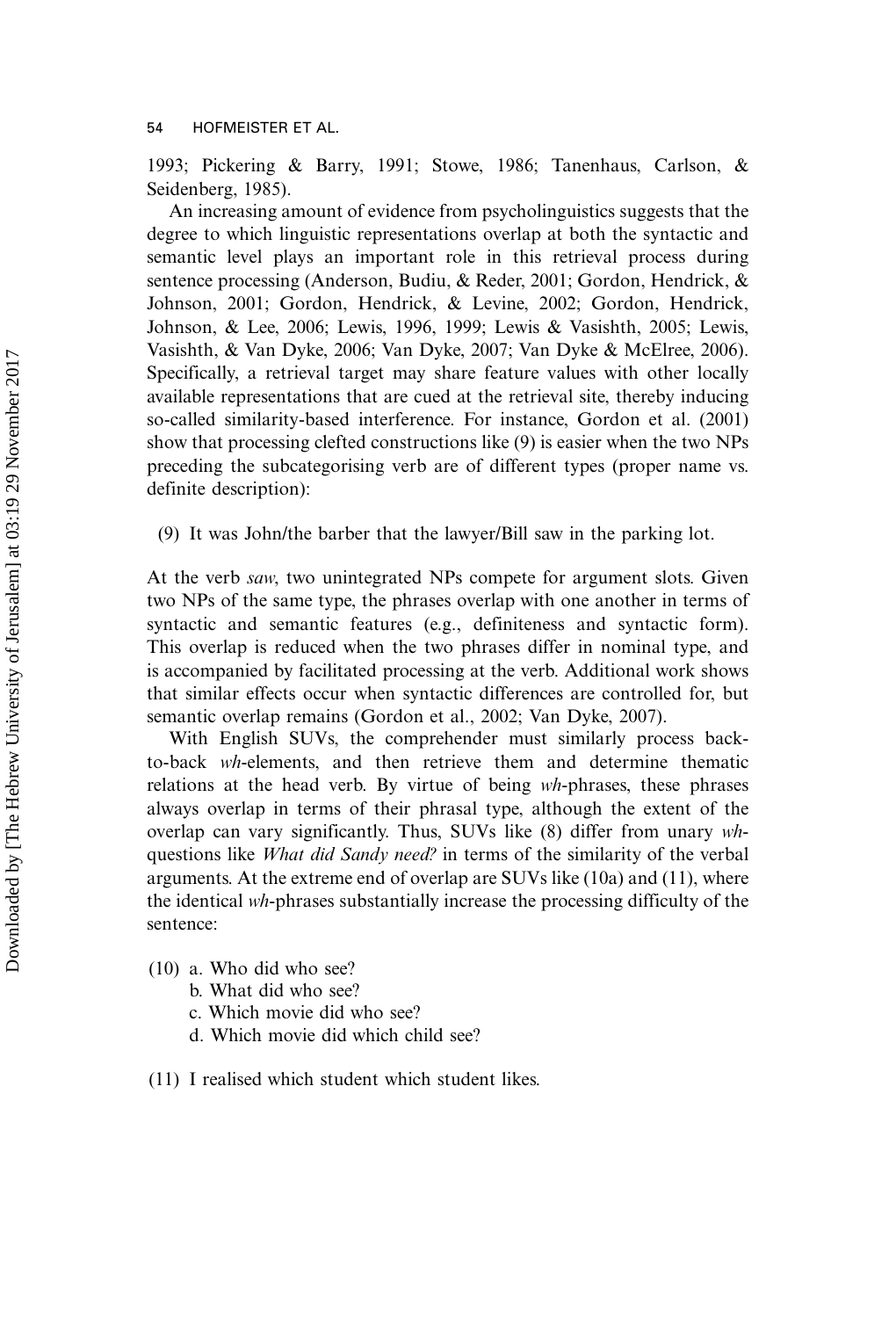In (10b), the wh-elements no longer overlap in terms of animacy, intuitively making this example more acceptable than (10a). The which- $\overline{N}$  phrase in (10c) dissociates the two arguments further. The phrases differ not only in terms of animacy, but also in terms of syntactic realisation and semantic features introduced by the noun. Two which- $\overline{N}$  phrases with different nouns, as in (10d), presents the maximally distinctive situation. While the wh-elements may have the same syntactic form, they can differ on a number of different semantic dimensions including animacy, number, humanness, abstractness, imageability, associated features, and so on. In contrast, while a which- $\overline{N}$  phrase and a bare wh-item have differing syntactic forms, the bare wh-item may have few if any distinguishing or unique features, especially if the wh-phrases agree in animacy.

The SUV situation is thus quite similar to the relative clause and cleft contexts investigated by Gordon and colleagues. Even though the second of the two critical NPs appears immediately before the subcategorising verb in cleft constructions like (9), the effects of feature overlap are significant and replicable (see also Warren & Gibson, 2005). In addition, many documented interference contrasts occur despite the fact that the lexical head triggering retrieval is unlikely to directly target the shared features that presumably account for the interference. For instance, there is little reason to suspect that the verb in (9) deploys a set of retrieval cues referencing definiteness or proper name status.

One way of modelling such interference effects is to assume that retrieval cues include fuzzy records of the original encoding to be matched against memory candidates (see Criss & McClelland, 2006; Ericsson & Kintsch, 1995; Nairne, 1990, 2001, 2006; Oberauer & Lewandowsky, 2008). To illustrate, Nairne (1990, 2001, 2006) suggests that the probability of retrieving a memory representation increases with the similarity or featureoverlap of the retrieval cues and target, and decreases with the similarity of the cues to other memory candidates. Because the retrieval cues include versions of the original encoding, the chances for successful retrieval improve as the similarity between targets and nontargets decreases. Against this backdrop, we assume that which- $\overline{N}$  phrases encode more features than bare wh-words. In addition to the features shared with bare wh-words (e.g., being wh-expressions), which- $\overline{N}$  phrases carry further semantic and syntactic features that would make retrieval easier. For the interested reader, a detailed illustration of how Nairne's model predicts differences in SUV processing on these assumptions can be found in Appendix A.

Multiple models of sentence comprehension also argue that boosts in trace activation follow from modifying or adding to some representation (Anderson et al., 2001; Lewis & Vasishth, 2005; Vasishth & Lewis, 2006).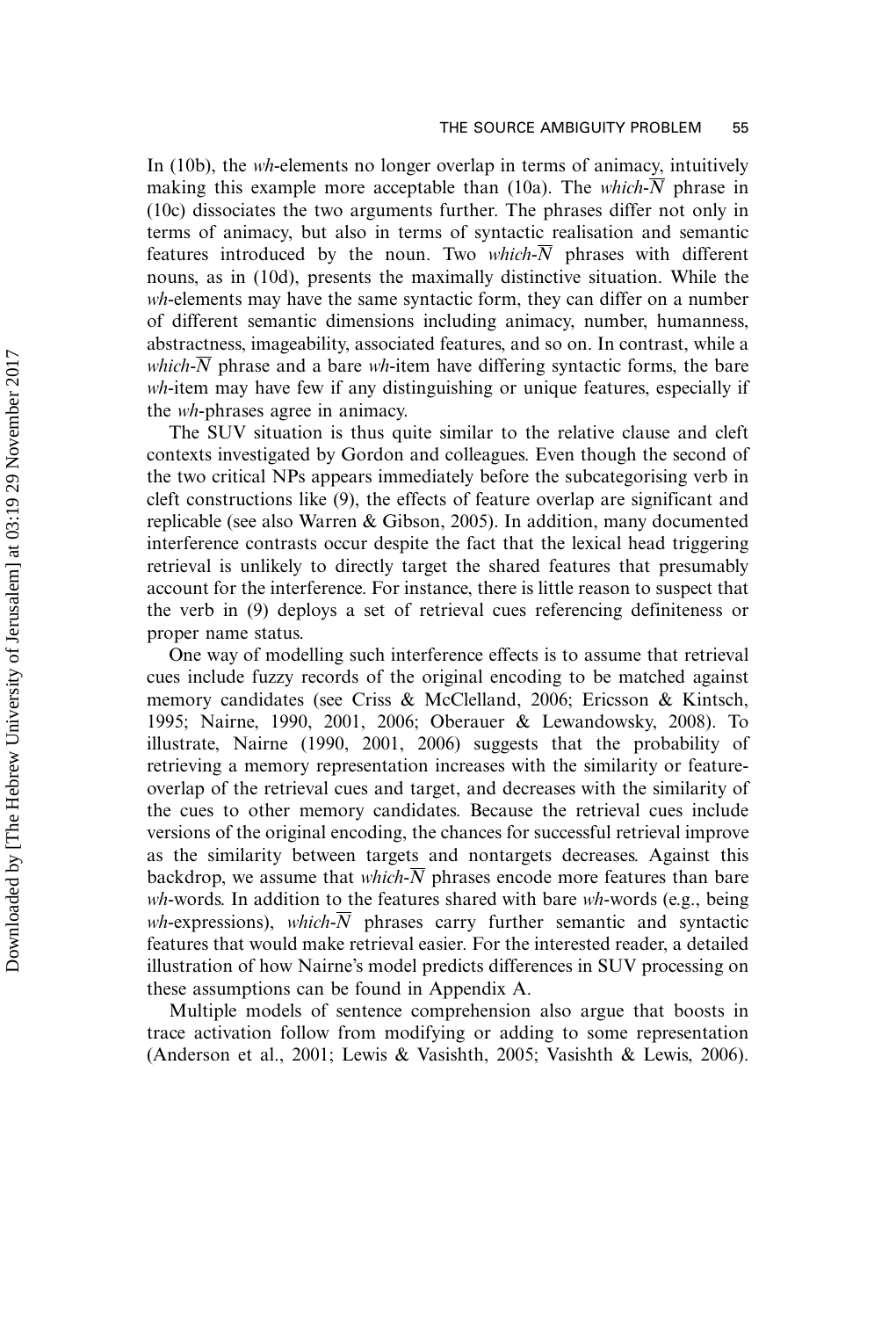These modifying events trigger memory access that increases the activation of the relevant memory chunk. In turn, elevated activation levels cause representations to be more accessible at future points. The process of building a complex syntactic and semantic representation thus leads to elevated activation and interference-resistant memory representations. Building on this idea, we argued in Hofmeister et al. (2007) that processing a which- $\overline{N}$  phrase boosts the activation level compared to processing a bare wh-item, as the former requires additional syntactic and semantic processing.

The evidence therefore suggests that D-linking effects can be reconsidered in terms of general processing mechanisms, particularly similaritybased interference. This leads to the prediction then, that which- $\overline{N}$  phrases should elicit more efficient processing compared to bare wh-items in SUVs. Assuming that processing effort does influence acceptability judgments, we expect these ameliorative processing effects associated with complex whphrases to correspond to higher acceptability judgments-that is, sentences with complex  $wh$ -phrases should be deemed to be more acceptable that minimally different ones with bare wh-words. Moreover, we anticipate that the ameliorative effects of complex wh-phrases should combine, given the discussion regarding a similarity-based interference (i.e., two maximally distinct phrases should result in the easiest processing context and the highest judgments). At the moment, we do not claim to have a precise formula for how processing difficulty within a sentence corresponds to acceptability judgments. The question here, however, is whether grammatical constraints are necessary if the effects of wh-form on acceptability judgments can be linked to independently motivated processing constraints.

The following experiments, therefore, test multiple hypotheses: (i) which- $\overline{N}$ phrases lead to higher acceptability judgments of SUVs; (ii) these effects are not specific to *which-N* phrases—they can be found with all wh-phrases that are syntactically and semantically richer than bare wh-items; (iii) which- $\overline{N}$ phrases produce faster response times at the retrieval region in SUVs; (iv) how individual SUVs are processed is a significant predictor of how the same tokens are judged.

In these experiments, we take note of two diagnostics relevant to the understanding of acceptability judgments: repeated exposure effects and how multiple constraints combine to influence acceptability judgments. Prior research illustrates that repeated exposure to a given type of structure may raise judgments of subsequent tokens of a similar or identical structure (Braze, 2002; Francom, 2009; Kaschak & Glenberg, 2004). Luka and Barsalou (2005), for example, demonstrate that moderately grammatical sentences receive higher acceptability ratings after participants read structu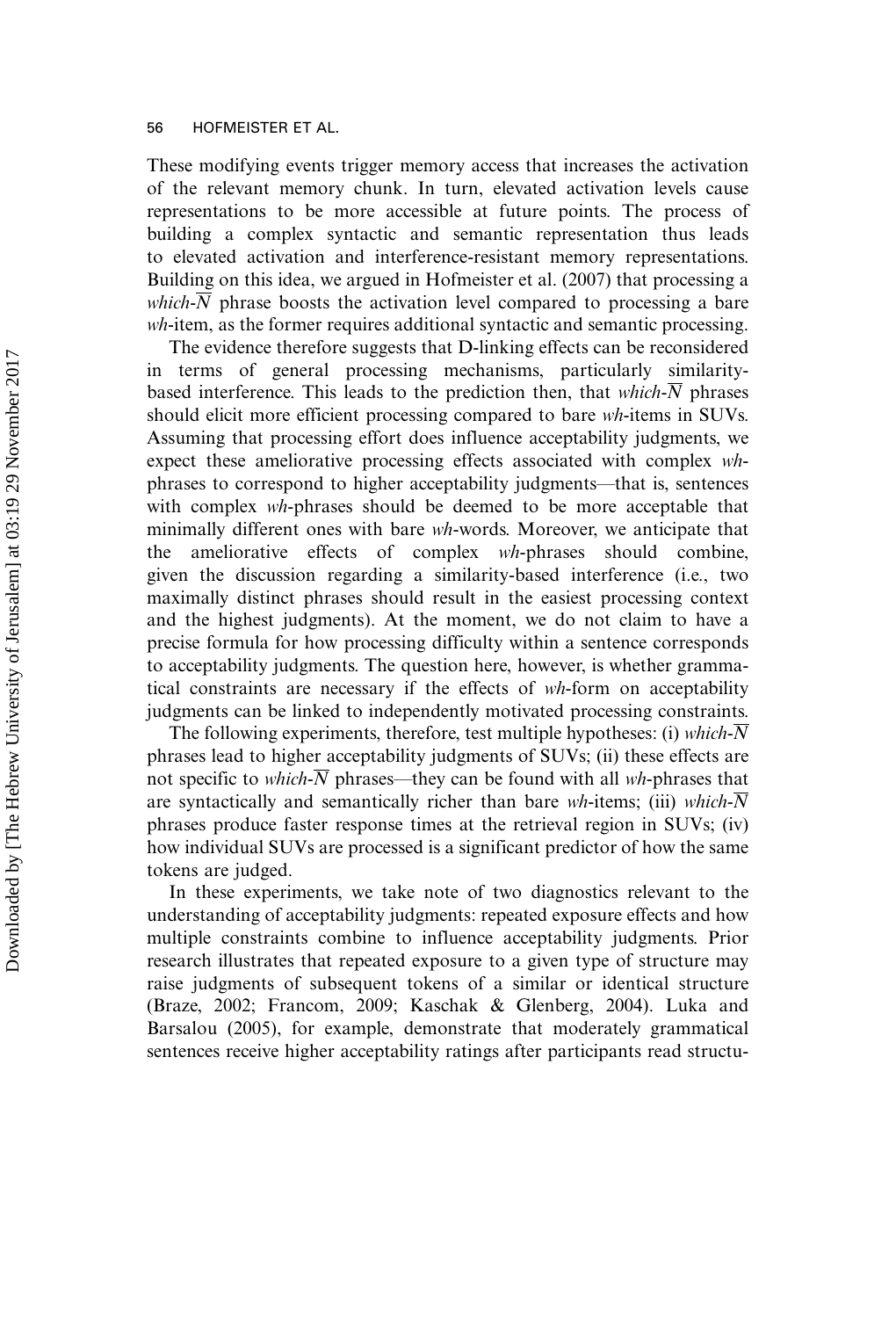rally similar tokens or identical repetitions in a preceding task. Of concern, however, is whether all types of structure show effects of repeated exposure. By some accounts, only grammatical strings should show evidence of repeated exposure, as illicit strings lack a coherent representation (see Sprouse, 2009 for discussion). Relatedly, several studies suggest that certain types of island violations do not get better with repetition (Sprouse, 2009), although evidence to the contrary also appears in the literature (Braze, 2002; Hofmeister & Sag, 2010; Snyder, 2000). Consequently, we evaluate here how judgments for SUVs change with exposure, leaving interpretation of the results until the discussion section.

Secondly, we consider how multiple sources of unacceptability combine. A *which*- $\overline{N}$  phrase in either syntactic position of an SUV arguably improves acceptability ratings, but the prior literature has recognised that two which- $\overline{N}$ phrases are better than one (Comorovski, 1989, 1996; Pesetsky, 2000). If interference effects have a significant impact on processing and judgments of SUVS, as we suggest, then it follows that using maximally distinctive whphrases (i.e., two which- $\overline{N}$  phrases) should be the optimal condition for facilitating processing and raising judgments. Note, we are not suggesting that grammatical sources of unacceptability cannot combine with processing ones or that they cannot ''stack up''. What we are investing here, however, is the extent to which SUV effects can be captured in processing terms whether the form and content of each *wh*-phrase in a SUV can systematically contribute to the overall processing difficulty of a given example and to a prediction of its overall acceptability.

In the final section of this paper, we take stock of the results and consider the source of unacceptability in SUVs generally. We discuss some additional factors that likely make SUVs harder to process than non-SUVs and how the judgment differences emerge from existing modelling work on sentence processing.

## EXPERIMENT I: Wh-PHRASE TYPE

## Method

In Experiment I, we seek to evaluate intuitions from the theoretical literature that which- $\overline{N}$  phrases, as opposed to bare wh-words, improve the acceptability of SUVs. This study utilises the Magnitude Estimation (ME) method for eliciting judgments, where a given stimulus is evaluated with respect to a chosen reference (see Bard, Robertson, & Sorace, 1996; Keller, 2000). Scores for experimental items are divided by the reference score and then logged to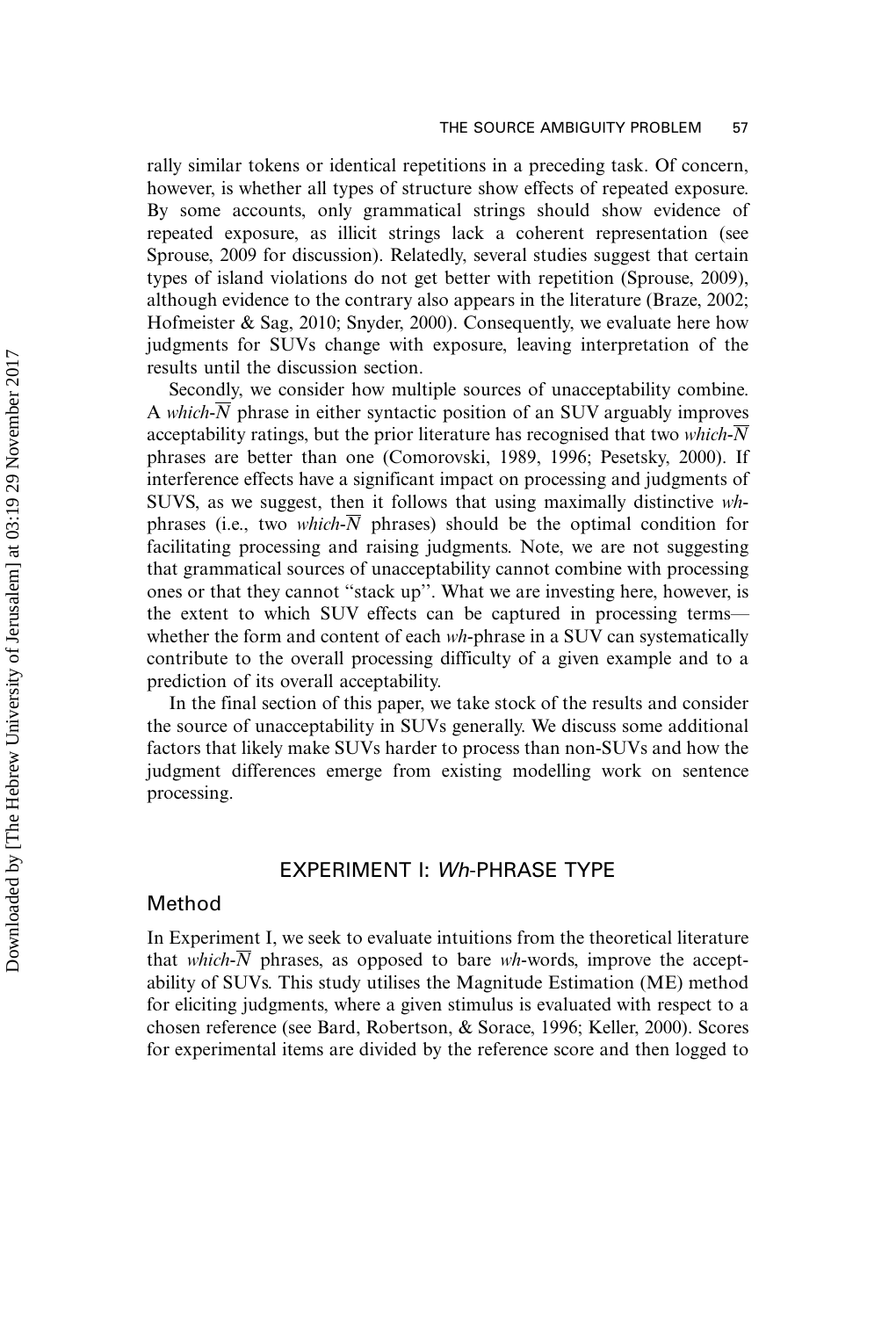normalise the data. The ME analyses we present are based on the z-score of these log-transformed standardised judgments. Participants for the ME studies were recruited via online discussion forums and e-mail lists.

We analysed all data using linear mixed-effects (LME) models, which allow for a principled way of incorporating longitudinal effects and covariates into the analysis, and are also free from the assumptions of homogenous variance and sphericity that are inherent to ANOVA (Baayen, 2004; Pinheiro & Bates, 2000). Markov chain Monte Carlo (MCMC) sampling  $(n = 10,000)$  is used to reliably estimate p-values for the fixed and random factors (see Baayen, Davidson, & Bates, 2008).

We centred all fixed effects predictors before computing higher order variables (interactions). In addition to the fixed factors of wh-complexity, the LME models for acceptability experiments also included a fixed effect factor for logged list position. We validated the inclusion of this factor in all experiments by comparing models with and without this factor. Following Baayen et al. (2008), we always used the maximum random effect structure justified by the data as assessed by model comparison (using the R function anova; see also [http://hlplab.wordpress.com/2009/05/14/random](http://hlplab.wordpress.com/2009/05/14/random-effect-structure/)[effect-structure/](http://hlplab.wordpress.com/2009/05/14/random-effect-structure/) for implementation details). Sometimes, this led to removing the random variable for items, as it accounted for too little variation in the results. In Experiment I, the maximum likelihood-fitted model included a random intercept for participants, as well as random slopes for each participant for the effects of subject wh-complexity and log list position with correlation parameters; however, *p*-values cannot currently be estimated for models with random correlation parameters, so we report the results from the simpler model with the same random slopes but without the correlation parameters, which does not alter the results' significance. We follow this practice for all remaining studies. Items were not included as a random factor, based on model comparisons that showed it to be a nonsignificant source of variation.

## Materials and participants

In 20 experimental items consisting of embedded wh-questions, the wh-object and the subject wh-phrases appeared either as bare wh-words (who or what) or which-N phrases (e.g., which book):

- (12) a. Mary wondered what who read.
	- b. Mary wondered which book who read.
	- c. Mary wondered what which boy read.
	- d. Mary wondered which book which boy read.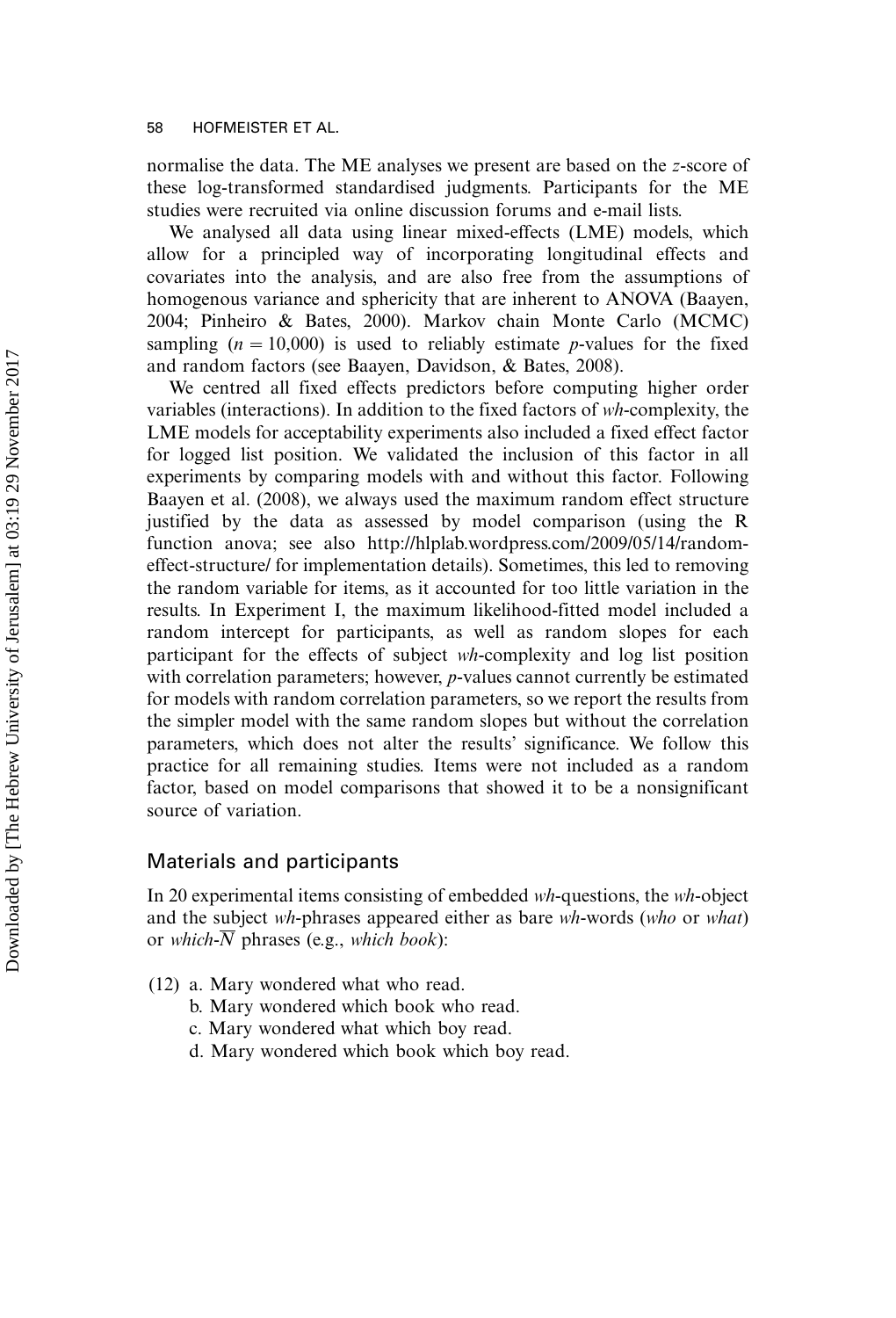If which- $\overline{N}$  phrases facilitate dependency processing in comparison to bare wh-words, and processing effort predicts acceptability judgments, then two which- $\overline{N}$  phrases should yield the highest judgments, while those with a single which- $\overline{N}$  phrase should result in intermediate judgments.

Forty-one individuals participated in this experiment over the web and did not receive any compensation. The 20 experimental items were accompanied by 32 fillers which ranged from simple, well-formed sentences, e.g., Who loves Jane?, to highly aberrant, ill-formed sentences, e.g., Built what which yesterday? The full set of materials appears in Appendix B.

## Results

Both object wh-phrase and subject wh-phrase complexity emerge as significant predictors of acceptability (see Table 1). Which- $\overline{N}$  phrases in both positions produce higher judgments of acceptability ( $ps < .001$ ) compared to bare wh-words, as shown in Figure 1. These two main effects are qualified by a significant interaction. Figure 1 shows that this interaction happens because the WHICH-BARE condition is not significantly different from the BARE-BARE condition. In other words, a which- $\overline{N}$  phrase does not increase acceptability ratings when the subject wh-phrase is a bare wh-word in this experiment. But the higher ratings for the which-which condition compared to the bare-which condition evidences that the complexity of the wh-object phrase does influence judgments.

The results also indicate that where the critical items appear in the experiment also significantly affects judgments. As shown in Table 1 and Figure 2, acceptability judgments increase significantly over the course of the experiment. Furthermore, according to log likelihood tests, the model with list position outperforms a model without such a factor ( $\chi^2$  = 80.83, df = 4,  $p < .0001$ ). In contrast, judgments for filler items were not significantly affected by list position ( $t=0.76$ ,  $p=.45$ ).

TABLE 1 Fixed effects summary for Experiment I with by-participant random intercepts and slopes for subject wh-complexity and log list position

|                       |      | Estimate HPD95 lower HPD9 5upper |      |         |
|-----------------------|------|----------------------------------|------|---------|
| WHOBJ                 | 0.21 | 0.14                             | 0.30 | $-.001$ |
| <b>WHSUBJ</b>         | 0.47 | 0.38                             | 0.57 | < .001  |
| WHOBJ $\times$ WHSUBJ | 0.34 | 0.17                             | 0.49 | $-.001$ |
| LOG (list position)   | 0.13 | 0.05                             | 0.22 | $-.001$ |

 $WHOBJ = complexity of wh-object; WHSUBJ = complexity of wh$ subject.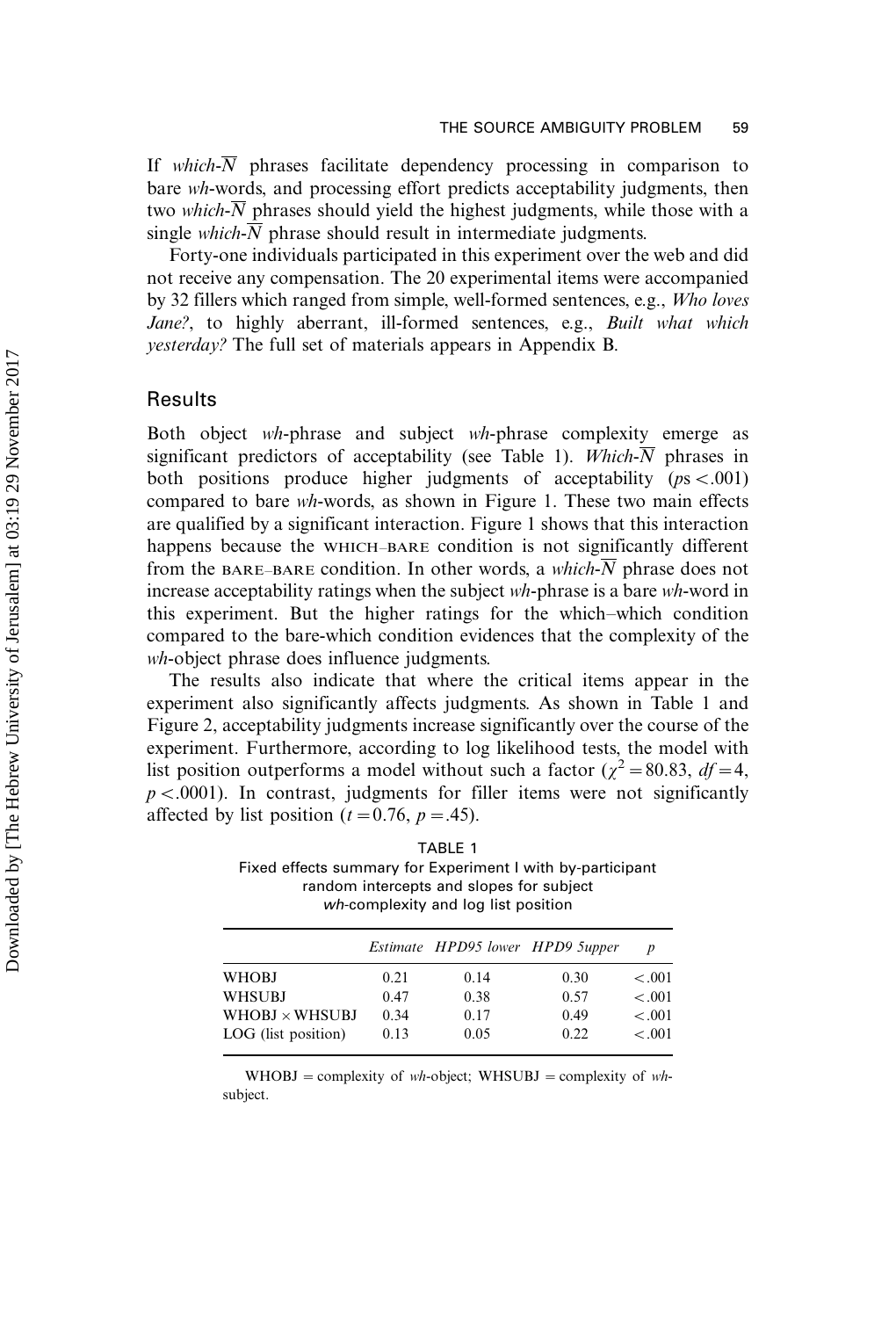

Figure 1. Mean z-scores of log-transformed acceptability ratings from Experiment I, error bars show  $\pm$  one standard error.

## Discussion

These results confirm intuitions regarding the role of wh-phrase complexity in judgments of SUVs: which- $\overline{N}$  phrases correspond with higher acceptability judgments than bare wh-words. Perhaps surprisingly, the data seem to indicate that the complexity of the intervening wh-subject matters more for perceptions of well-formedness than the complexity of the object wh-phrase: Complex wh-objects did not raise judgments significantly when followed by bare wh-words, despite a numerical trend in that direction (see Featherston, 2005, for similar findings for German SUVs).

In addition, a clear preference for two which- $\overline{N}$  phrases over just one appears in the data. If which-N phrases lead to easier processing at the syntactic head than bare *wh*-items, the results are explicable on the analysis that the easier processing leads to higher judgments for each token. As suggested earlier, making each argument phrase syntactically or semantically richer (and thus more likely to have unique features) can offset some of the retrieval difficulties posed by the feature-values that the arguments share (i.e., both are wh-phrases). Moreover, the longitudinal effects on judgments parallel those observed elsewhere for sentences with moderate grammaticality (Luka & Barsalou, 2005). This effect of increased ratings after repeated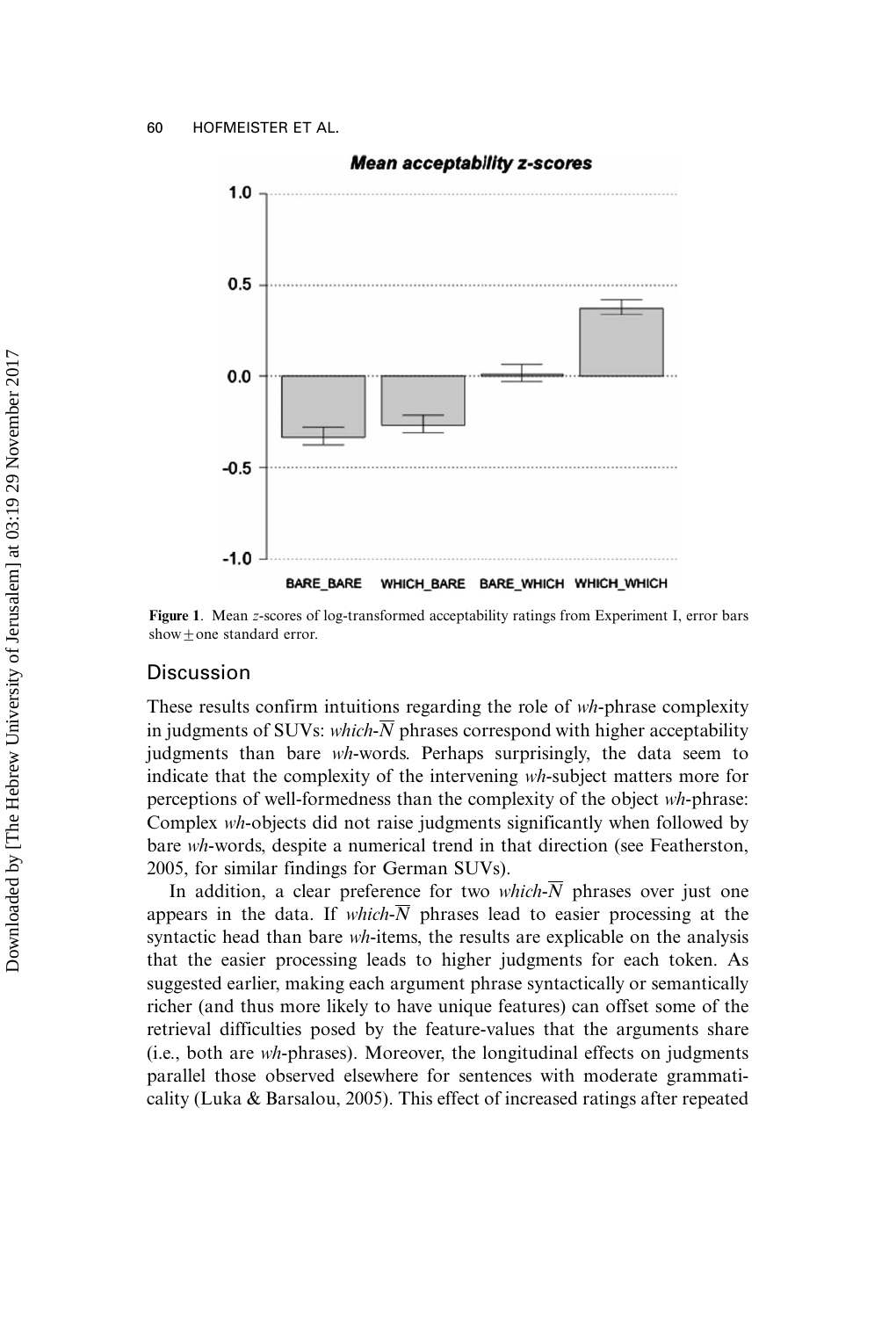

Figure 2. Scatterplot of z-scores of log-transformed acceptability ratings by list position in Experiment I fitted with locally weighted scatterplot smoother (lowess curve).

exposure to the syntactic structure follows naturally from the perspective that these are hard-to-process constructions that get easier with experience. Any account of these effects must thus deal with the facts that (1) exposure raises acceptability judgments and (2) the effects of wh-phrase type combine.

## EXPERIMENT II: Wh-PHRASE COMPLEXITY

## Materials and participants

The previous study yielded the unexpected finding that which- $\overline{N}$  phrases, compared to bare wh-words, in the object position of SUVs did not raise judgments in the presence of a bare wh-subject. In Experiment II, we address this result by exploring whether the absence of an acceptability difference constitutes a spurious null effect. The second purpose of Experiment II is to develop a more accurate understanding of why which- $\overline{N}$  phrases lead to higher judgments ratings than bare wh-words. Based on previous accounts, we might expect that the advantage associated with which- $\overline{N}$  phrases is lexically conditioned and does not extend to other syntactically complex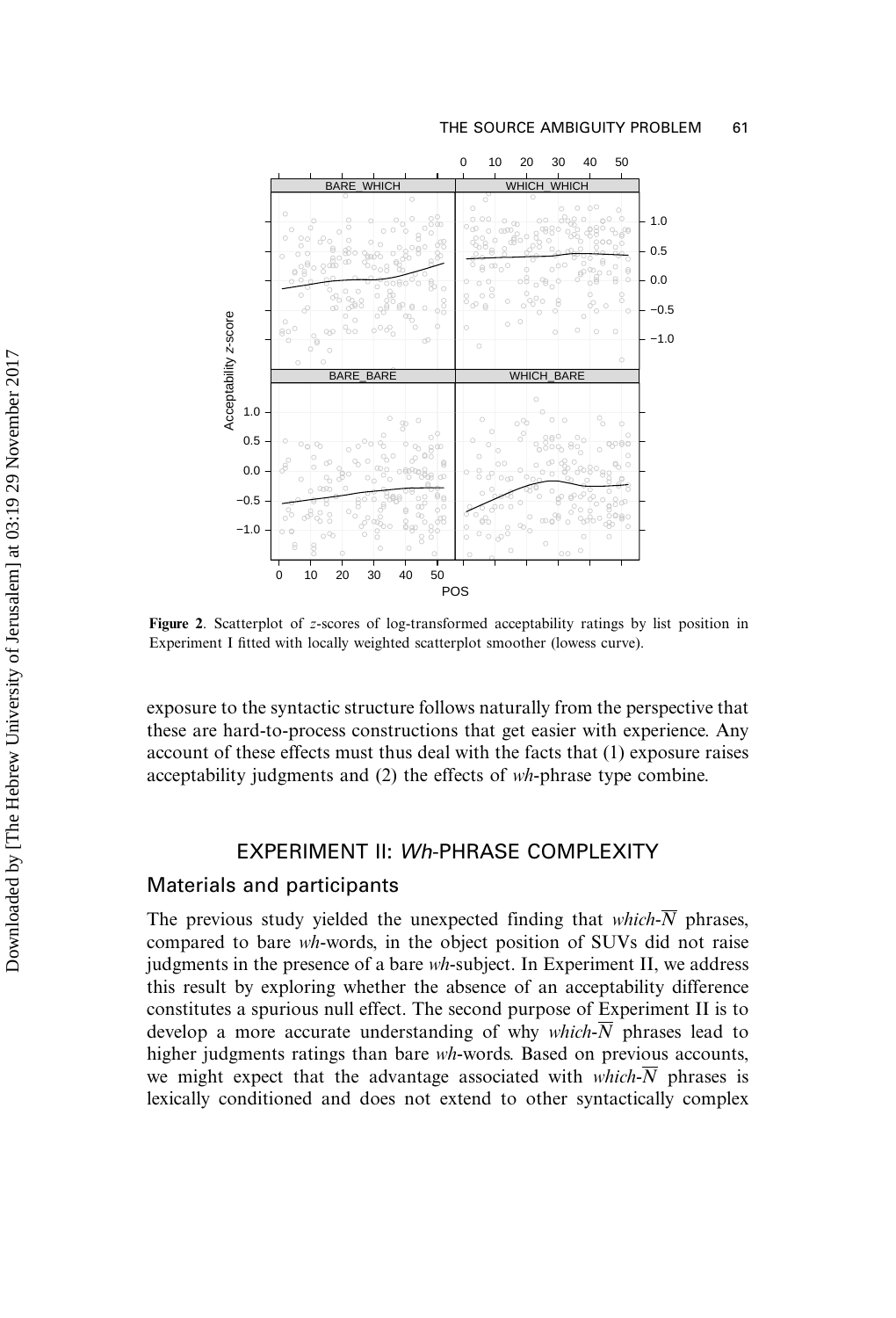wh-phrases. If the syntactic and semantic complexity of the wh-phrase affects processing and thereby judgments of acceptability, we would expect that other kinds of complex wh-phrases should also improve acceptability.

The materials for Experiment II consequently varied in terms of the content of the object wh-phrase. We included this manipulation in both SUV wh-orders and non-SUV orders, as shown below:

- (13) a. Ted revealed what who invented.
	- b. Ted revealed what device who invented.
	- c. Ted revealed which device who invented.
	- d. Ted revealed who invented what.
	- e. Ted revealed who invented what device.
	- f. Ted revealed who invented which device.

SUV orders should receive significantly lower judgments than non-SUV orders, and complex wh-expressions should lead to higher judgments than bare wh-items. However, we did not investigate semantic properties distinguishing what- $\overline{N}$  phrases from which- $\overline{N}$  phrases, treating both as roughly equally more informative and syntactically more complex than the bare wh-word. The effect of the different kinds of wh-elements and wh-orders were compared by using contrast sum coding or deviation coding. In this coding schema, the mean of one factor level is compared with the sum of the means. Moreover, it allows us to test for differences among the factor levels while minimising the effects of collinearity.

Eighteen experimental items were mixed with 52 fillers. 41 participants, none of whom participated in any of the other experiments, took this experiment via the Internet. Procedure and analysis paralleled the methods described for Experiment I. However, model comparisons justified only the inclusion of participants as random effects and by-participant random slopes for log list position in the model for SUV orders; for the model with all wh-orders, participants were included as a random effect factor without any random slope adjustments.

|        |         | Estimate HPD95 lower HPD95 upper |      |      |
|--------|---------|----------------------------------|------|------|
| WHAT   | $-0.01$ | $-0.08$                          | 0.06 | .740 |
| WHAT-N | $-0.03$ | $-0.11$                          | 0.04 | .352 |

LOG (list position) 0.06 0.00 0.12 .047

TABLE 2 Fixed effects summary of contrast sum coding for Experiment II (all conditions) with by-participant random intercepts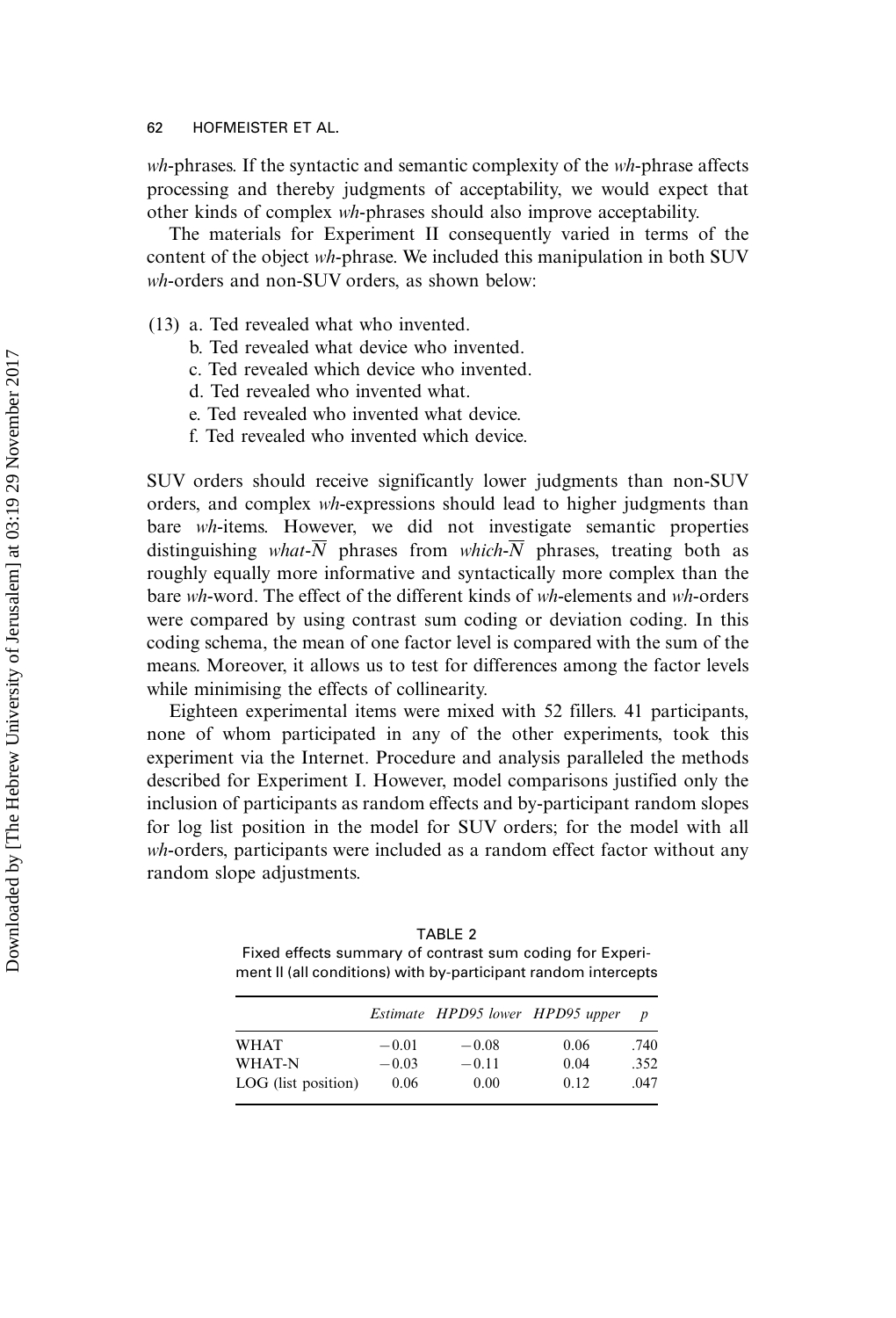

**Mean acceptability z−scores**

Figure 3. Mean z-scores of log-transformed acceptability ratings in Experiment II, error bars show  $+$  one standard error.

## Results

As expected, non-SUV orders produced significantly higher ratings than SUV orders (see Table 2). Considering both types of orders, no effect of whphrase complexity emerges, although later list positions do result in higher judgments. The absence of main effects can be attributed to the fact that complex wh-phrases do not yield higher acceptability judgments in non-SUVs, as seen in Figure 3. According to additional modelling, the difference between the bare wh-item and the which- $\overline{N}$  conditions does not reach

TABLE 3 Fixed effects summary of contrast sum coding for Experiment II (SUV orders only) with by-participant random intercepts and slopes for log list position

|                     |         | Estimate HPD95 lower HPD95 upper |         |      |
|---------------------|---------|----------------------------------|---------|------|
| <b>WHAT</b>         | $-0.12$ | $-0.20$                          | $-0.06$ | .001 |
| WHAT-N              | 0.06    | $-0.01$                          | 0.13    | .105 |
| LOG (list position) | 0.05    | $-0.02$                          | 0.13    | .141 |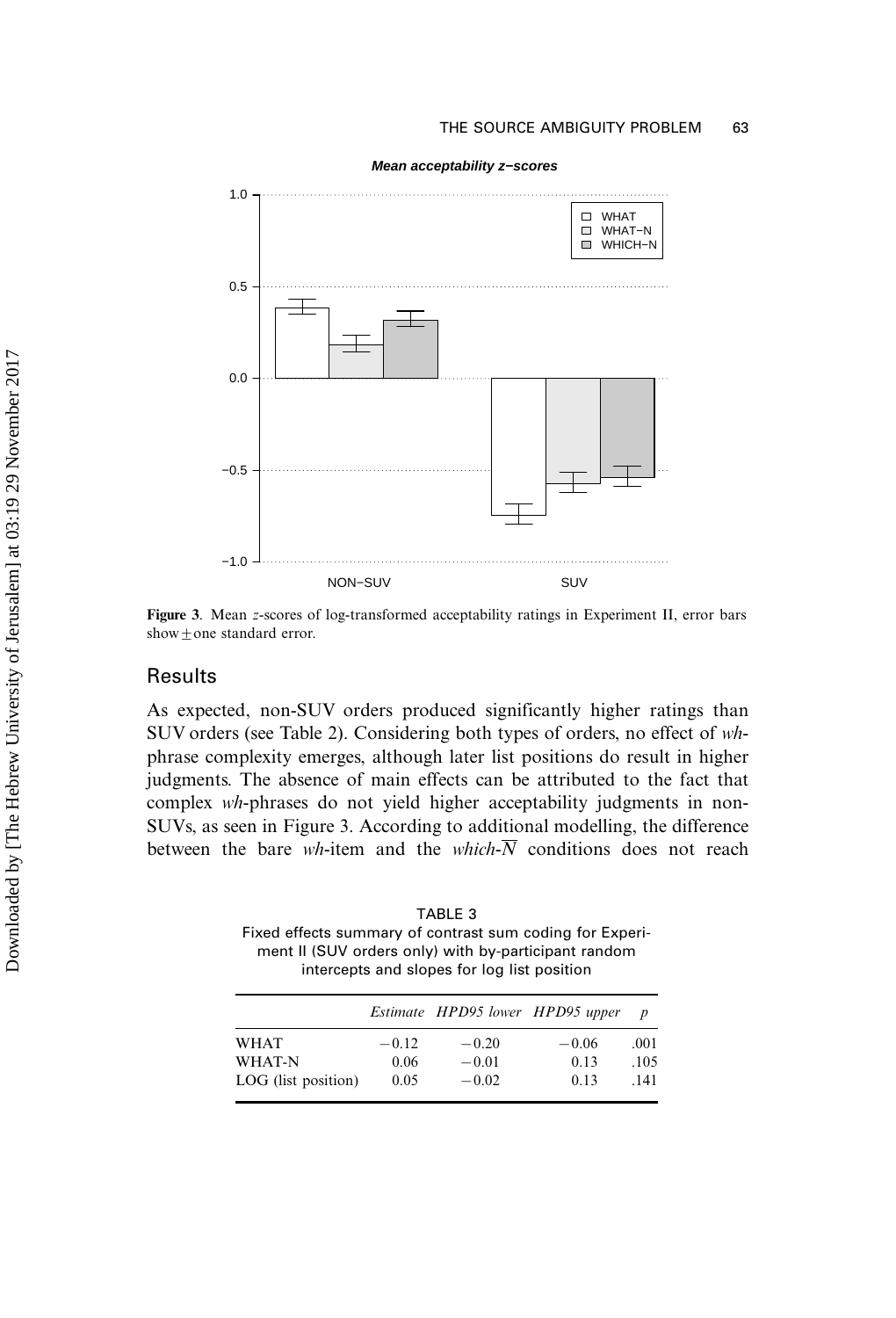statistical significance in the non-SUV conditions ( $p \ge 2$ ), so we do not comment on this further.

Focusing only on the SUV word orders, however, we find significant effects of wh-complexity. As Table 3 makes clear, bare wh-objects in SUVs lead to lower ratings than the overall mean. Indeed, both complex what- $\overline{N}$ phrases and which- $\overline{N}$  phrases produce higher ratings of acceptability than bare wh-objects in SUV word orders. Finally, for the SUV orders, the effect of list position is marginally significant: Judgments trend higher throughout the course of the experiment. List position had no significant effect on judgments for filler items ( $t=0.15$ ,  $p=.88$ ).

## **Discussion**

The data reveal that complex object wh-phrases followed by bare wh-words do raise judgments in SUV constructions. Hence, we tentatively conclude that the lack of such on effect in Experiment I represents a spurious null effect (the evidence from Experiment IV also backs up this interpretation). The data in Figure 3, in combination with further findings about the ameliorative effects of wh-complexity, therefore point to a general relationship between the complexity of dislocated wh-filler phrases and acceptability that is not limited to wh-phrases containing the lexical item which. Therefore, any account of these effects must be able to relate the ameliorative effects associated with *which*- $\overline{N}$  phrases to complex *wh*-phrases more generally. And while we failed to see the same trends in the non-SUV conditions, robust evidence from Hofmeister (2007) and Hofmeister and Sag (2010) demonstrates the general ameliorative effects of wh-phrase complexity on resolving wh-dependencies. As in Experiment I, repeated exposure improves the acceptability of SUVs, although the effect is only marginal here (perhaps because the number of SUV items is half that in Experiment I).

Combined, Experiments I and II provide us with an empirical backdrop of acceptability differences that can be compared to how the same constructions are processed. It is clear that many of the basic intuitions regarding SUVs align with the experimental data, although these intuitions do not accompany a theory of why two *which*- $\overline{N}$  phrases are better than one. Moreover, these intuitions do not tell us whether the acceptability differences correspond to differences in processing, which is what we consider next.

## EXPERIMENT III: COMPREHENSION

## **Methods**

While the acceptability results are consistent with the predictions of prior psycholinguistic research on dependency processing, we now seek to provide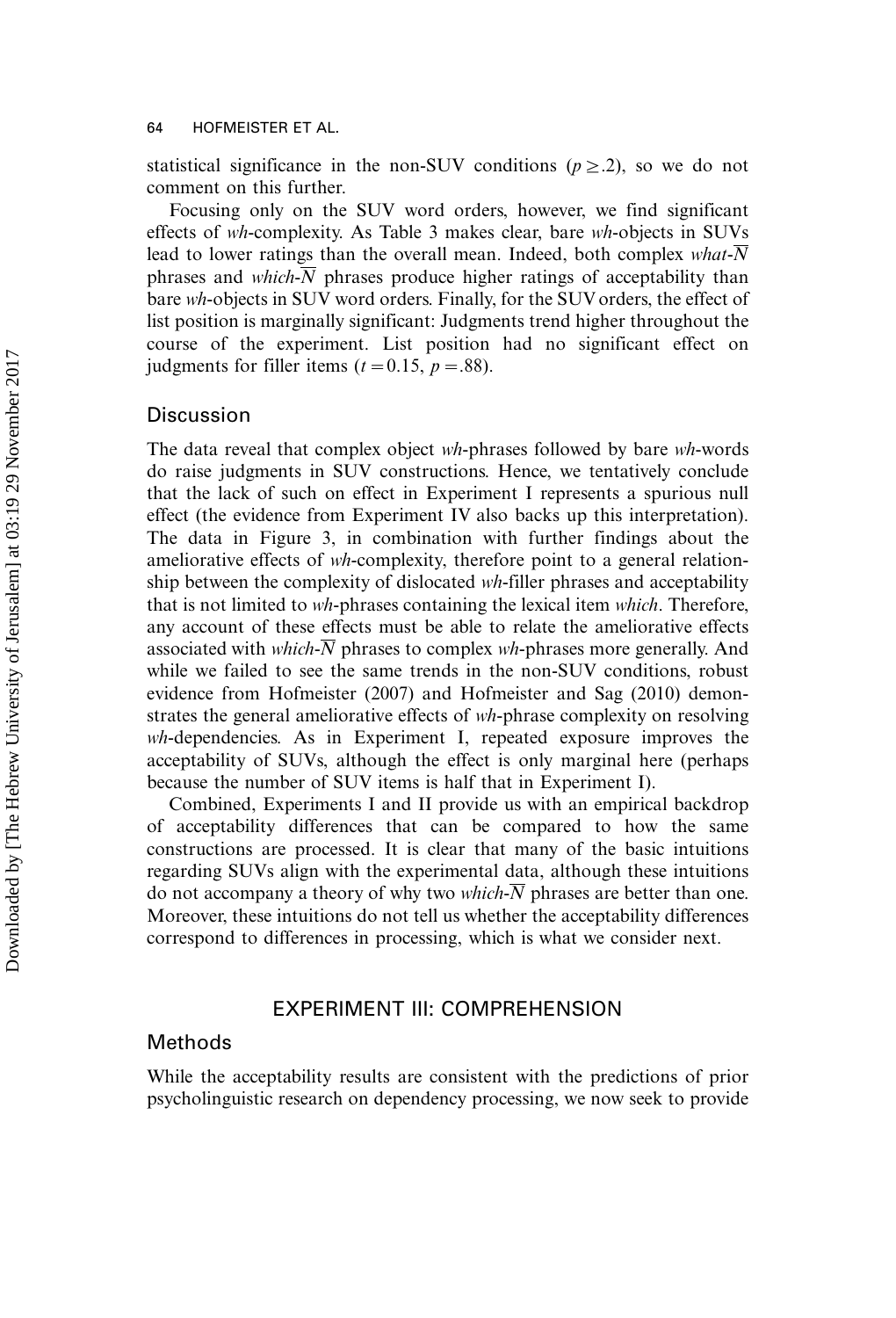direct confirmation that manipulations of wh-complexity affect processing in a manner that parallels their effects on acceptability judgments.

Experiment III is a self-paced, moving window reading experiment, where participants read sentences at their own pace on a computer screen (Just, Carpenter, & Woolley, 1982). Initially, they see a screen of dashes separated by spaces, representing the words for that trial. By pressing a predefined key, a new word appears on the screen and the previous word disappears. Following standard practice, higher reading times are construed as indicators of greater processing difficulty. For the reading time analyses, we utilise length-residualised reading times (Ferreira & Clifton, 1986). Estimates of the effect of word length are based on all experimental stimuli, including fillers (but not practice items). The LME model also included a fixed effect factor (spillover) that models the relationship between reading times at region  $n$  and  $n-1$ . This factor controls for the possibility that reading time differences prior to the critical region may account for a significant amount of the observed differences across conditions (see [http://hlplab.wordpress.](http://hlplab.wordpress.com/2008/01/23/modeling-self-paced-reading-data-effects-of-word-length-word-position-spill-over-etc/) [com/2008/01/23/modeling-self-paced-reading-data-effects-of-word-length](http://hlplab.wordpress.com/2008/01/23/modeling-self-paced-reading-data-effects-of-word-length-word-position-spill-over-etc/)[word-position-spill-over-etc/\)](http://hlplab.wordpress.com/2008/01/23/modeling-self-paced-reading-data-effects-of-word-length-word-position-spill-over-etc/). In Experiment III, participants and items were included as random factors in the LME model, by-participant random slopes for log list position without a correlation parameter, and by-item random slopes for spillover without a correlation parameter.

In both reading time experiments we describe, comprehension questions follow all experimental items. Thus, we also report how the experimental manipulations impact comprehension question accuracy. Question-answer accuracy was analysed using mixed logit models (Jaeger, 2008). In this case, the mixed logit model included random effects for subjects and items (no random slopes). Data from participants with a question-answer accuracy less than 67% and/or an average reading time more than 2.5 standard deviations from all other participants were discarded prior to statistical analysis. Furthermore, all reading time data come from correctly answered items. Finally, we eliminated data points more than 2.5 standard deviations from the condition mean at each word region to reduce the impact of outliers. In Experiment III, this affected 1.91% of the original data.

## Materials and participants

The materials for this study were adaptations of the 20 items from Experiment I (postverbal PPs were added to allow for spillover effects), varying in terms of the complexity of the wh-object (what vs. which- $\overline{N}$  phrase) and the complexity of the wh-subject (who vs. which-N phrase).

(14) Ashley disclosed (what/which agreement) (who/which diplomat) signed after receiving permission from the president.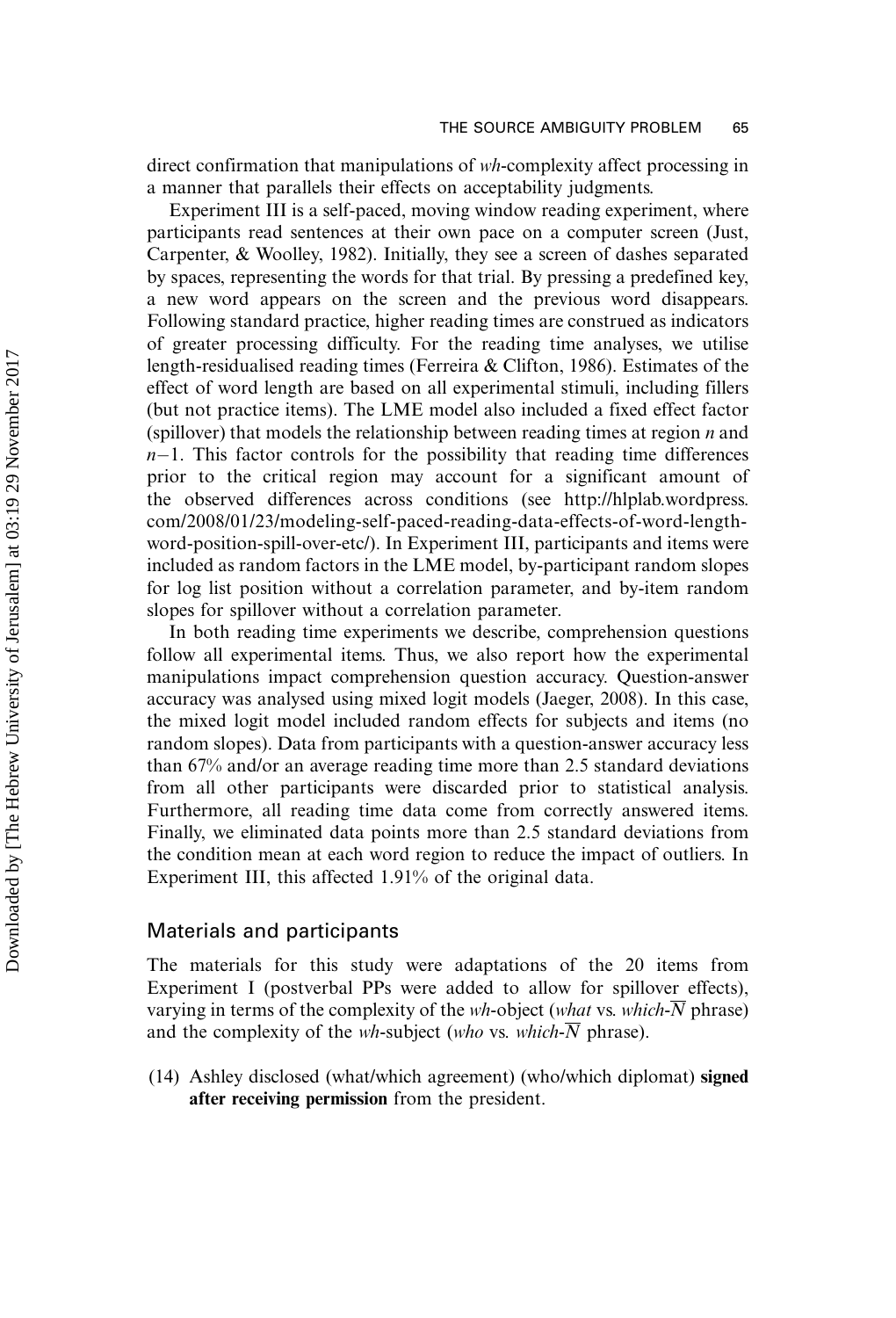According to a processing account of the acceptability contrasts, which- $\overline{N}$ phrases should lead to faster processing at the verb than bare wh-words. Two which- $\overline{N}$  phrases should thus result in the fastest processing times, the condition with two bare wh-words should have the slowest times, and the conditions with one which- $\overline{N}$  phrase should be intermediate in processing time. To control for the possibility that processing effects may extend beyond the subcategorising verb, we take the verb and the following three words (the spillover region for the verb) as our critical area of interest (bolded in (2)).

Sixty-four filler items appeared along with the critical items, 40 of which belonged to an unrelated experiment. These fillers did not contain any multiple wh-questions and were of variable length and complexity. Forty-one individuals participated in this experiment at MIT's Tedlab for \$10/hr.

## Results

#### Reading times

As expected, wh-phrase complexity significantly impacts reading times at the verb and the adjacent spillover area (see Figure 4). As Table 4 shows, this holds true for both fronted wh-objects and in-situ wh-subjects: Participants process the retrieval region faster in conditions with one or more which- $\overline{N}$ phrases. Hence, these findings replicate the wh-complexity effects of Experiments I and II. Unlike Experiment I, however, these two main effects are unqualified by an interaction. A single which- $\overline{N}$  phrase in either clause-



**Mean residual reading times**

Figure 4. Mean residual reading times in Experiment III, error bars show  $\pm$  one standard error.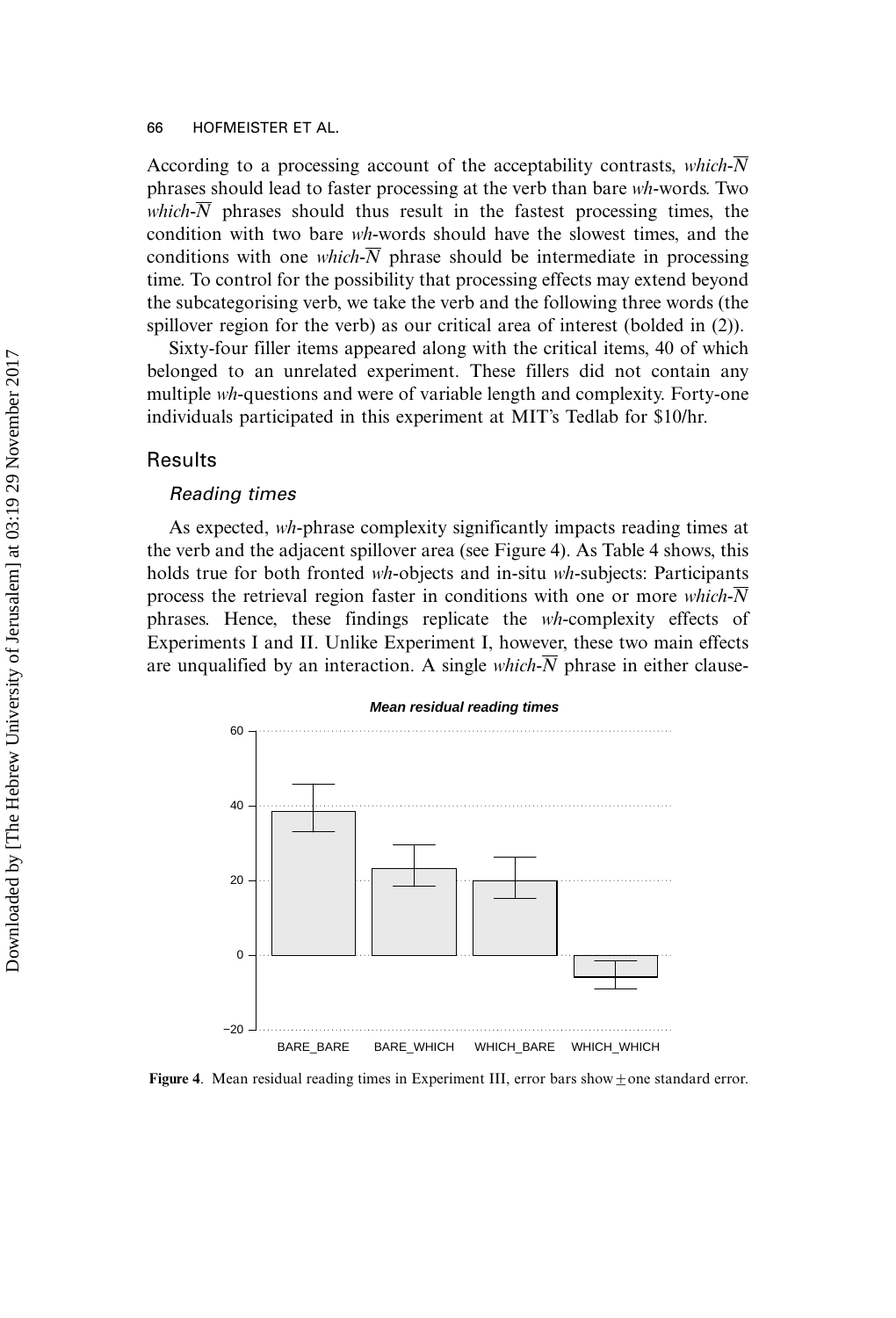|                     |          | Estimate HPD95 lower HPD95 upper |          | $\boldsymbol{p}$ |
|---------------------|----------|----------------------------------|----------|------------------|
| WHOBJ               | $-24.70$ | $-35.82$                         | $-12.65$ | < 0.001          |
| WHSUBJ              | $-19.97$ | $-32.68$                         | $-8.83$  | < 0.001          |
| WHOBJ × WHSUBJ      | $-5.60$  | $-29.62$                         | 17.73    | .695             |
| Spillover           | 0.08     | 0.00                             | 0.16     | .056             |
| Log (list position) | $-49.24$ | $-61.27$                         | $-37.33$ | $-.001$          |
|                     |          |                                  |          |                  |

TABLE 4

Fixed effects summary for Experiment III with by-participant random intercepts and slopes for log list position, and by-item random intercepts and slopes for spillover

 $WHOBJ = wh\text{-object complexity}; \text{WHSUBJ} = wh\text{-subject complexity}.$ 

initial or subject position results in faster processing times than analogous sentences with two bare wh-words. These findings are not contingent upon reading time differences prior to the critical region, as the spillover variable controls for this source of variation. Word-by-word reading times are shown in Table 5.

The reading time results parallel the acceptability results in another way. The later the item appears in the experiment, the faster the participants read both the verb and the words in the spillover region. Model comparisons with and without the list position factor also suggest that its inclusion benefits the model ( $\chi^2$  = 105.45, df = 2, p < 0.001).

## Question answering

Question-answer accuracies also reveal effects of wh-phrase complexity  $(BARE-BARE = 84.4\%, SE = 2.5; BARE-WHICH = 89.8\%, SE = 2.1; WHICH BARE = 81.5\%, SE = 2.7$ ; WHICH-WHICH = 95.1%,  $SE = 1.5$ ). As is the case in the reading time results, complex wh-phrases in subject position facilitate comprehension performance  $(\beta=1.12, z=4.40, p<.001)$ . However, in

TABLE 5 Mean residual reading times for Experiment III from word preceding head verb to three words after with standard errors in parentheses

|            | Bare-Bare      | Bare-Which    | Which-Bare    | Which-Which    |
|------------|----------------|---------------|---------------|----------------|
| $Verb - 1$ | $-3.50(7.89)$  | 43.36 (13.62) | 4.29(7.44)    | $-6.82(8.38)$  |
| Verb       | 50.09 (13.22)  | 60.15(13.53)  | 17.34 (11.98) | 15.27 (7.58)   |
| $Verb + 1$ | 73.75 (14.90)  | 32.38 (10.51) | 43.20 (11.59) | 11.03(7.90)    |
| $Verb + 2$ | 42.02 (12.90)  | 11.12(9.75)   | 26.36 (9.99)  | $-25.03(5.27)$ |
| $Verb + 3$ | $-10.33(9.25)$ | $-9.29(9.68)$ | $-6.05(9.99)$ | $-23.10(8.08)$ |
|            |                |               |               |                |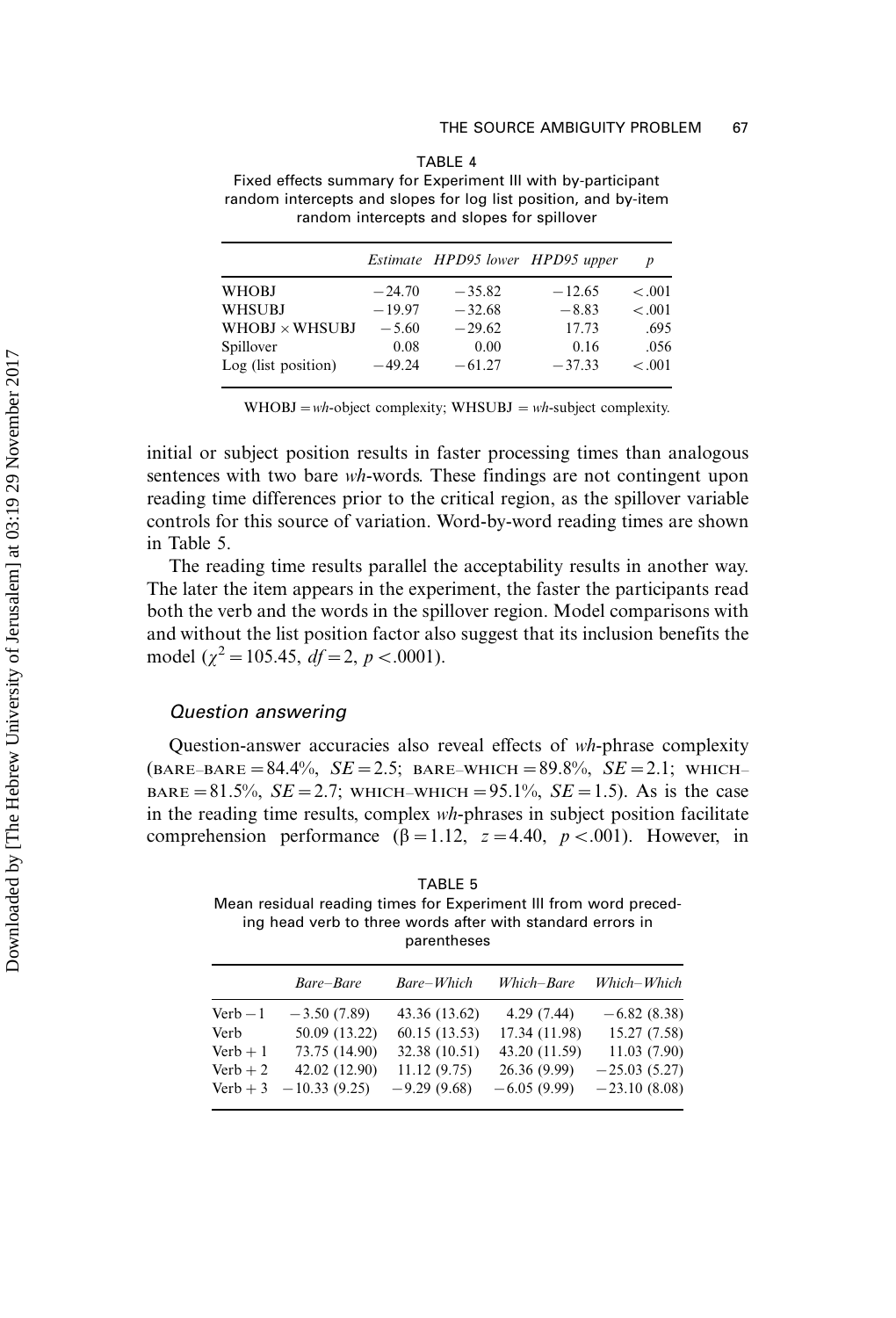contrast with the reading data, the question answering accuracies do not yield a significant effect of object wh-complexity ( $p = 22$ ). Instead, the accuracy results display an interaction of object and subject complexity  $(\beta=1.10, z=2.18, p<0.05)$ , which stems from the fact that complex wh-objects preceding a bare wh-word do not improve comprehension performance. This interaction echoes the Experiment I findings.

## Discussion

These reading time data present novel evidence that manipulations that increase acceptability judgments for SUVs also facilitate processing. Complex wh-phrases, compared to simple wh-words, aid in the processing of the verb (and its spillover regions) that selects both of these wh-phrases as dependents. The processing advantage for *which*- $\overline{N}$  phrases occurs not only in the reading times, but also in the question-answer accuracies. Moreover, as in the acceptability study, multiple which- $\overline{N}$  phrases yield larger effects than a single which- $\overline{N}$  phrase.

The combined reading time and acceptability data, therefore, suggest a relationship between processing difficulty and acceptability judgments. The parallels between the reading time and acceptability data can be viewed as evidence that processing difficulty feeds into perceptions of well-formedness. This interpretation is supported by the observation that reading times in the critical retrieval region decrease with later list positions in the experiment, while acceptability judgments *increase* with list position for the same items. Assuming these longitudinal effects are related, the upward trend in acceptability judgments is consistent with the idea that Superiority effects reflect online processing costs that can be attenuated with repeated exposure.

## EXPERIMENT IV: COMPREHENSION AND JUDGMENTS

## Materials and participants

The conclusion that processing times influence acceptability judgments in SUVs is based on comparing the results of different experiments with different participants. Hence, we lack direct evidence that the lower judgments of acceptability accompany increased processing times. Accordingly, in our final experiment, we combine the methods of collecting comprehension data and judgment data. Here, participants read word-byword, as in the previous experiment. After answering a comprehension question, participants rated the sentence on a scale of 1 to 7 (1 being "extremely unnatural" and 7 being "extremely natural"). Combining fixed scale judgments with self-paced reading reduced the overall length and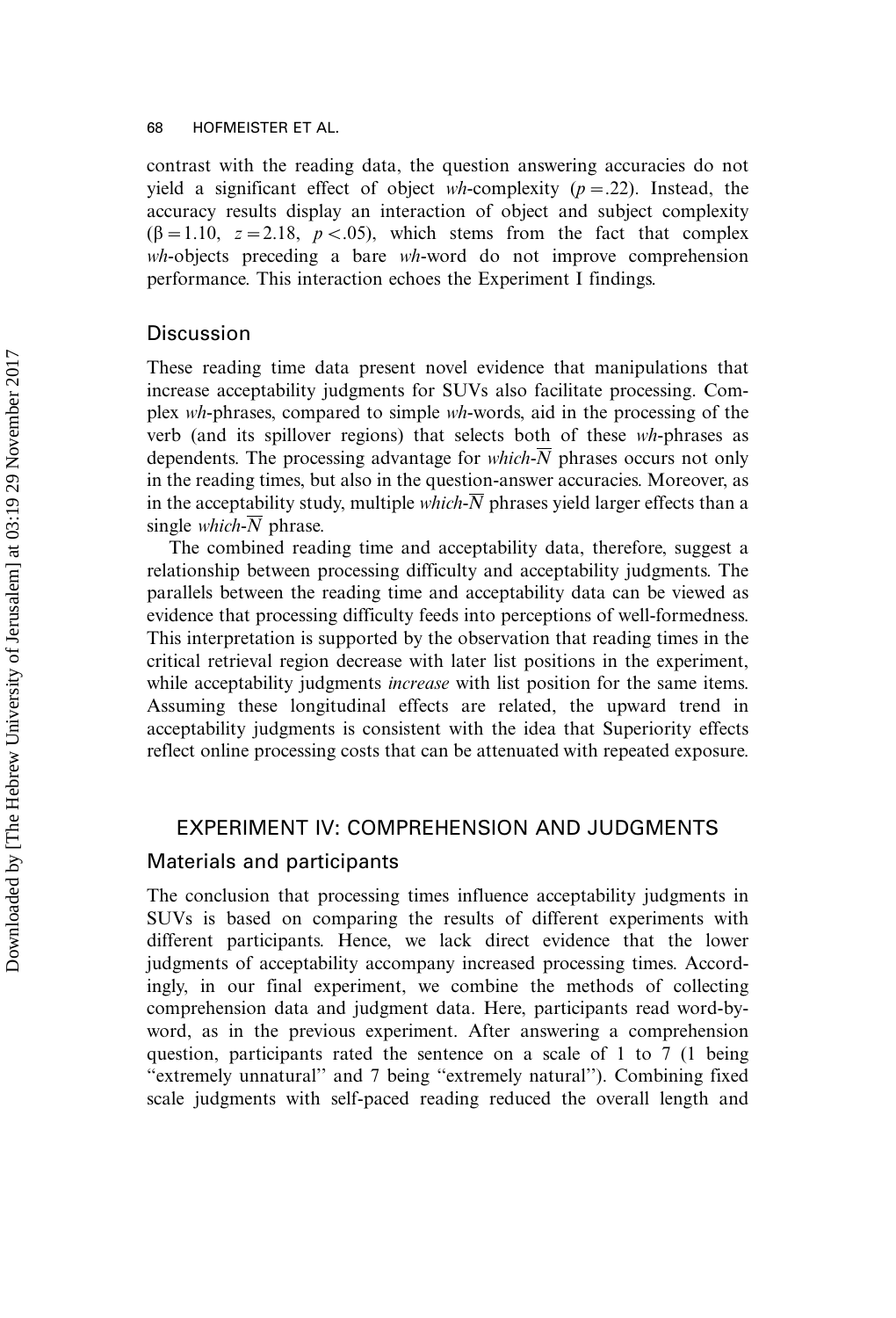complexity of the experiment, making this combination preferable to one with ME

The materials for this experiment were identical to those in Experiment III, except for the 72 fillers. Twenty-four fillers belonged to a separate experiment on resumptives, 32 were grammatical sentences that were relatively easy to process, and 16 were grammatical but hard-to-process sentences, e.g., We overheard which student an administrator that Eric criticised documented that Laura defended after the ceremony. Based on the previous results, we expected that bare wh-words would yield lower judgments of acceptability and increased processing times. Moreover, we anticipated that judgments would exhibit a significant relationship with processing times at the critical verb and spillover regions in the same sentence.

For the analysis of the acceptability results, the average reading time of the words in the critical region on the corresponding trial was included as a fixed effect factor in the LME model. This model also included fixed effect factors for the two complexity manipulations, their interaction, log list position, and random effects of participants and items. Model comparisons showed that the optimal random effect structure includes by-participant random slopes for wh-object complexity, wh-subject complexity, their interaction, log list position, and residual reading time at the critical region for the corresponding trial (and correlation parameters for all of them).

For the reading time results, outlier exclusion affected 2.8% of the data. Along with the complexity factors, the reading time LME model included fixed effect factors for spillover and logged list position, and random effect factors for participants, but not items. The model also contained byparticipant random slopes for spillover (without a correlation parameter), wh-subject complexity (with a correlation parameter), and log list position (with a correlation parameter). The question-answer accuracy model contained random effect factors for subjects and items, but no random slopes. For both the acceptability and the reading time data, we report the results from the model without correlation parameters.

Thirty-two Stanford University students were paid \$14/hr for their participation in this experiment and an unrelated set of experiments.

## Comprehension results

#### Reading times

Reading times at the verb and its three-word spillover region display main effects of both object and subject wh-phrase complexity (see Figure 5 and Table 6). In particular, reading times were faster in the critical region in conditions with one or more which- $\overline{N}$  phrase, and the condition with two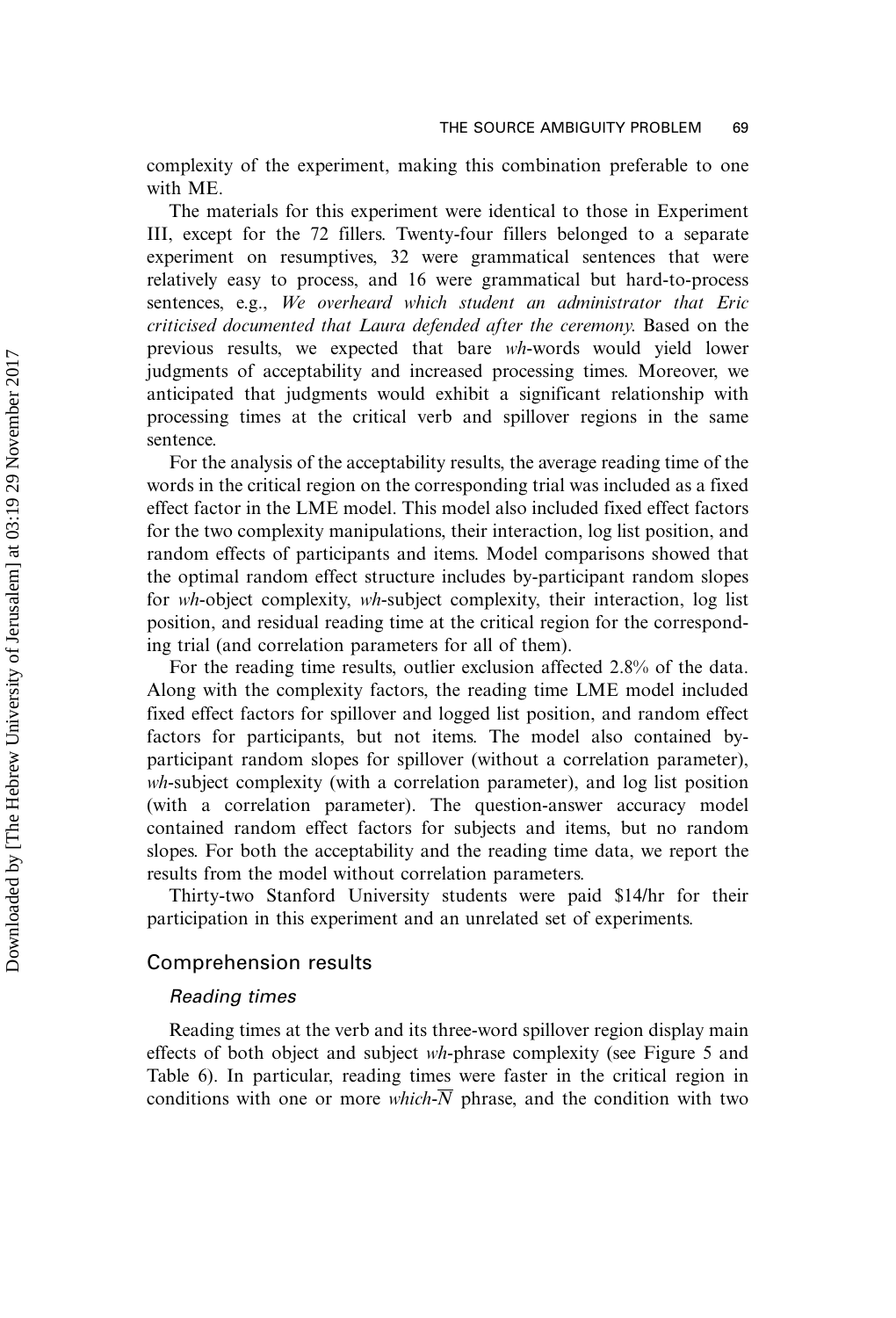

Figure 5. Mean residual reading times at verb  $+$  three-word spillover region in Experiment IV. error bars show $\pm$ one standard error.

which- $\overline{N}$  phrases led to the overall fastest reading times (word-by-word reading times are shown in Table 7). These main effects did not accompany an interaction. Furthermore, as in Experiment III, list position significantly predicts reading times: Reading times decrease as list position increases. In short, the reading time results replicate our findings from Experiment III.

## Question answering

The question-answer accuracies evidence a marginal effect of object complexity ( $\beta = .50$ ,  $z = 1.86$ ,  $p = .06$ ): Complex wh-elements lead to improved

TABLE 6 Fixed effects summary for Experiment IV reading times with by-participant random slopes and intercepts for spillover, wh-subject complexity, and log list position

|                       |          | Estimate HPD95 lower HPD95 upper |          | D      |
|-----------------------|----------|----------------------------------|----------|--------|
| WHOBJ                 | $-25.17$ | $-42.20$                         | $-6.66$  | .006   |
| <b>WHSUBJ</b>         | $-43.08$ | $-62.60$                         | $-25.47$ | < .001 |
| WHOBJ $\times$ WHSUBJ | 15.39    | $-19.38$                         | 53.23    | .385   |
| Spillover             | 0.15     | 0.07                             | 0.23     | < .001 |
| Log (list position)   | $-52.75$ | $-64.10$                         | $-41.40$ | < .001 |

 $WHOBJ = wh\text{-object complexity}; WHSUBJ = wh\text{-subject complexity}.$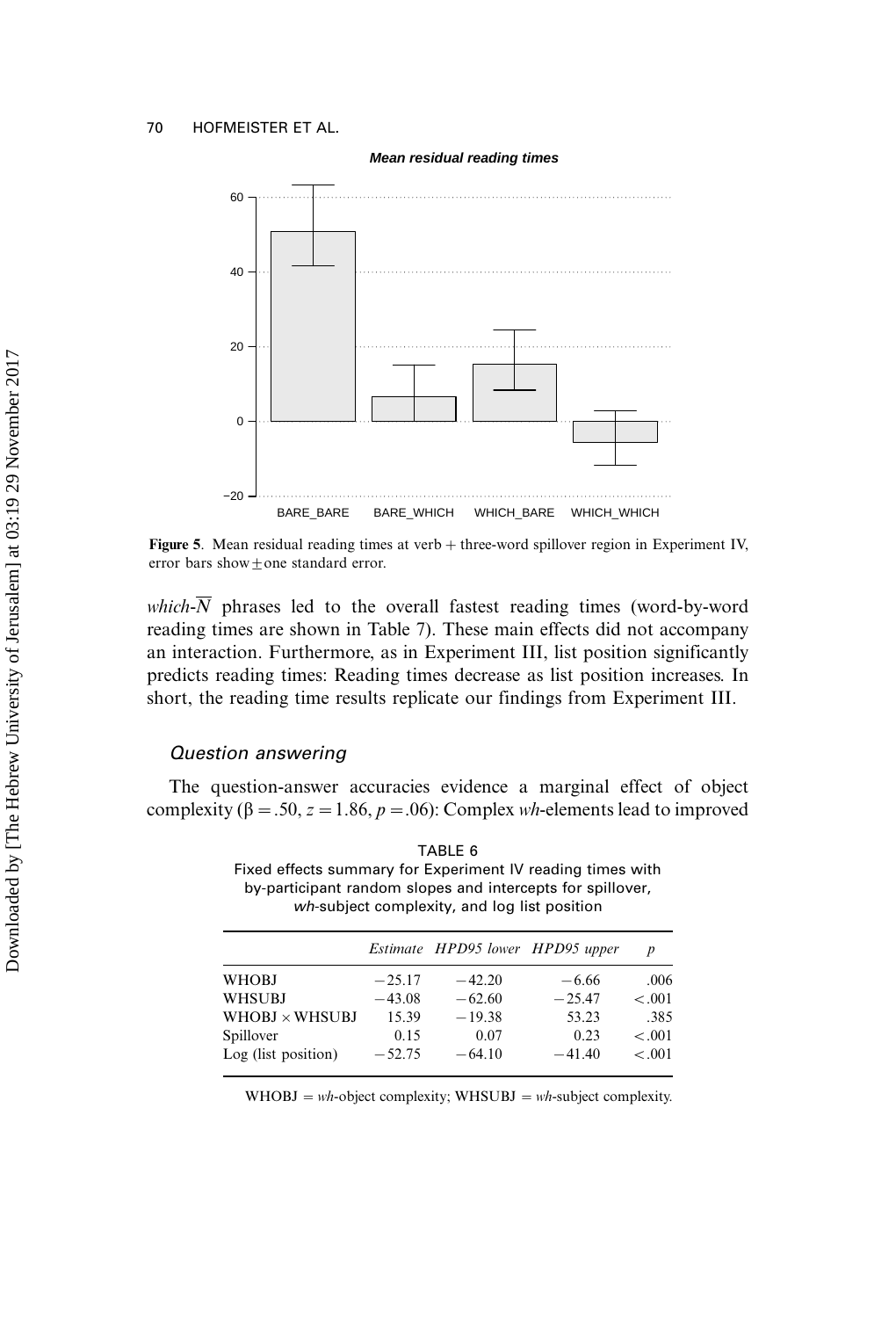|            | Bare-Bare       | Bare-Which      | Which-Bare      | Which-Which    |
|------------|-----------------|-----------------|-----------------|----------------|
| $Verb - 1$ | 23.15 (17.83)   | 80.96 (21.77)   | 18.68 (15.59)   | 21.99 (14.30)  |
| Verb       | 114.20 (26.16)  | 42.39 (16.12)   | 34.27 (16.96)   | 20.51 (16.40)  |
| $Verb + 1$ | 57.39 (17.88)   | 29.76 (15.46)   | 37.18 (15.69)   | 52.82 (17.77)  |
| $Verb + 2$ | 71.59 (26.22)   | 6.63(16.06)     | 36.83 (18.25)   | 26.80 (11.16)  |
| $Verb + 3$ | $-35.72(11.37)$ | $-51.97(10.54)$ | $-46.31(12.02)$ | $-68.11(9.08)$ |

TABLE 7 Mean residual reading times for Experiment IV from word preceding head verb to three words after with standard errors in parentheses

comprehension accuracy (BARE-BARE =  $85\%$ ,  $SE = 2.8$ ; BARE-WHICH = 87.5%,  $SE = 2.6$ ; WHICH-BARE = 89.4%,  $SE = 2.4$ ; WHICH-WHICH = 91.9%,  $SE = 2.2$ ). A numerical trend for a similar effect of subject wh-complexity exists, but does not reach significance. Hence, while these results do not replicate the significant effects of question-answer accuracy found in Experiment III, they pattern similarly.

## Acceptability results

Following the pattern of results seen so far, complex wh-phrases elicit higher judgments than bare wh-words in SUVs. This finding holds for both object and subject wh-phrases ( $ps < .001$ ). As in some of our previous studies, these two factors create a significant interaction, as Table 8 specifies. In this case, the interaction is not because complex object wh-phrases fail to raise judgments in the presence of a bare wh-subject (see Figure 6). Instead, the interaction appears to occur because two which- $\overline{N}$  phrases raise judgments more than one would expect on the basis of individual *which-N* phrases in either position. Furthermore, judgments significantly increase with later list

TABLE 8 Fixed effects summary for Experiment IV acceptability judgments with by-participant and by-item random intercepts and by-participant random slopes for WHOBJ, WHSUBJ, WHOBJ  $\times$  WHSUBJ, log list position, and residual RTs

|                     |          | Estimate HPD95 lower HPD95 upper |       | D      |
|---------------------|----------|----------------------------------|-------|--------|
| WHOBJ               | 0.384    | 0.251                            | 0.507 | < .001 |
| WHSUBJ              | 0.428    | 0.300                            | 0.563 | < .001 |
| WHOBJ × WHSUBJ      | 0.370    | 0.107                            | 0.620 | .004   |
| LOG (list position) | 0.190    | 0.065                            | 0.287 | .001   |
| Residual RTs        | $-0.001$ | $-0.002$                         | 0.000 | .036   |

 $WHOBJ = wh\text{-object complexity}; WHSUBJ = wh\text{-subject complexity}.$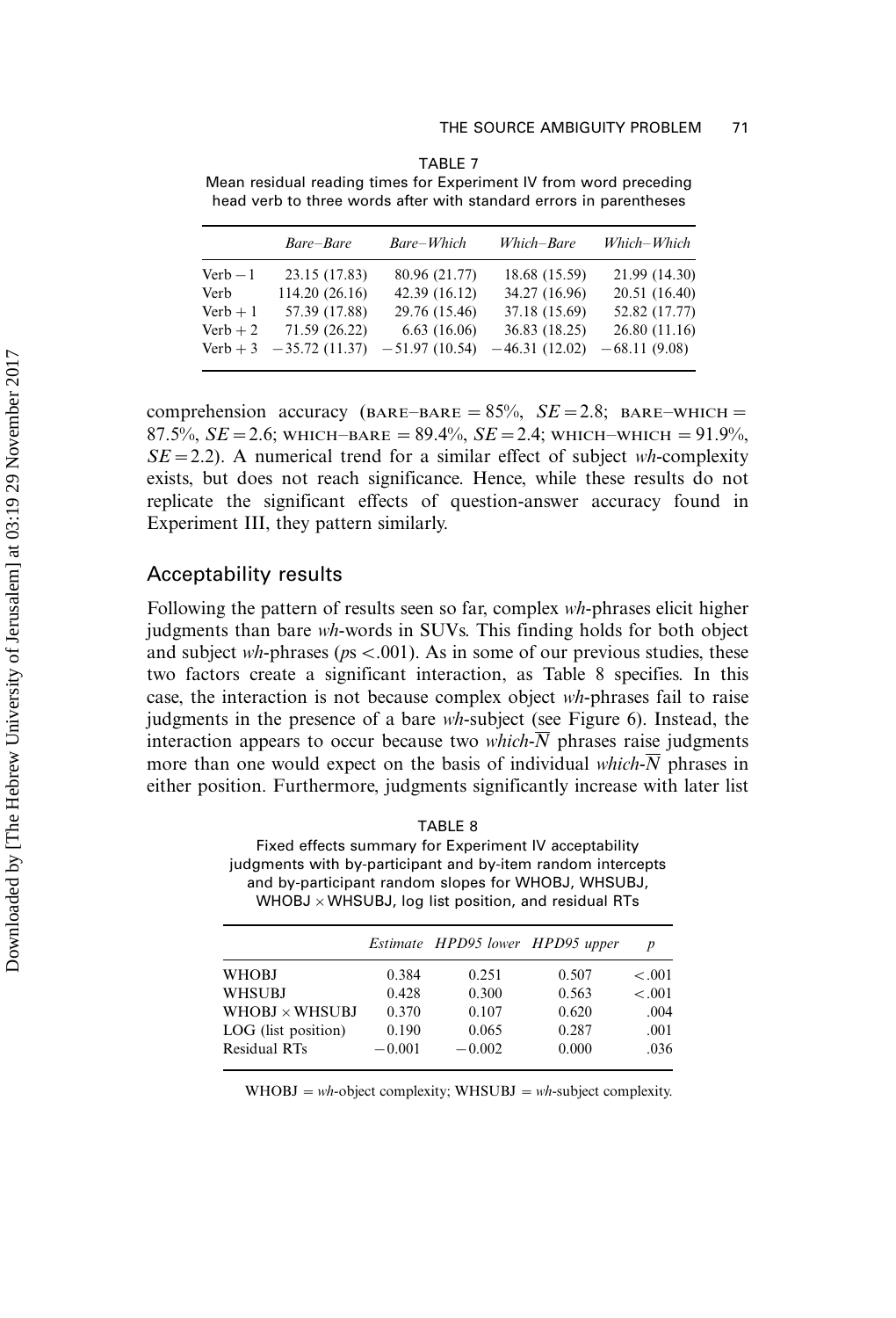

Figure 6. Mean z-scores of log-transformed acceptability ratings in Experiment IV, error bars show $\pm$  one standard error.

positions in the experiment, which aligns with the decrease in processing times.

In parallel with Experiments I and II, we did not find a significant relationship between log list position and judgments for the resumptive filler items ( $t = -0.17$ ,  $p = 0.86$ ) or the grammatical easy sentences ( $t = -0.71$ ,  $p = .48$ ). We did, however, observe a significant effect of log list position for the challenging filler items ( $t=2.08$ ,  $p=.04$ ).

Mixed effects modelling also demonstrates that mean residual reading times are a highly significant predictor of acceptability judgments. As residual reading times increase in the critical region (the verb and the subsequent three spillover words), judgments of acceptability decrease. Figure 7 illustrates that this relationship appears in all four conditions. Comparisons of LME models with and without the fixed effect predictor of reading times verify the significance of this factor in the model of acceptability judgments ( $\chi^2$  = 23.06,  $df$  = 7, p = .002). Further analysis verifies that this relationship does not depend on the influence of data points at the left or right periphery. Even after trimming off the data below the 25% quantile and above the 75% quantile of the residual reading times, reading time remains a significant predictor in the model of acceptability judgment as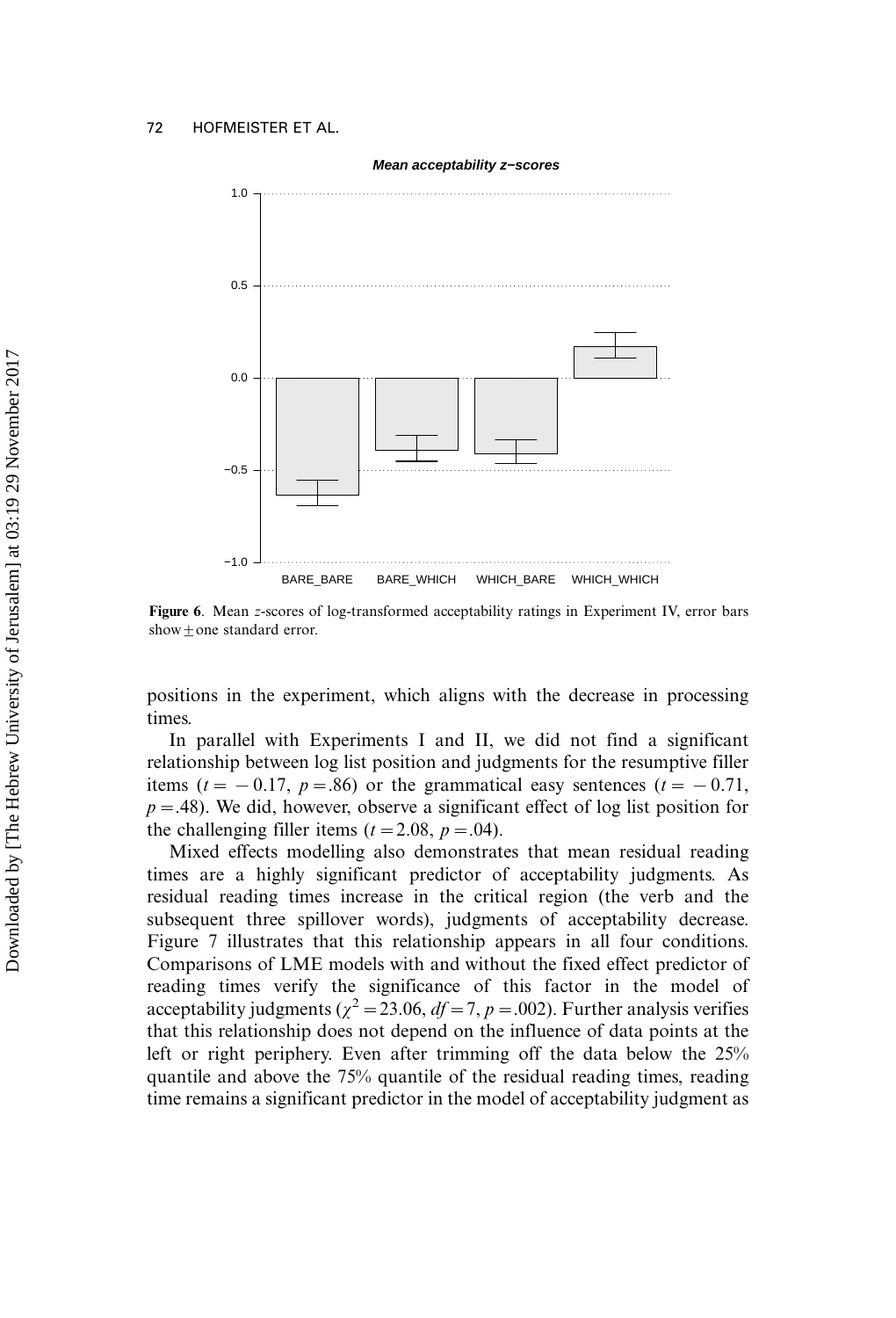

Figure 7. Scatterplot of relationship between mean reading times at critical word region and acceptability z-scores by condition in Experiment IV fitted with locally weighted scatterplot smoother (lowess curve).

shown by model comparisons with and without this factor ( $\chi^2$  = 5.95, df = 1,  $p = 0.015$ .

## **Discussion**

This dual-task experiment replicates the findings from the preceding experiments, but it also provides direct evidence for the link between processing difficulty and judgments of acceptability. Of primary interest here is that complexity manipulations generated processing differences that mirrored differences in acceptability for the same items and with the same participants. These two sets of data also allow us to confirm directly that as processing times decrease throughout the experiment, judgments rise. The hypothesis that active processing constraints factor into judgments of Superiority violations presents an explanation for these longitudinal effects. Similarly, a processing account accords with the finding that two which- $\overline{N}$ phrases elicit judgments higher than expected based on how sentences with just one such phrase were judged. Specifically, several factors influencing processing may combine to produce effects that rise to a level beyond what is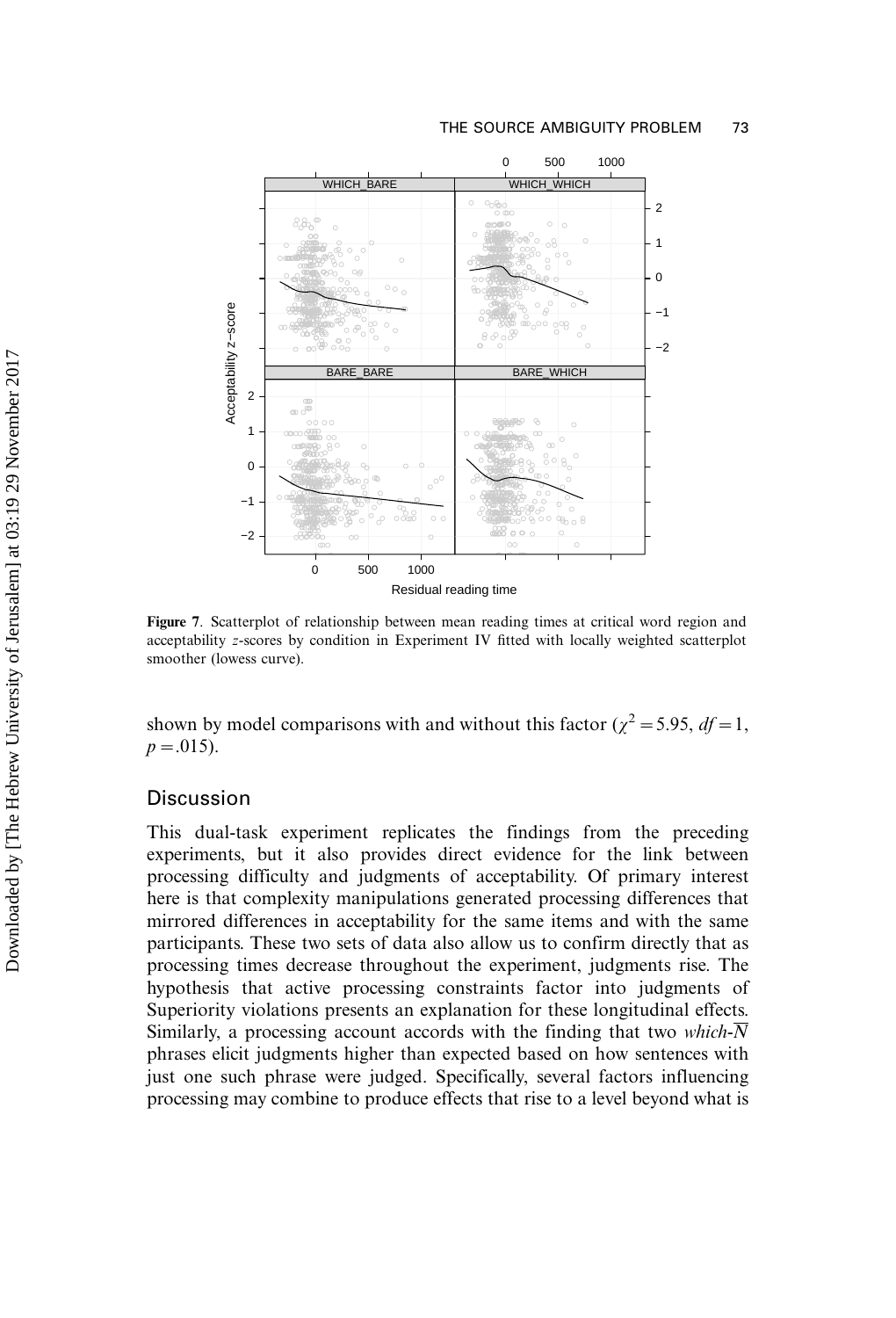expected on the basis of each factor in isolation. This may occur because of the existence of a processing bottleneck that limits cognitive control to one task at a time (Pashler, 1994), or to the temporary exhaustion of a finite set of cognitive resources (Cowan, 2001; Fedorenko, Patel, Casasanto, Winawer, & Gibson, 2009; Just & Carpenter, 1992; Kluender, 1998).

## GENERAL DISCUSSION

We began this investigation by noting the difficulty of distinguishing effects of grammar and processing effort on acceptability judgments. Superiority and D-linking represent cases whose analyses are complicated by this source ambiguity problem. After highlighting the difficulties that past attempts at syntactic analyses have encountered, we explored experimental effects due to the representational richness of the wh-phrases in SUVs, and investigated to what extent the acceptability contrasts could be predicted on the basis of processing principles. Our experimental investigations produced several key findings: (1) judgments and reading times for SUVs vary significantly with the complexity of the *wh*-elements in parallel ways;  $(2)$  judgments increase, where processing difficulty decreases; (3) effects of the complexity of the wh-phrases appear to combine. These findings follow naturally from the perspective that processing pressures play a major role in judgments of SUVs, and that differences in similarity-based interference separate D-linked from non-D-linked cases. These differences are not only replicable, but the processing contrasts work in ways that subsume effects previously attributed to grammar, and go beyond grammatical accounts in explaining variance previously unaccounted for by such accounts (i.e., how and why effects of wh-complexity combine).

Evidence outside the domain of SUVs further suggests that the syntactic and semantic complexity of filler-phrases affects processing and judgments in a variety of contexts. Judgments for a variety of sentences with syntactic island violations, including wh-islands and adjunct islands (Ross, 1967), improve with the use of a *which-N* phrase, as opposed to a bare wh-word (Hofmeister, 2007; Hofmeister & Sag, 2010):

- (15) (Who/Which employee) did Albert learn whether they dismissed after the annual performance review?
- (16) I knew (who/which staff members) my boss said she was calm before meeting  $\frac{1}{\sqrt{2}}$  in the White House yesterday.

Importantly, these effects also occur in contexts without proposed grammatical constraint violations or even wh-phrases. Hofmeister (2007, 2011) presents reading time evidence that processing at retrieval sites in filler-gap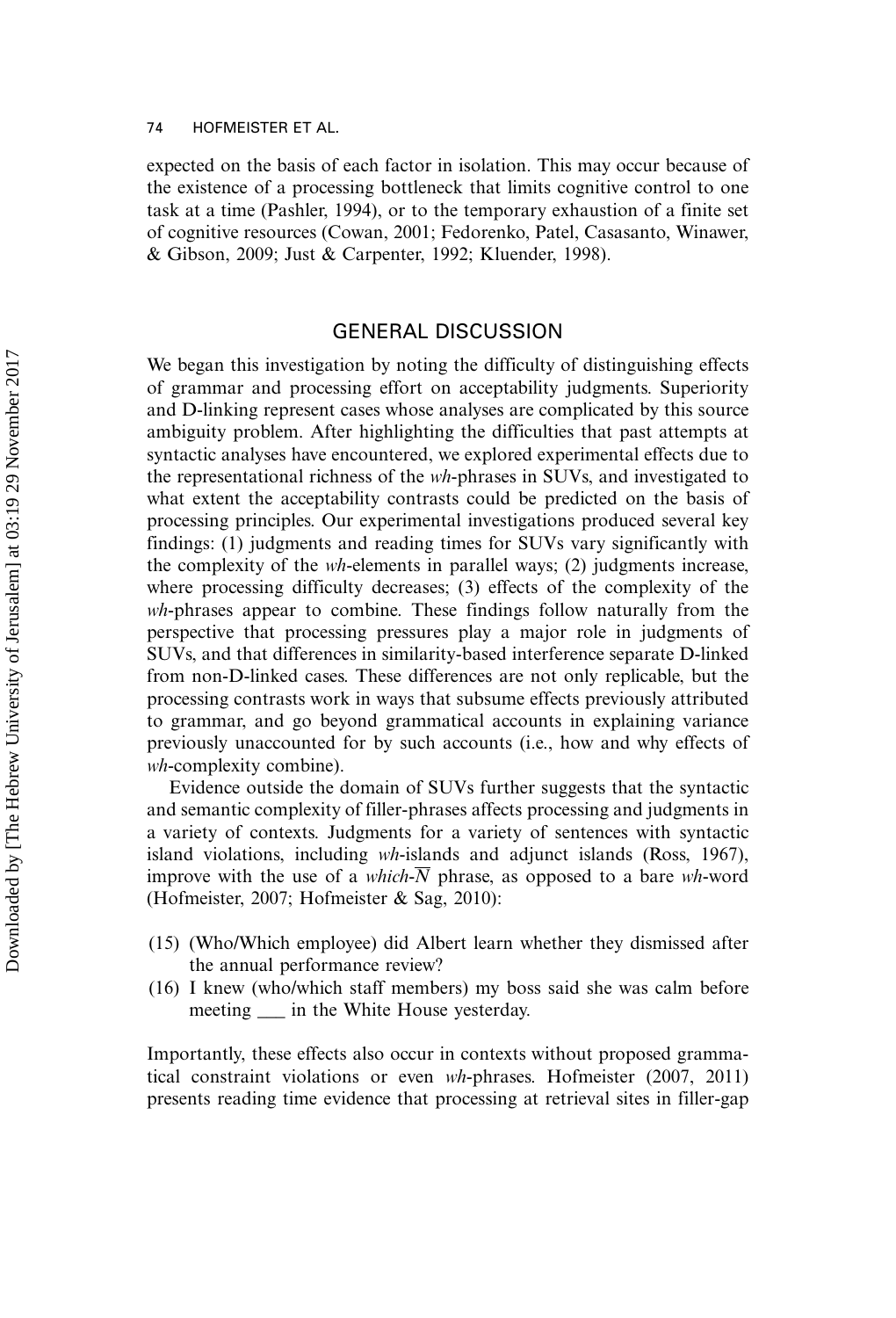dependencies improves significantly with greater syntactic and semantic complexity of the target representation. For instance, in cleft constructions like (7) below, the complexity of the clefted indefinite has a significant linear effect on reading times immediately after the subcategorising verb. Specifically, participants read the word regions following the verb banned faster after a more complex retrieval target:

(17) It was a(n) (alleged Venezuelan) communist who the members of the club banned \_\_\_ from ever entering the premises.

Crucially, the reading time advantage for complex phrases emerges only at or immediately after the retrieval site (i.e., they are not contingent upon any preceding reading time differences). Thus, the relationship between the complexity of linguistic representations and how they are reaccessed looks to be a general phenomenon, and not observable only in cases where grammaticality is in question.

Other research on memory for list items also points to the mnenomic benefits of increased semantic processing or elaboration (Anderson & Reder, 1979; Anderson et al., 2001; Bradshaw & Anderson, 1982; Gallo, Meadow, Johnson, & Foster, 2008; Jacoby & Craik, 1979; McDaniel, 1981; McDaniel, Dunay, Lyman, & Kerwin, 1988; Reder, 1979; Reder, Charney, & Morgan, 1986; Stein, Morris, & Bransford, 1978). This research converges on the idea that processing meaning-related features has numerous potential advantages for memory retrieval when the retrieval context centres on meaning-related properties (as in language comprehension). For instance, adding semantic features may create a network of information that links together memory traces. Bradshaw and Anderson (1982) also suggest that this elaboration provides a means for a comprehender to redundantly encode information, creating ''alternative retrieval paths.'' McDaniel et al. (1988, p. 358) go on to suggest that creating mental representations that encode unique relationships ''would favour memory performance because it would reduce interference from related encodings.''

There are further reasons to think that SUVs with complex wh-phrases should be easier to process than those with bare wh-words. For instance, it may be easier for comprehenders to imagine an appropriate context for the use of an SUV with lexically restricted wh-elements. By a similar reasoning, the result of building a mental representation from complex wh-phrases may be more imageable, which also conceivably has positive effects on processing. Although it is not immediately evident how such possibilities should be formally integrated with models of sentence processing, such performancerelated factors may have a hand to play in the complexity effects investigated here.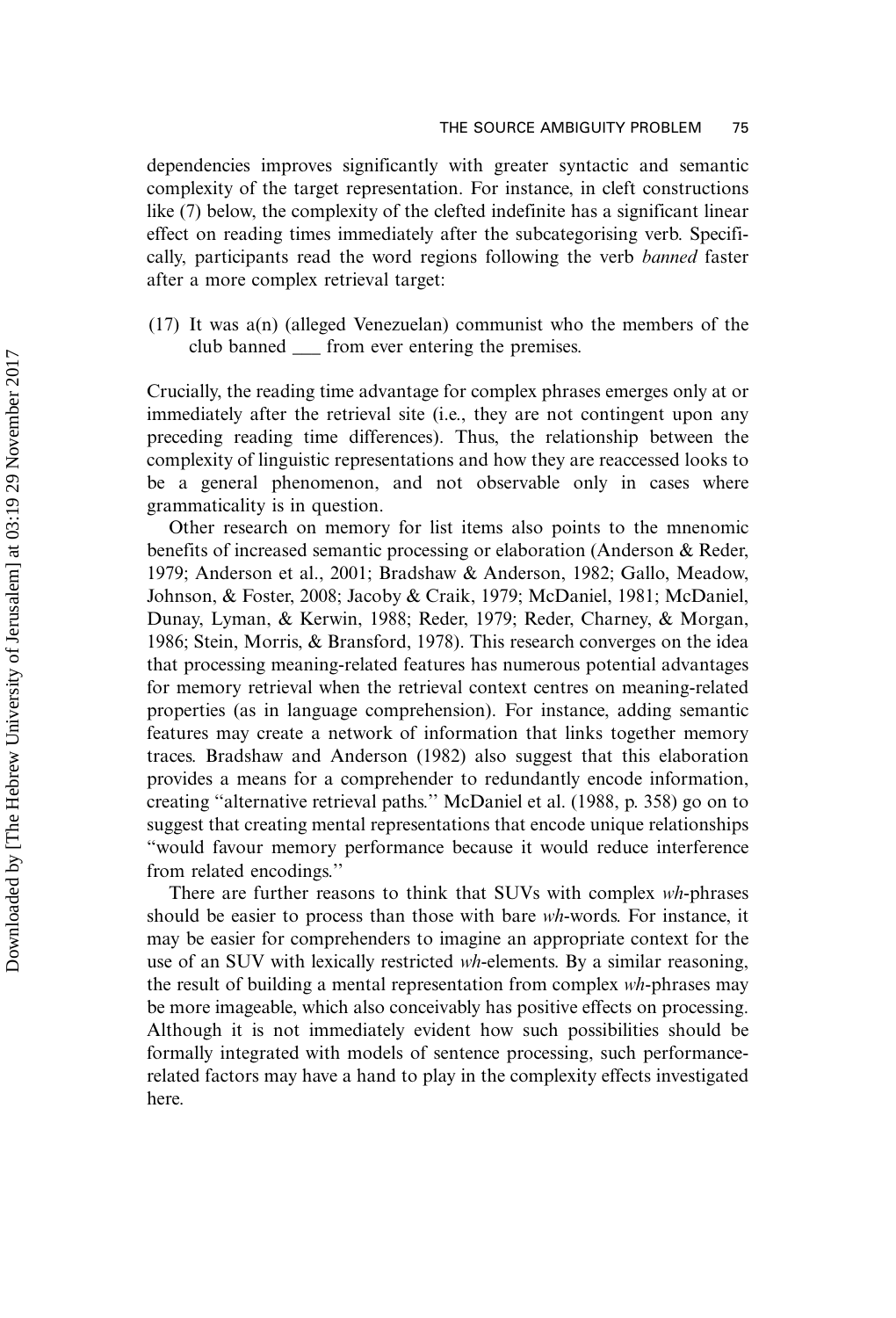Consequently, effects previously ascribed to a grammatical principle like D-linking are likely reducible to general processing principles whose consequences appear in a variety of sentence contexts (and even outside language use). In essence, the acceptability contrasts between SUVs with complex wh-phrases and those without is just as we would expect, given our knowledge of how phrasal complexity interacts with the retrieval process in sentence comprehension. An account of these effects that invokes processing constraints not only describes the relevant contrasts—it provides an independently motivated explanation. A grammatical account, no matter how observationally successful, fails to provide such an explanation. Thus, processing-based approaches to syntactic phenomena have an inherent explanatory advantage. By accepting the explanatory value of the processing account, we can ultimately lighten the obligations of grammar and unify our account of human behaviour in terms of independently motivated cognitive constraints. In this sense, a processing-based perspective on these acceptability contrasts has considerable merits that make it preferable to an analysis dependent on grammatical principles.

Given that contrasts within the class of SUVs are consistent with a processing account, do we need grammatical constraints to account for Superiority effects more generally? Multiple wh-questions with SUV orders clearly differ from those without SUV orders, insofar as two wh-elements must be processed before the verbal head. That is, there is an inherent difference in the degree of interference expected for each type of wh-order. Even in relatively acceptable SUVs with two which- $\overline{N}$  phrases, the whelements have identical determiner heads. In non-SUV multiple whquestions, only a single wh-phrase appears before the critical verb, making retrieval and thematic interpretation substantially easier.

Along these lines, Gordon et al. (2001) showed that when the NPs in object and subject relative clauses are of different types, e.g., pronoun versus definite NP, the processing difference between the relative clause types is diminished. Correspondingly, utterances such as  $I$  know which book the students mentioned are unquestionably grammatical, but as we increase the similarity between the two embedded nominals, the sentence becomes increasingly harder to process (I know which book who mentioned  $\leq I$  know which book what mentioned  $\leq I$  know which book which book mentioned). Thus, there are reasonable grounds for suspecting that SUV wh-orders impose significant processing challenges that are absent in non-SUV whorders.

It may accordingly seem economical to conclude that grammatical constraints are unnecessary to explain Superiority effects. However, the contrast between multiple wh-orders with SUVs and without is quite large (see Table 2). The data do not rule out a more complex account of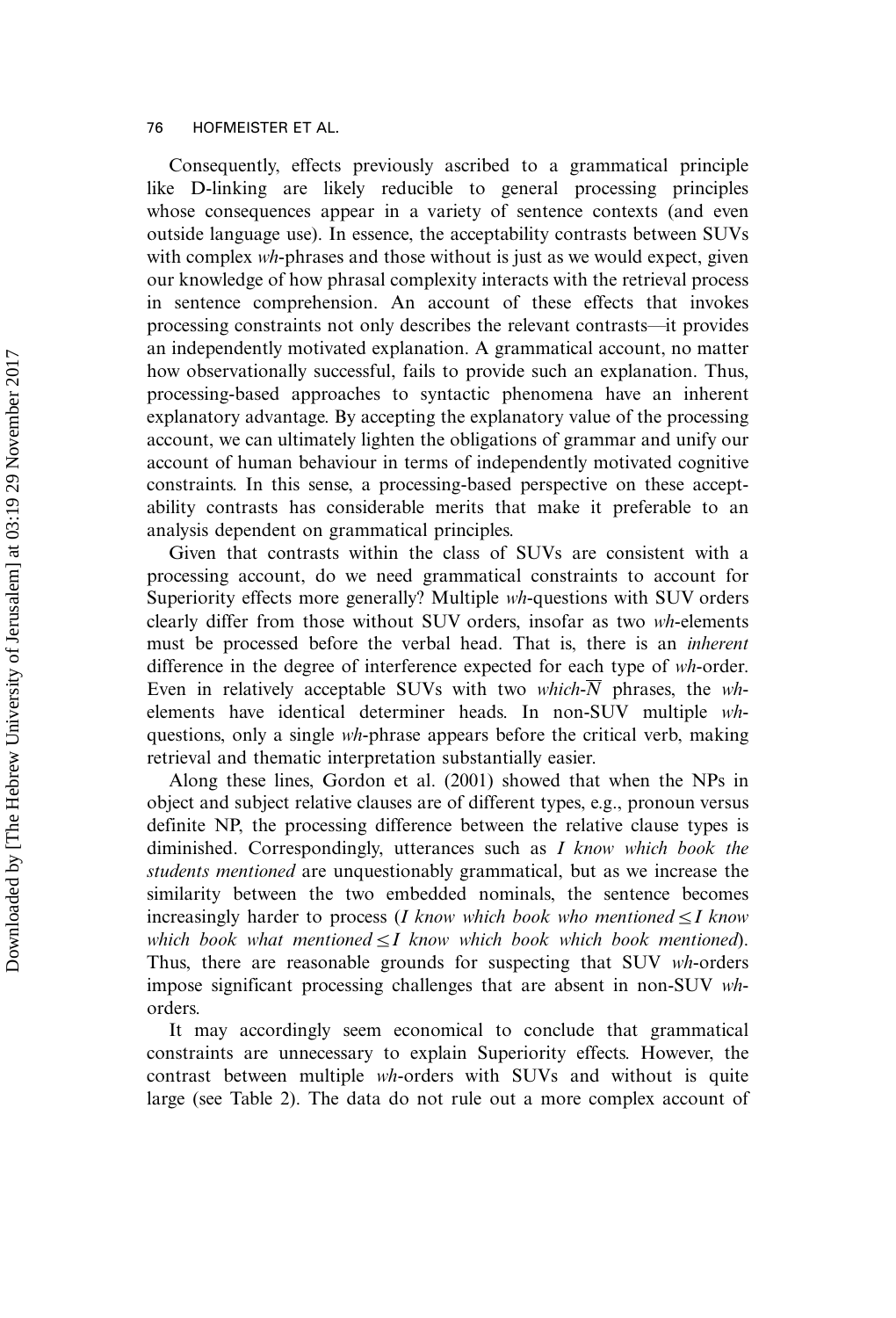the reduced acceptability of SUVs. What the evidence shows, however, is that any account of SUVs should acknowledge the effects of processing differences. Our strategy, therefore, in tackling the source ambiguity problem is not to remove any possibility of grammatical influence (which is probably impossible), but to highlight evidence that processing factors play a fundamental role in the acceptability contrasts.

Ultimately, discriminating between possible sources of acceptability decrements depends on assumptions about the state of the grammar. These include what grammatical constraints look like, how sensitive they are to processing difficulty and other environmental factors, and so on. Some theories of grammar draw much stronger distinctions between grammar and processing difficulty than others. On rule-based, nongradient approaches to syntax—what we have focused on here—these two sources are largely independent of each other. But under some conceptions of grammar, these sources are more tightly linked. For instance, grammaticality constraints are sometimes defined in terms of graded preferences, weights, or rankings, rather than categorical or discrete levels of grammaticality. Such views are represented in theories of usage and frequency-based grammar (Bybee & Hopper, 2001; Bybee, Perkins, & Pagliuca, 1994; Goldberg, 2006; Kemmer & Barlow, 2000; Langacker, 2000; MacWhinney, 1998; Tomasello, 2003), stochastic OT (Bresnan, 2000; Bresnan, Dingare, & Manning, 2001; Keller, 2000; Sorace & Keller, 2005), and exemplar-based accounts (Bod, 2006, 2009; Johnson, 1997; Pierrehumbert, 2001). With a less categorical view of grammar, these theories can describe syntactic phenomena in terms of grammaticality that emerges from preferences that develop over lexicalised phrases or constructions (Arnon & Snider, 2010; Bannard & Matthews, 2008; Bresnan & Hay, 2008; Fox & Thompson, 2007; Thompson & Mulac, 1991). In turn, such preferences can be linked to factors that affect processing difficulty, e.g., frequency of use, prototypicality, and so on (Bates & MacWhinney, 1982; Bybee, 2007; Bybee & Hopper, 2001; Jaeger, 2006). Perceptions of well-formedness would thus depend not only on characteristics of an individual token, but also on previous experiences with similar structures.

Such theories make radically different predictions about how syntactic constraints should align with processing difficulty and how constraints change with experience. For example, they are perfectly compatible with the possibility that a particular phrase structure might receive higher ratings of acceptability following repeated exposure to items with the same phrase structure. In other words, grammar (or the mechanisms by which judgments are made) constantly changes and adapts to the language use environment (for evidence in favour of this view, see Bradlow & Bent, 2008; Diessel, 2007; Fine, Qian, Jaeger, & Jacobs, 2010; Jaeger, 2010; Kaschak & Glenberg,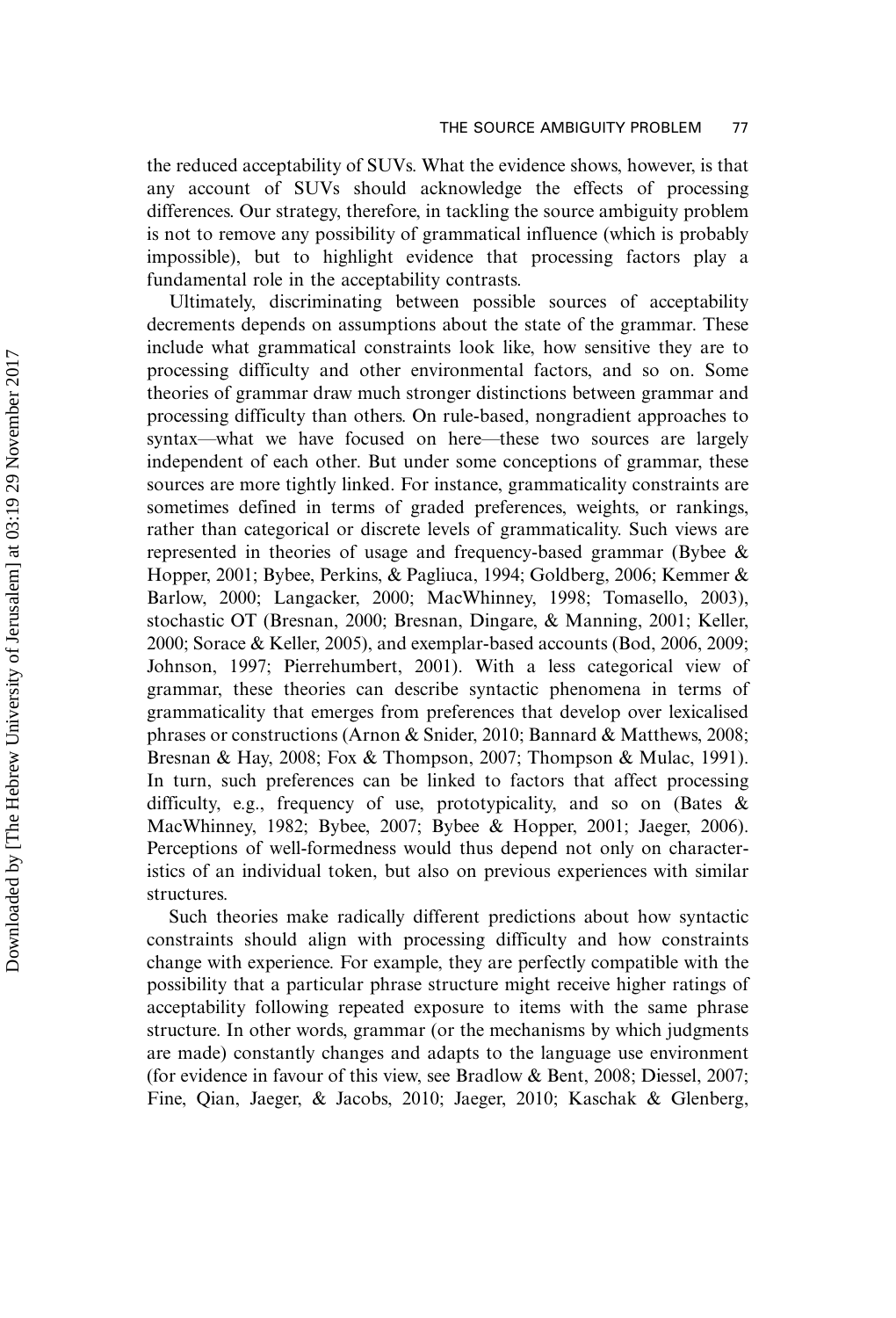2004; Kraljic & Samuel, 2005, 2007; Snider & Jaeger, submitted; Wells, Christiansen, Race, Acheson, & MacDonald, 2009). Changes to these preferences that generalise over phrases and structures potentially come from many sources, including active online processing differences. Thus, a construction that imposes serious processing difficulty may cause it to be a dispreferred syntactic alternative, leading to infrequent usage and even near categorical judgments of acceptability. Hence, unfamiliarity with the whordering of SUVs may well be another factor compounding the difficulty of these items. In sum, the experimental findings presented here are consistent with the possibility that partially or completely grammaticised constraints contribute to the observed behaviour. Such constraints may themselves be determined by processing difficulty, or may be acting alongside active processing pressures (Hawkins, 1994, 1999, 2004). It is a matter for future research to determine whether these options can be disentangled.

This investigation of the source ambiguity problem has demonstrated how functional factors may be identified as a contributor to acceptability contrasts. But a number of outstanding issues remain. Among these is the question of how repeated exposure effects relate to the source of unacceptability. Ratings for SUVs, regardless of the wh-elements involved, rose throughout the experiments, but we observed earlier that the findings regarding repeated exposure are equivocal. Some suggest that only grammatical strings improve with exposure, while others hint that any kind of sentence can. Consequently, our results with respect to SUVs can lead to the following conclusions: (1) ungrammatical strings are, in fact, sensitive to repeated exposure; or (2) SUVs are not ungrammatical.

A potential resolution of apparently conflicting findings regarding repeated exposure and grammaticality appears with Francom (2009). Francom argues that interpretability rather than grammaticality is crucial in understanding repeated exposure effects. To support this claim, Francom cites Maclay and Sleator's (1960) experimental evidence that participants rated anomalous items similarly (e.g., *Get me from the kitchen a big spoon*) whether they were instructed to rate items for meaningfulness or grammaticality. This aligns with some of our own laboratory investigations, where we pseudo-randomly moved several words in a sentence to an unlicensed position (e.g., Iran has gun-control strict laws that bar private citizens carrying from firearms). Participants rated these sentences increasingly better with exposure in three different experiments with different fillers and participants.

On this view, judgments of SUVs improve because they become easier to interpret with exposure. Problematically for this analysis, some errors that do not become better with repetition nevertheless leave the sentence quite interpretable (e.g., I saw he at the store). The extent to which a structure improves with exposure may thus reflect several interacting factors, including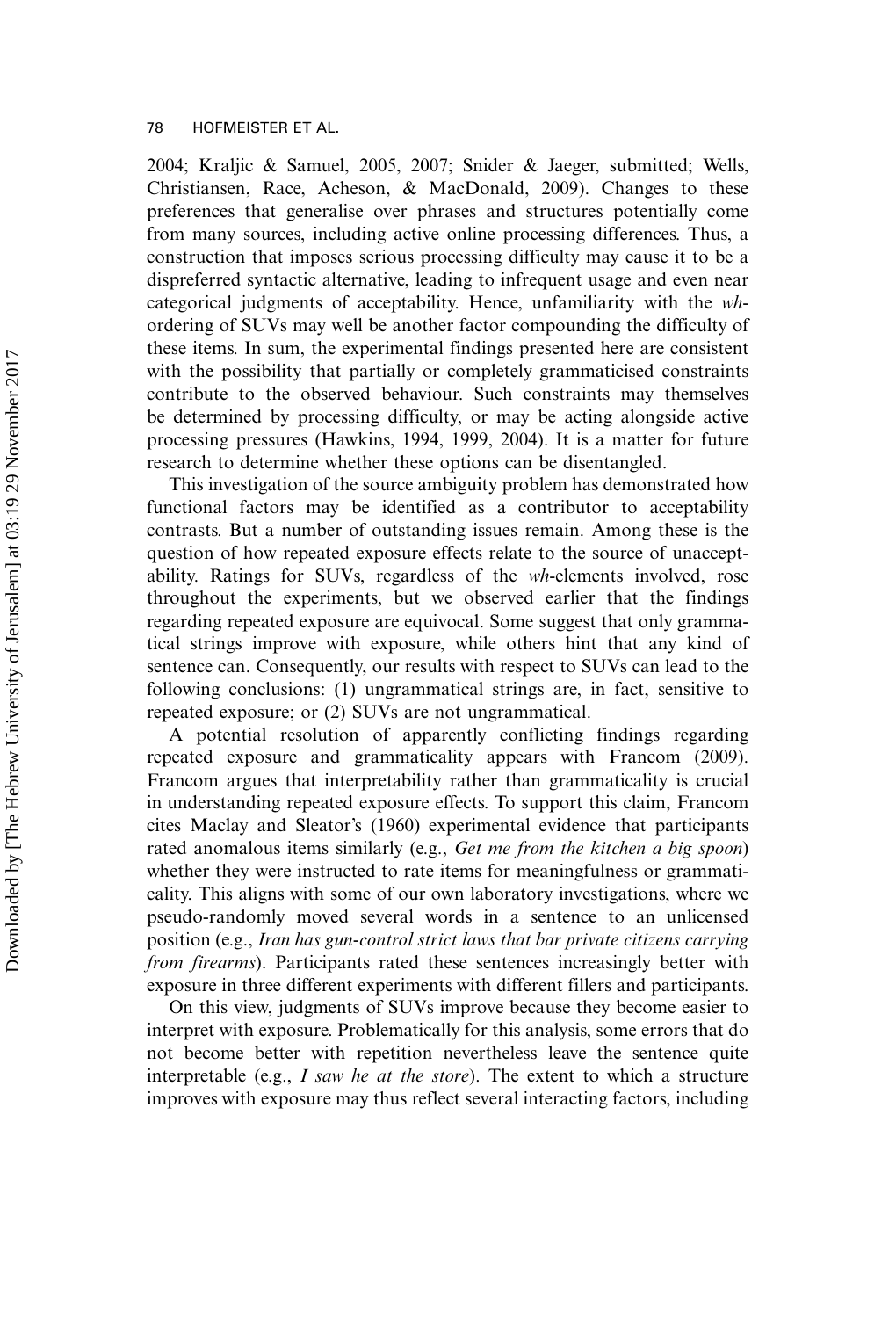not only interpretability but identifiability of ''what's wrong'' with the sentence or how to fix it. In short, assessments of repeated exposure effects by themselves appear to have limited value in determining the source of acceptability in any given case.

Clearly, this research highlights the difficulties involved in separating effects of grammar from effects of processing. No single type of evidence excludes the possibility that processing or grammar contributes to variation in judgments. But, following the pioneering work of Kluender (1991, 1998, 2005) and Kluender and Kutas (1993b), the work presented here provides further evidence that at least some acceptability contrasts previously attributed to arbitrary grammatical constraints can be accounted for by independently motivated processing preferences. Finally, this work challenges any subsequent grammatical accounts of Superiority effects to go above and beyond the capabilities of a processing account to provide an independently motivated account of variation and acceptability contrasts.

## **REFERENCES**

- Anderson, J. R., Budiu, R., & Reder, L. (2001). A theory of sentence memory as part of a general theory of memory. Journal of Memory and Language, 45, 337-367.
- Anderson, J. R., & Reder, L. (1979). An elaborative processing explanation of depth of processing. In L. Cermak & F. Craik (Eds.), Levels of processing in human memory (pp. 385–404). Hillsdale, NJ: Lawrence Erlbaum Associates.
- Ariel, M. (1990). Accessing noun-phrase antecedents. London: Routledge.
- Ariel, M. (2001). Accessibility theory: An overview. In T. Sanders, J. Schilperoord, & W. Spooren (Eds.), Text representation: Linguistic and psycholinguistic aspects (pp. 29-87). Amsterdam: John Benjamins.
- Arnon, I., Hofmeister, P., Jaeger, T. F., Sag, I. A., & Snider, N. (2005). Rethinking Superiority effects: A processing model. Poster presented at the CUNY Sentence Processing Conference, Tucson, AZ.
- Arnon, I., & Snider, N. (2010). More than words: Frequency effects for multi-word phrases. Journal of Memory and Language, 62, 67-82.
- Baayen, R. (2004). Statistics in psycholinguistics: A critique of some current gold standards. Mental Lexicon Working Papers, 1, 1-45.
- Baayen, R., Davidson, D., & Bates, D. (2008). Mixed-effects modeling with crossed random effects for subjects and items. Journal of Memory and Language, 59, 390-412.
- Bannard, C., & Matthews, D. (2008). Stored word sequences in language learning. Psychological Science, 19(3), 241-248.
- Bard, E., Robertson, D., & Sorace, A. (1996). Magnitude estimation of linguistic acceptability. Language, 72, 32-68.
- Bates, E., & MacWhinney, B. (1982). Functionalist approaches to grammar. In E. Wanner & L. Gleitman (Eds.), Language acquisition: The state of the art (pp. 173-218). New York: Cambridge University Press.
- Bod, R. (2006). Exemplar-based syntax: How to get productivity from examples. The Linguistic Review, 23, 291-320.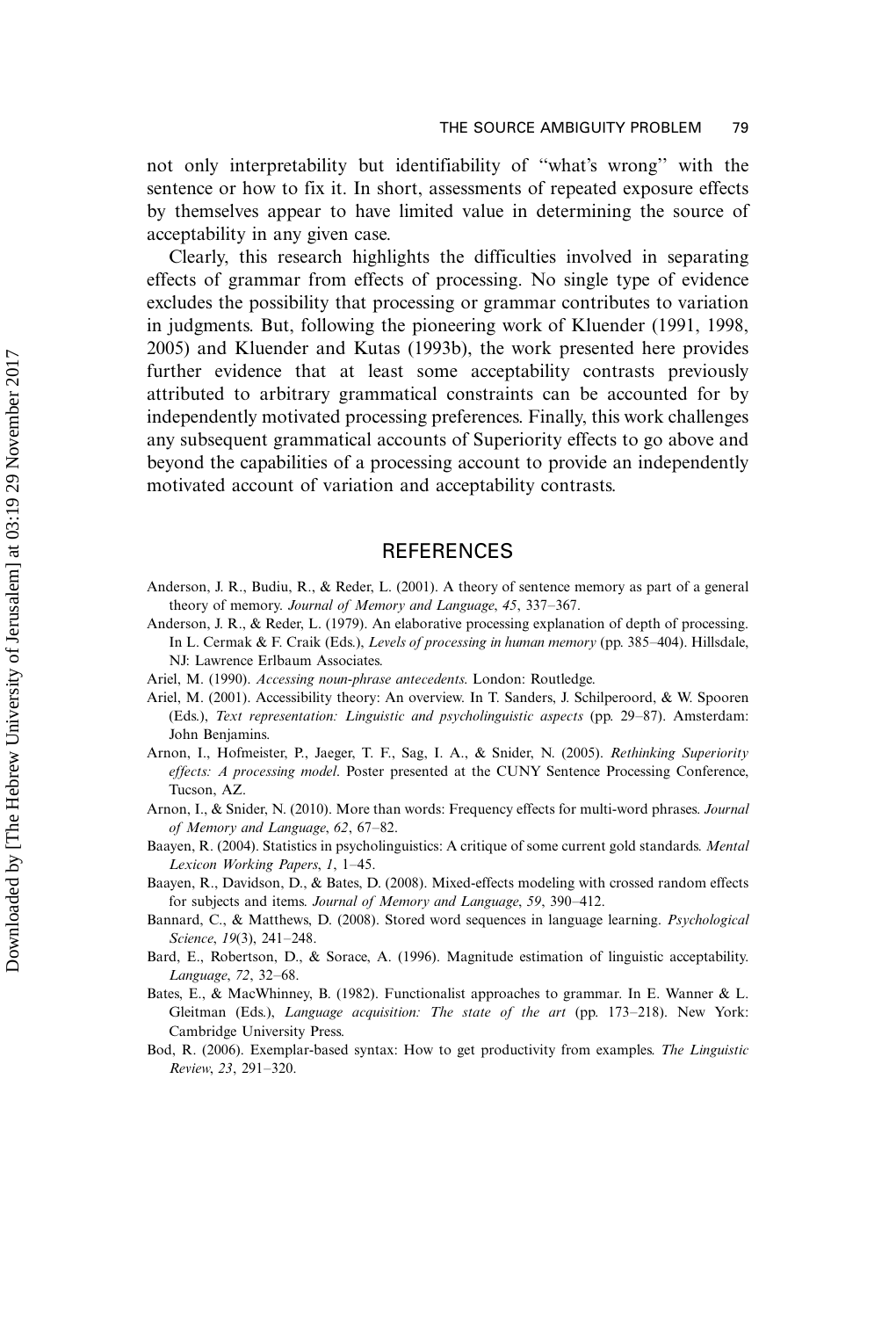- Bod, R. (2009). From exemplar to grammar: A probabilistic analogy-based model of language learning. Cognitive Science, 33, 752-793.
- Bolinger, D. (1978). Asking more than one thing at a time. In H. Hiz (Ed.), *Questions* (pp. 107–150). Dordrecht, The Netherlands: D. Reidel.
- Bradlow, A., & Bent, T. (2008). Perceptual adaptation to non-native speech. Cognition, 106(2), 707– 729.
- Bradshaw, G., & Anderson, J. R. (1982). Elaborative encoding as an explanation of levels of processing. Journal of Verbal Learning and Verbal Behavior, 21, 165-174.
- Braze, F. D. (2002). Grammaticality, acceptability, and sentence processing: A psycholinguistic study (Unpublished doctoral dissertation). University of Connecticut, Storrs, CT.
- Bresnan, J. (2000). Optimality syntax. In J. Dekkers, F. van der Leeuw, & J. van deWeijer (Eds.), Optimality theory: Phonology, syntax and acquisition (pp. 334385). Oxford, UK: Oxford University Press.
- Bresnan, J., Dingare, S., & Manning, C. (2001). Soft constraints mirror hard constraints: Voice and person in English and Lummi. In M. Butt & T. H. King (Eds.), Proceedings of the LFG conference (Vol. 1, pp. 13-32). Stanford, CA: CSLI.
- Bresnan, J., & Hay, J. (2008). Gradient grammar: An effect of animacy on the syntax of give in New Zealand and American English. Lingua, 18, 245-259.
- Bybee, J. (2007). From usage to grammar: The mind's response to repetition. *Language*,  $82(4)$ ,  $711-$ 733.
- Bybee, J., & Hopper, P. (2001). Introduction to frequency and the emergence of linguistic structure. In J. Bybee & P. Hopper (Eds.), *Frequency and the emergence of linguistic structure* (pp.  $1-24$ ). Amsterdam: John Benjamins Publishing Company.
- Bybee, J., Perkins, R., & Pagliuca, W. (1994). The evolution of grammar: Tense, aspect, and modality in the languages of the world. Chicago, IL: University of Chicago Press.
- Chomsky, N. (1973). Conditions on transformations. In S. Anderson & P. Kiparsky (Eds.), A Festschrift for Morris Halle (pp. 232-286). New York: Holt, Reinhart & Winston.
- Chomsky, N. (1995). The Minimalist program. Cambridge, MA: MIT Press.
- Chomsky, N. (2000). Minimalist inquiries. In D. M. Roger Martin & J. Uriagereka (Eds.), Step by step: Essays on Minimalism in honor of Howard Lasnik (pp. 89-155). Cambridge, MA: MIT Press.
- Chung, S. (1994). Wh-agreement and "referentiality" in Chamarro. *Linguistic Inquiry*, 25, 1–44.
- Clifton, C., Fanselow, G., & Frazier, L. (2006). Amnestying superiority violations: Processing multiple questions. *Linguistic Inquiry*,  $37, 51-68$ .
- Comorovski, I. (1989). Discourse and the syntax of multiple constituent questions (PhD thesis). Cornell University, Ithaca, NY.
- Comorovski, I. (1996). Interrogative phrases and the syntax-semantics interface. Norwell, MA: Kluwer Academic Publishers.
- Cowan, N. (2001). The magical number 4 in short-term memory: A reconsideration of mental storage capacity. Behavioral and Brain Sciences, 24, 87-185.
- Criss, A., & McClelland, J. (2006). Differentiating the differentiation models: A comparison of the retrieving effectively from memory model (REM) and the subjective likelihood model (SLiM). Journal of Memory and Language, 55, 447-460.
- Culicover, P. (2008). Linear order effects in computing grammatical dependencies. In SFB Workshop: Syntactic constructions, focus and meaning. University of Tuebingen, Germany.

Culicover, P., & Wilkins, W. (1984). Locality in linguistic theory. San Diego, CA: Academic Press. Dayal, V. (2002). Single-pair versus multiple-pair answers: Wh-in-situ and scope. *Linguistic Inquiry*,  $33(3)$ ,  $512-520$ .

Diessel, H. (2007). Frequency effects in language acquisition, language use, and diachronic change. New Ideas in Psychology,  $25(2)$ ,  $108-127$ .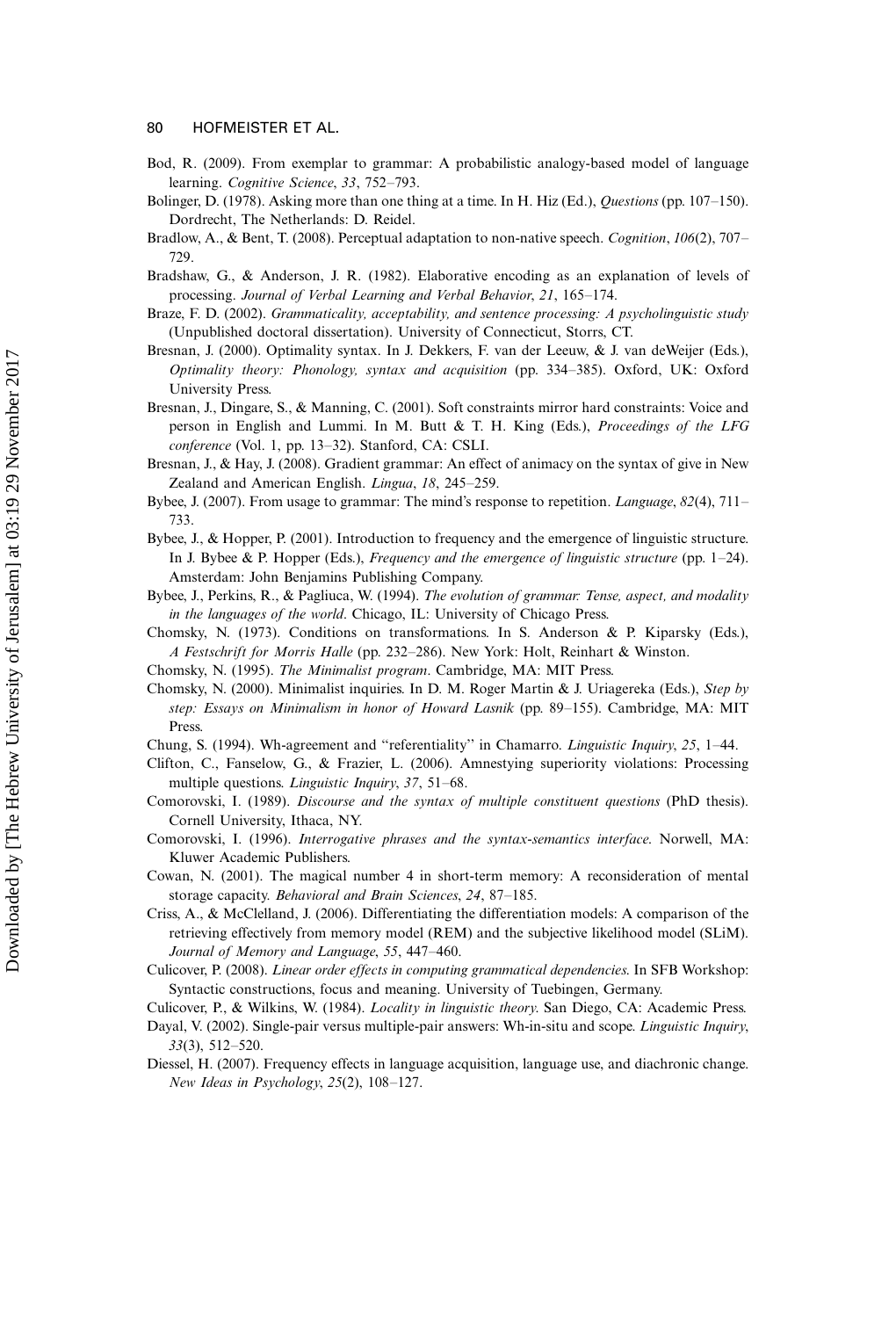- Ericsson, K., & Kintsch, W. (1995). Long-term working memory. Psychological Review, 102(2),  $211 - 244$
- Featherston, S. (2005). Magnitude estimation and what it can do for your syntax: Some whconstraints in German. Lingua, 115, 1525-1550.
- Fedorenko, E., Patel, A., Casasanto, D., Winawer, J., & Gibson, E. (2009). Structural integration in language and music: Evidence for a shared system. Memory & Cognition,  $37(1)$ , 1–9.
- Ferreira, F., & Clifton, C. (1986). The independence of syntactic processing. Journal of Memory and Language, 25, 348-368.
- Fine, A., Qian, T., Jaeger, T. F., & Jacobs, R. (2010). Syntactic adaptation in language comprehension. In Proceedings of ACL: Workshop on cognitive modeling and computational  $linguistics$  (pp. 18–26). Uppsala, Sweden.
- Fox, B., & Thompson, S. (2007). Relative clauses in English conversation: Relativizers, frequency, and the notion of construction. Studies in Language,  $31(2)$ , 293-326.
- Francom, J. (2009). Experimental syntax: Exploring the effect of repeated exposure to anomalous syntactic structure-evidence from rating and reading tasks (Unpublished doctoral dissertation). University of Arizona, Tucson, AZ.
- Gallo, D., Meadow, N., Johnson, E., & Foster, K. (2008). Deep levels of processing elicit a distinctiveness heuristic: Evidence from the criterial recollection task. Journal of Memory and Language, 58, 1095-1111.
- Gibson, E. (1990). A computational theory of processing overload and garden-path effects. In Proceedings of the 13th conference on computational linguistics (pp. 114–119). Morristown, NJ: Association for Computational Linguistics.
- Gibson, E. (1998). Linguistic complexity: Locality of syntactic dependencies. Cognition, 68, 1–76.
- Gibson, E. (2000). The dependency locality theory: A distance-based theory of linguistic complexity. In Y. Miyashita, A. Marantz, & W. O'Neil (Eds.), Image, language, brain (pp. 95-126). Cambridge: MIT Press.
- Ginzburg, J., & Sag, I. A. (2000). Interrogative investigations. Stanford, CA: CSLI publications.
- Goldberg, A. E. (2006). Constructions at work: The nature of generalization in language. Oxford, UK: Oxford University Press.
- Gordon, P., Hendrick, R., & Johnson, M. (2001). Memory interference during language processing. Journal of Experimental Psychology: Learning, Memory, and Cognition, 27, 1411-1423.
- Gordon, P., Hendrick, R., Johnson, M., & Lee, Y. (2006). Similarity-based interference during language comprehension: Evidence from eye tracking during reading. Journal of Experimantal Psychology: Learning, Memory, Cognition, 32, 1304-1321.
- Gordon, P., Hendrick, R., & Levine, W. (2002). Memory-load interference in syntactic processing. Psychological Science, 13, 425-430.
- Grohmann, K. (2003). German is a multiple wh-fronting language. In C. Boeckx & K. Grohmann (Eds.), *Multiple wh-fronting* (pp. 99–130). Philadelphia: John Benjamins.
- Hawkins, J. (1994). A performance theory of order and constituency. Cambridge, UK: Cambridge University Press.
- Hawkins, J. (1999). Processing complexity and filler-gap dependencies across grammars. Language, 75, 244-285.
- Hawkins, J. (2004). Efficiency and complexity in grammars. Oxford, UK: Oxford University Press.
- Hofmeister, P. (2007). Representational complexity and memory retrieval in language comprehension (PhD thesis). Stanford University, Stanford, CA.
- Hofmeister, P. (2011). Representational complexity and memory retrieval in language comprehension. Language and Cognitive Processes, 26(3), 376-405.
- Hofmeister, P., Jaeger, T. F., Sag, I. A., Arnon, I., & Snider, N. (2007). Locality and accessibility in whquestions. In S. Featherston & W. Sternefeld (Eds.), Roots: Linguistics in search of its evidential base (pp. 185-206). Berlin: Mouton de Gruyter.
- Hofmeister, P., & Sag, I. A. (2010). Cognitive constraints and island effects. Language, 82, 366-415.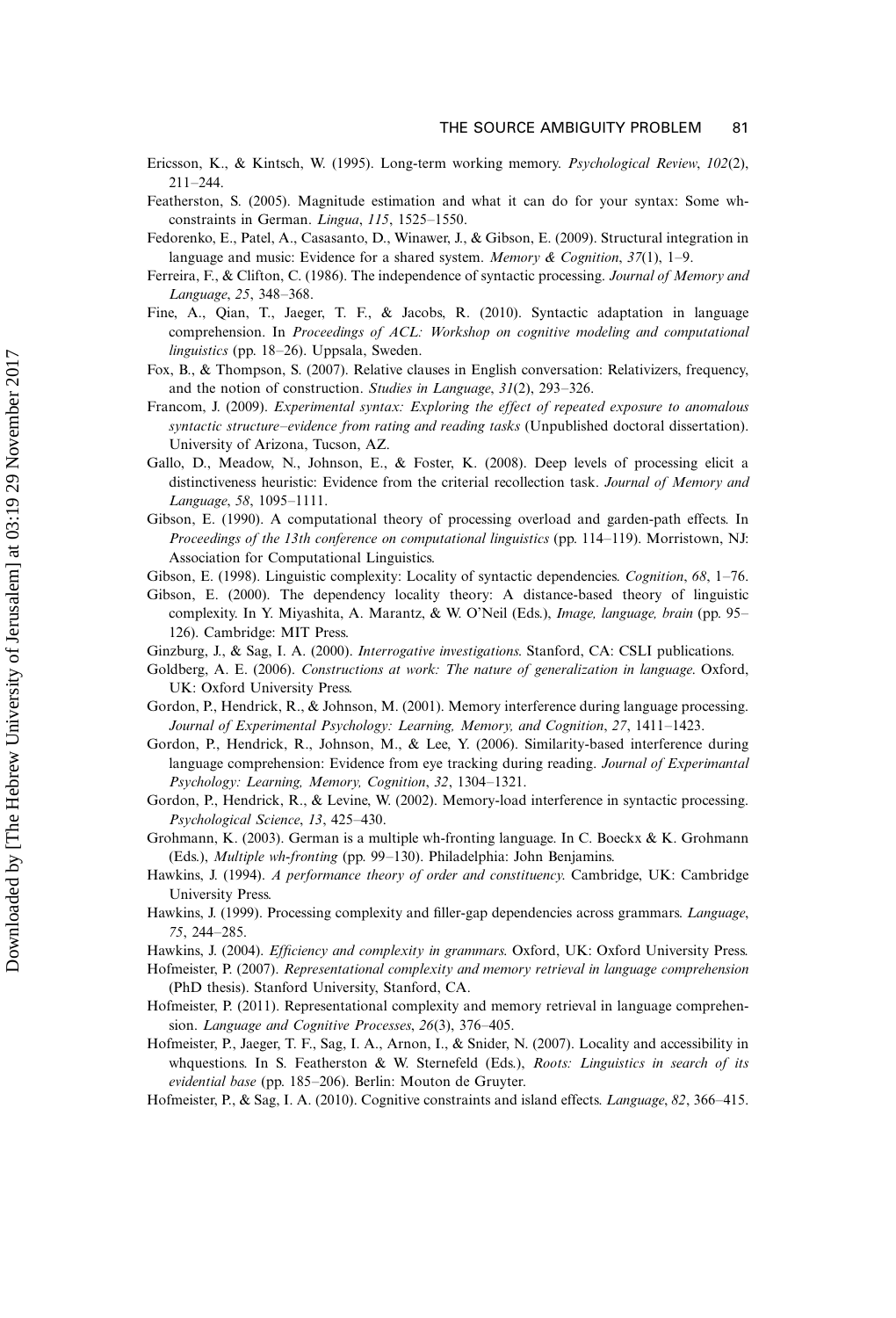- Jacoby, L., & Craik, F. (1979). Effects of elaboration of processing at encoding and retrieval: trace distinctiveness and recovery of initial context. In L. Cermak & F. Craik (Eds.), Levels of processing in human memory (pp.  $1-21$ ). Hillsdale, NJ: Lawrence Erlbaum Associates.
- Jaeger, T. F. (2004). Topicality and Superiority in Bulgarian wh-questions. In *Proceedings of formal* approaches to Slavic linguistics: The Ottawa meeting  $2003$  (Vol. 12, pp. 207–228). Ann Arbor, MI: Michigan Slavic Publications.
- Jaeger, T. F. (2006). Redundancy and syntactic reduction in spontaneous speech (Unpublished doctoral dissertation). Stanford University, Standard, CA.
- Jaeger, T. F. (2008). Categorical data analysis: Away from ANOVAs (transformation or not) and towards logit mixed models. Journal of Memory and Language, 59(4), 434-446.
- Jaeger, T. F. (2010). Redundancy and reduction: Speakers manage syntactic information density. Cognitive Psychology,  $61, 23-62$ .
- Jaeger, T. F., & Tily, H. (2011). On language 'utility': Processing complexity and communicative efficiency'. WIRE: Cognitive Science, 2(3), 323-335.
- Johnson, K. (1997). Speech perception without speaker normalization: An exemplar model. In K. Johnson & J. Mullenix (Eds.), *Talker variability in speech processing* (pp. 145–166). New York: Academic Press.
- Just, M., & Carpenter, P. (1992). A capacity theory of comprehension: Individual differences in working memory. Psychological Review, 99, 122-149.
- Just, M., Carpenter, P., & Woolley, J. (1982). Paradigms and processes in reading comprehension. Journal of Experimental Psychology: General, 111, 228-238.
- Karttunen, L. (1977). Syntax and semantics of questions. Linguistics & Philosophy, 1, 3-44.
- Kaschak, M., & Glenberg, A. (2004). This construction needs learned. Journal of Experimental Psychology: General, 133, 450-467.
- Keller, F. (2000). Gradience in grammar: Experimental and computational aspects of degrees of grammaticality (Unpublished doctoral dissertation). University of Edinburgh, College of Science and Engineering, School of Informatics.
- Kemmer, S., & Barlow, M. (2000). Introduction: A usage-based conception of language. In M. Barlow & S. Kemmer (Eds.), Usage-based models of language (pp. vii-xxviii). Stanford, CA: CSLI.
- Kluender, R. (1991). Cognitive constraints on variables in syntax (Unpublished doctoral dissertation). University of California, San Diego.
- Kluender, R. (1998). On the distinction between strong and weak islands: A processing perspective. In P. Culicover & L. McNally (Eds.), Syntax and semantics 29: The limits of syntax (pp. 241– 279). San Diego, CA: Academic Press.
- Kluender, R. (2005). Are subject islands subject to a processing account? In V. Chand, A. Kelleher, A, J. Rodriguez, & B. Schmeiser (Eds.), Proceedings of the 23rd west coast conference on formal linguistics, 475-499.
- Kluender, R., & Kutas, M. (1993a). Bridging the gap: Evidence from erps on the processing of unbounded dependencies. Journal of Cognitive Neuroscience, 5, 196-214.
- Kluender, R., & Kutas, M. (1993b). Subjacency as a processing phenomenon. Language and Cognitive Processes, 8, 573-633.
- Kraljic, T., & Samuel, A. (2005). Perceptual learning for speech: Is there a return to normal? Cognitive Psychology,  $51(2)$ ,  $141-178$ .
- Kraljic, T., & Samuel, A. (2007). Perceptual adjustments to multiple speakers. Journal of Memory and Language,  $56(1)$ ,  $1-15$ .
- Kuno, S., & Robinson, J. (1972). Multiple wh-questions. Linguistic Inquiry, 3, 463-487.
- Labov, W. (1973). Sociolinguistic patterns. Philadelphia, PA: University of Pennsylvania.
- Labov, W. (1996). When intuitions fail. In L. D. L. McNair K. Singer & M. Aucon (Eds.), Papers from the parasession on theory and data in linguistics: Chicago Linguistic Society (Vol. 32, pp. 77-105). Chicago, IL: Chicago Linguistics Society.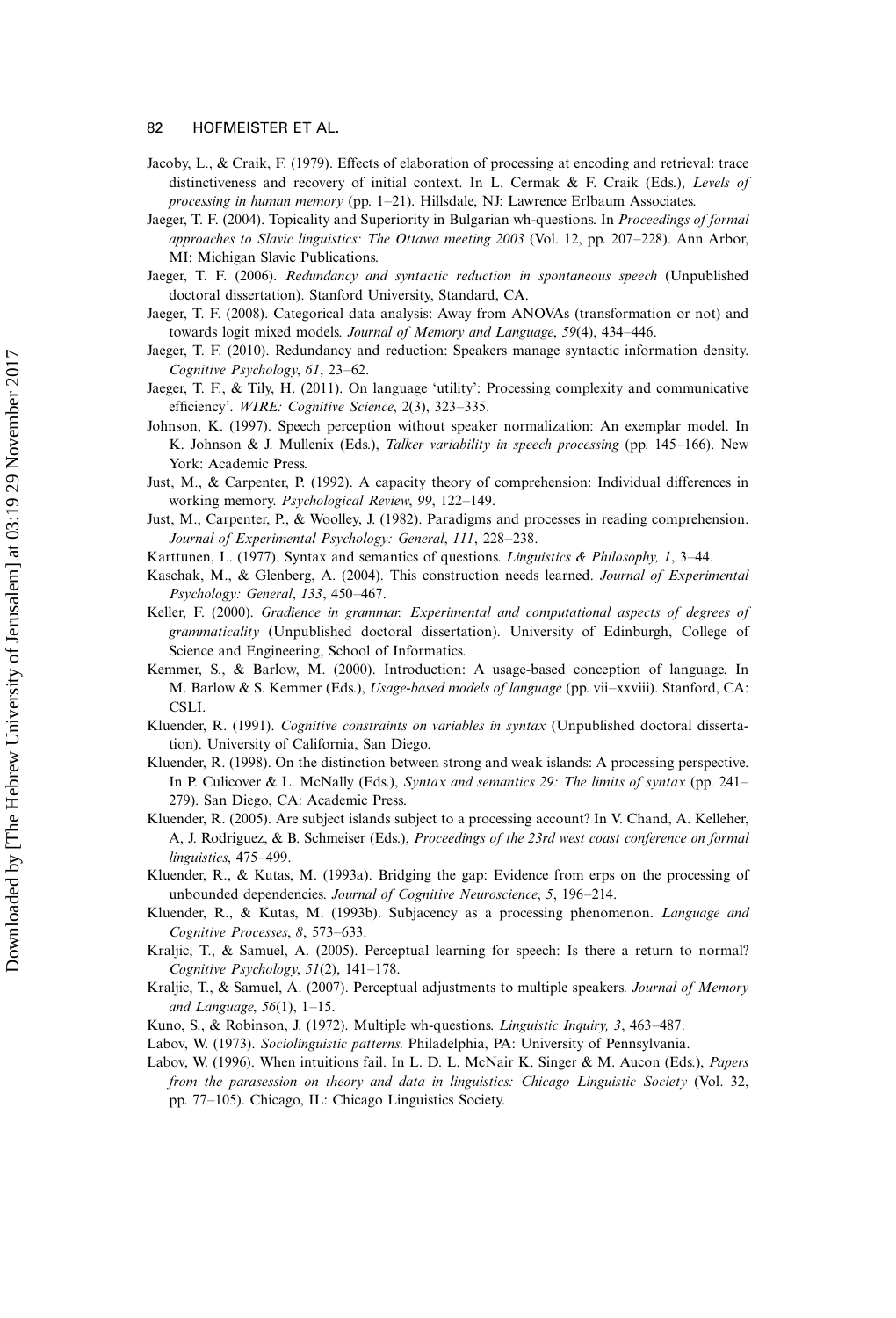- Langacker, R. (2000). A dynamic usage-based model. In S. Kemmer & M. Barlow (Eds.), Usagebased models of language (pp.  $1-63$ ). Stanford, CA: CSLI.
- Lewis, R. (1996). Interference in short-term memory: The magical number two (or three) in sentence processing. Journal of Psycholinguistic Research, 25, 93-115.
- Lewis, R. (1999). Accounting for the fine structure of syntactic working memory: Similarity-based interference as a unifying principle. Behavioral and Brain Sciences, 22, 105-106.
- Lewis, R., & Vasishth, S. (2005). An activation-based model of sentence processing as skilled memory retrieval. Cognitive Science, 29, 1-45.
- Lewis, R., Vasishth, S., & Van Dyke, J. (2006). Computational principles of working memory in sentence comprehension. Trends in Cognitive Sciences, 10, 447-454.
- Luka, B., & Barsalou, L. (2005). Structural facilitation: Mere exposure effects for grammatical acceptability as evidence for syntactic priming in comprehension. Journal of Memory and Language, 52, 436-459.
- Maclay, H., & Sleator, M. (1960). Responses to language: Judgments of grammaticalness. Journal of American Linguistics, 26, 275-282.
- MacWhinney, B. (1998). Models of the emergence of language. Annual Review of Psychology, 49, 199227.
- Maling, J., & Zaenen, A. (1982). A phrase structure account of Scandinavian extraction phenomena. In P. Jacobson & G. Pullum (Eds.), The nature of syntactic representation (pp. 229-282). Dordrecht: Reidel.
- McDaniel, M. (1981). Syntactic complexity and elaborative processing. Memory and Cognition, 31, 3543.
- McDaniel, M., Dunay, P., Lyman, B., & Kerwin, M. L. (1988). Effects of elaboration and relational distinctiveness on sentence memory. The American Journal of Psychology, 101, 357-369.
- McElree, B. (2000). Sentence comprehension is mediated by content-addressable memory structures. Journal of Psycholinguistic Research, 29, 111-123.
- McElree, B., Foraker, S., & Dyer, L. (2003). Memory structures that subserve sentence comprehension. Journal of Memory and Language, 48, 67-91.
- Miller, G. A., & Chomsky, N. (1963). Finitary models of language users. In R. D. Luce, R. R. Bush, & E. Galanter (Eds.), *Handbook of mathematical psychology* (Vol. 2, pp. 419–492). New York: Wiley.
- Nairne, J. S. (1990). A feature model of immediate memory. Memory & Cognition, 18, 251-269.
- Nairne, J. S. (2001). A functional analysis of primary memory. In H. Roediger, J. S. Nairne, & A. Suprenant (Eds.), The nature of remembering: Essays in honor of Robert G. Crowder (pp. 282– 296). Washington, DC: American Psychological Association.
- Nairne, J. S. (2006). Modeling distinctiveness: Implications for general memory theory. In R. R. Hunt & J. B. Worthen (Eds.), Distinctiveness and memory (pp. 27-46). Oxford: Oxford University Press.
- Nicol, J., & Swinney, D. (1989). The role of structure in coreference assignment during sentence comprehension. Journal of Psycholinguistic Research, 18, 5-19.
- Oberauer, K., & Lewandowsky, S. (2008). Forgetting in immediate serial recall: Decay, temporal distinctiveness, or interference? Psychological Review, 115, 544-576.

Osterhout, L., & Swinney, D. (1993). On the temporal course of gap-filling during comprehension of verbal passives. Journal of Psycholinguistic Research, 22, 273–286.

- Pashler, H. (1994). Dual-task interference in simple tasks: Data and theory. Psychological Bulletin, 116, 220-244.
- Pesetsky, D. (1987). Wh-in-situ: movement and unselective binding. In E. Reuland & A. ter Meulen (Eds.), The representation of (in)definiteness (pp. 98-129). Cambridge, MA: MIT Press.
- Pesetsky, D. (2000). Phrasal movement and its kin. Cambridge, MA: MIT Press.
- Pickering, M. (1993). Direct association and sentence processing: A reply to Gorrell and to Gibson and Hickok. Language and Cognitive Processes, 8, 163-196.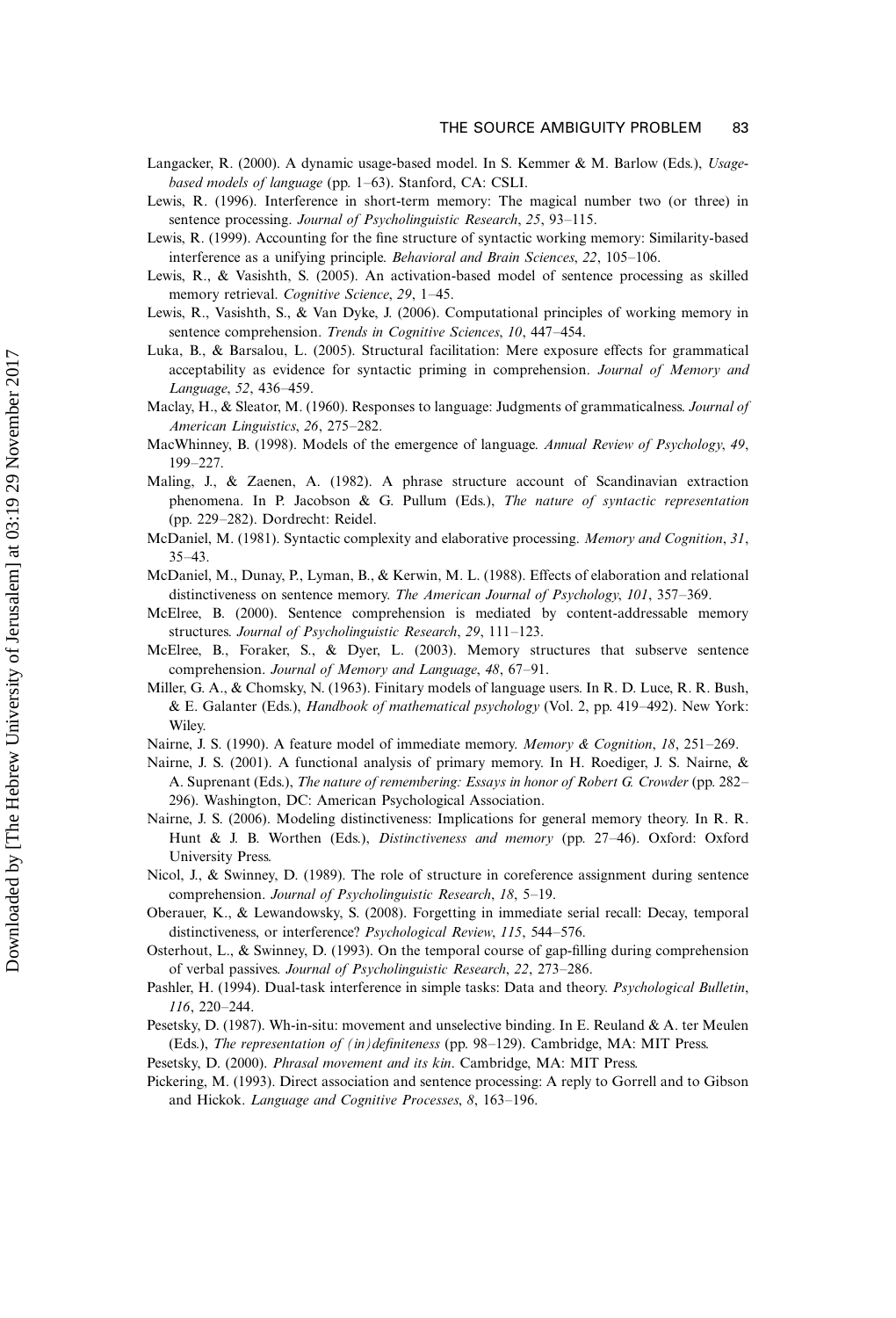- Pickering, M., & Barry, G. (1991). Sentence processing without empty categories. Language and Cognitive Processes, 6, 229-259.
- Pierrehumbert, J. (2001). Exemplar dynamics: Word frequency, lenition and contrast. In J. Bybee & P. Hopper (Eds.), *Frequency and the emergence of linguistic structure* (pp. 137–157). Amsterdam: John Benjamins.
- Pinheiro, J., & Bates, D. (2000). Mixed-effects models in S and S-PLUS statistics and computing. New York: Springer.
- Prince, E. (1978). A comparison of wh-clefts and it-clefts in discourse. *Language*, 54, 883–906.
- Reder, L. (1979). The role of elaborations in memory for prose. Cognitive Psychology, 11, 221–234.
- Reder, L., Charney, D., & Morgan, K. (1986). The role of elaborations in learning a skill from an instructional text. Memory and Cognition, 14, 64-78.
- Ross, J. R. (1967). Constraints on variables in syntax (Unpublished doctoral dissertation, MIT, Cambridge, MA). (Published in 1986 as Infinite Syntax! by Ablex: Norwood, NJ)
- Snider, N., & Jaeger, T. F. (submitted). Syntax in flux: Structural priming maintains probabilistic representations.
- Snyder, W. (2000). An experimental investigation of syntactic satiation effects. Linguistic Inquiry, 31,  $575 - 582.$
- Sorace, A., & Keller, F. (2005). Gradience in linguistic data. *Lingua*,  $115$ , 1497–1524.
- Sprouse, J. (2009). Revisiting satiation: Evidence for an equalization response strategy. Linguistic Inquiry, 40, 329-341.
- Stein, B., Morris, D., & Bransford, J. (1978). Constraints on effective elaboration. Journal of Verbal Learning and Verbal Behavior, 17, 707-714.
- Stowe, L. (1986). Parsing wh-constructions: Evidence for on-line gap location. Language and Cognitive Processes, 1, 227-245.
- Swinney, D., Ford, M., Bresnan, J., & Frauenfelder, U. (1988). Coreference assignment during sentence processing. In M. Macken (Ed.), *Language structure and processing*. Stanford, CA: CSLI.
- Tanenhaus, M., Carlson, G., & Seidenberg, M. (1985). Do listeners compute linguistic representations? In A. Zwicky, L. Kartunnen, & D. Dowty (Eds.), Natural language parsing: Psycholinguistic, theoretical, and computational perspectives (pp. 359-408). New York: Cambridge University Press.
- Thompson, S., & Mulac, A. (1991). A quantitative perspective on the grammaticalization of epistemic parentheticals in English. Approaches to grammaticalization, 2, 313-339.
- Tomasello, M. (2003). Constructing a language: A usage-based theory of language acquisition. Cambridge, MA: Harvard University Press.
- Van Dyke, J. (2007). Interference effects from grammatically unavailable constituents during sentence processing. Journal of Experimental Psychology: Learning, Memory, and Cognition, 33, 407-430.
- Van Dyke, J., & Lewis, R. (2003). Distinguishing effects of structure and decay on attachment and repair: A cue-based parsing account of recovery from misanalyzed ambiguities. Journal of Memory and Language, 49, 285-316.
- Van Dyke, J., & McElree, B. (2006). Retrieval interference in sentence comprehension. Journal of Memory and Language, 55, 157-166.
- Vasishth, S., & Lewis, R. L. (2006). Argument-head distance and processing complexity: Explaining both locality and anti-locality effects. Language, 82, 767-794.
- Warren, T., & Gibson, E. (2005). Effects of NP type in reading cleft sentences in English. Language and Cognitive Processes, 20, 751-767.
- Wells, J., Christiansen, M., Race, D., Acheson, D., & MacDonald, M. (2009). Experience and sentence processing: Statistical learning and relative clause comprehension. Cognitive psychol- $\log y$ , 58(2), 250-271.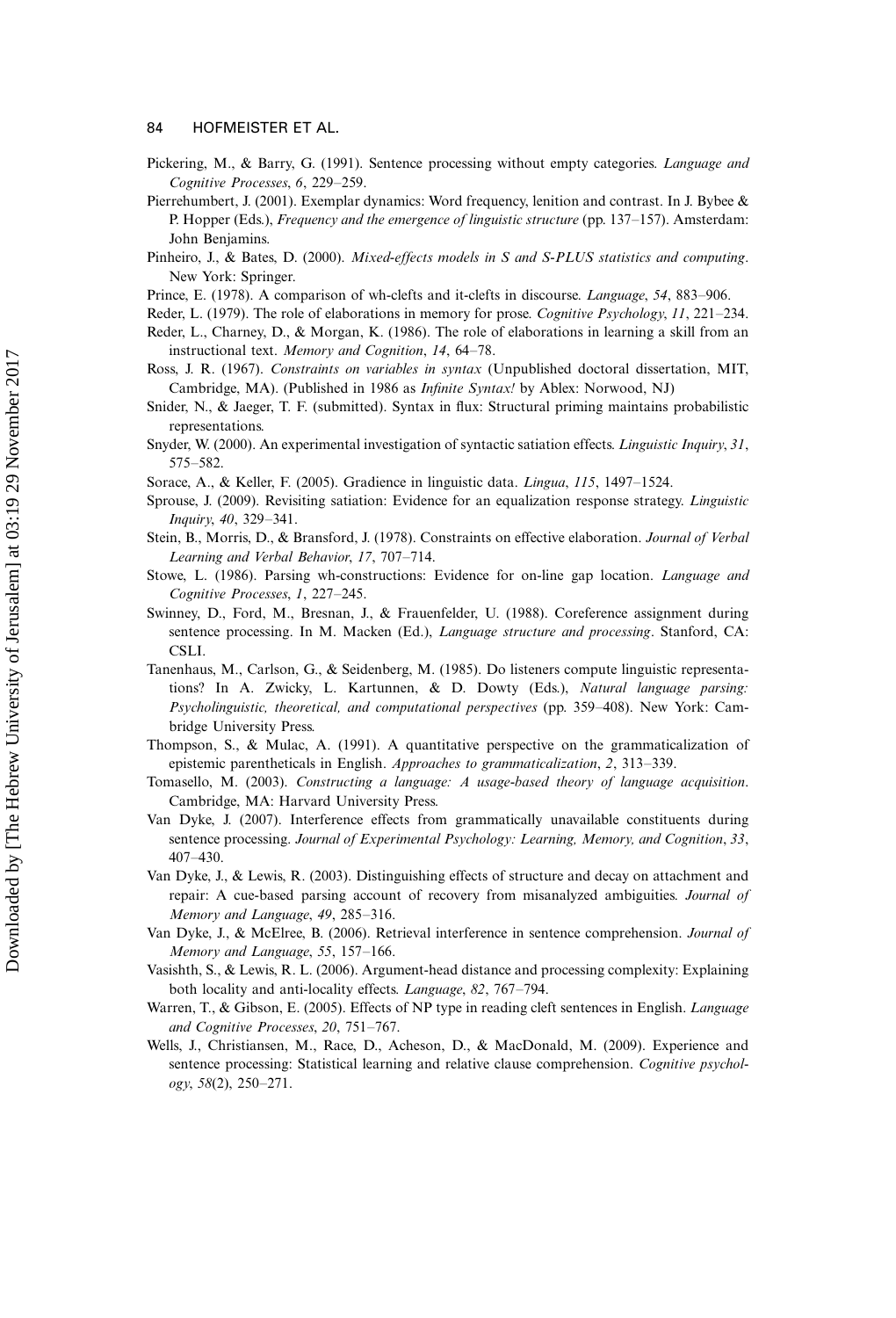Wilkins, W. (1977). The variable interpretation condition (Unpublished doctoral dissertation). Los Angeles: University of California.

Wilkins, W. (1980). Adjacency and variables in syntactic transformations. *Linguistic Inquiry, 11*, 709-758

## APPENDIX A. MODELLING EFFECTS OF WH-PHRASE INTERFERENCE

Nairne (1990, 2001, 2006) suggests that the probability of retrieving an event (or mental representation)  $E_1$ , given a retrieval cue set  $X_1$ , depends upon the similarity or feature-overlap of  $X_1$  and  $E_1$ , as well as the similarity of  $X_1$  to other memory candidates:

$$
P_r(E_1|X_1) = \frac{s(X_1, E_1)}{\sum s(X_1, E_n)}
$$
\n(1)

The similarity between a memory item and a retrieval cue is determined by the proportion of mismatching features to all retrieval cue features  $(d)$ :

$$
s(X_1, E_1) = e^{-d(X_1, E_1)}
$$
\n(2)

The makeup of  $X_1$  depends in large part on the features in  $E_1$ . For instance, if a memory chunk consists of a vector of features such as  $[-C + D + E - G]$ , the operative retrieval cues contain a perfectly maintained set of feature-values  $[+C + D + E - G]$  or a degraded one with missing features ( $[?? + E - G]$ ). Loss of features can happen for numerous reasons, such as feature overwriting, whose discussion goes beyond this paper's scope. Ultimately, the greater number of contextually unique features in  $E_1$ , the greater the probability for unique features in  $X_1$ , and thus better chances for successful retrieval.

To briefly illustrate, suppose that a which- $\overline{N}$  phrase like which patient has a feature representation like  $[+A + D + W f_4 \tcdot f_{12}]$  (the names and values are arbitrary), who contains a subset of these features  $[+A + W]$ , which medicine has the feature representation  $[-A + D]$  $+W$  g<sub>4</sub>...g<sub>12</sub>], and *what* has a subset of these [ $-A + W$ ], and that no f-features are g-features and vice versa. To calculate retrieval probabilities for each wh-element in an SUV context where the trace has been perfectly preserved  $(X_1 = E_1)$ , we simply plug in the appropriate numbers to get the results in Table 9. For instance, the two which- $\overline{N}$  phrases, according to the vector representations above, mismatch on 10 out of 12 feature-values. Hence, if  $E_1$  corresponds to the representation for which medicine, the similarity of  $X_1$  to  $E_1$  is 1, the similarity of which patient to  $X_1$  will be .43, leading to the sampling probability (1/1.43) of .70 for the correct target. As Table 9 illustrates, the highest average sampling probability occurs in the context with two which- $\overline{N}$ phrases and the lowest with two bare wh-words, while contexts with one bare wh-word are predicted to have an intermediate status. The equations above also guarantee that as the proportion of feature mismatches between memory candidates increases, so does the sampling probability. This model-theoretic illustration should not be interpreted as a commitment to Nairne's model or to specific probability values, but rather to the idea that the general class of retrieval models to which it belongs—those that involve retrieval cues based on the original encoding—makes predictions about the relative ease of memory retrieval for specific pairings of wh-elements based on the degree of feature overlap.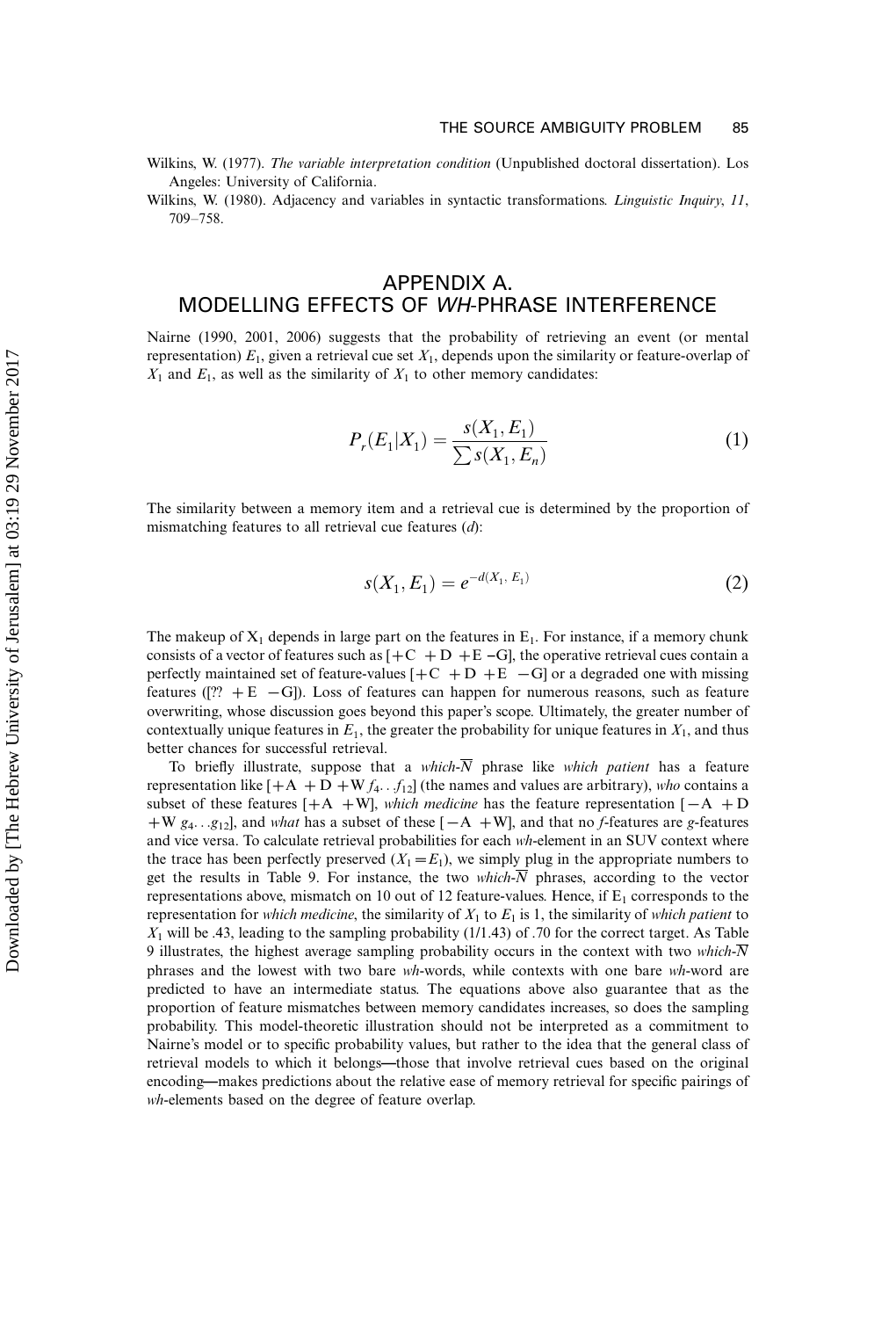| TABLE 9                                                                 |
|-------------------------------------------------------------------------|
| Similarity values and average sampling probabilities according to model |
| specifications in Nairne (1990, 2001, 2006), assuming that $X_1 = E_1$  |

| WH1               | WH2                             | WH1 retrieval                                   | WH <sub>2</sub> retrieval                       | Average sample<br>probability |
|-------------------|---------------------------------|-------------------------------------------------|-------------------------------------------------|-------------------------------|
| Which<br>medicine | Which patient $d = 10/12$       | $s(X_1, \text{WH2}) = .43$                      | $d = 10/12$<br>$s(X_1, WH1) = .43$              | $(.70+.70)/2=.70$             |
| Which<br>medicine | Who                             | $d = 11/12$<br>$s(X_1, \text{WH2}) = .40$       | $d = \frac{1}{2}$<br>$s(X_1, \text{WH1}) = .61$ | $(.71 + .62)/2 = .67$         |
| What              | Which patient $d = \frac{1}{2}$ | $s(X_1, \text{WH2}) = .61$                      | $d = 11/12$<br>$s(X_1, \text{WH1}) = .40$       | $(.62+.71)/2=.67$             |
| What              | Who                             | $d = \frac{1}{2}$<br>$s(X_1, \text{WH2}) = .61$ | $d = \frac{1}{2}$<br>$s(X_1, \text{WH1}) = .61$ | $(.62+.62)/2=.62$             |

## APPENDIX B. EXPERIMENTAL MATERIALS

## Experiment I, III, and IV Stimuli

Only the condition with two *which*- $\overline{N}$  phrases is shown here.

- 1. Anna noticed which picture which collector desired when she attended the big art sale in the museum.
- 2. Danny observed which box which mover lifted while he continued packing up his things.
- 3. John determined which vase which child broke after talking with the children in the class.
- 4. David guessed which continent which explorer discovered and then won the big trivia match.
- 5. Lisa remembered which play which author wrote but she couldn't remember the year.
- 6. Ellen recalled which pie which customer ate when she was at the local diner last week.
- 7. Ashley discovered which agreement which diplomat signed after receiving permission from the president.
- 8. Tom knew which key which janitor took after questioning the students in the school.
- 9. Michael researched which castle which king built because he was writing a report on medieval architecture.
- 10. Chris reported which island which millionaire bought and Dan passed that information to the board of trustees.
- 11. Sophia revealed which device which engineer invented and then she was sued for violating privacy laws.
- 12. Nicole announced which prize which actor received but no one could hear her over the noisy crowd.
- 13. Dan forgot which reform which politician promised before the crucial elections last June.
- 14. Laura discovered which treasure which pirate hid but she didn't discover the hiding place.
- 15. Peter asked which lecture which professor presented so Mary gave him the conference schedule.
- 16. Sarah predicted which race which jockey won when she went to the races last Saturday.
- 17. Ted investigated which necklace which suspect stole and then he reported it to the police.
- 18. Jeanette stated which medicine which patient needed and John took note of it.
- 19. Mary wondered which book which student read but later the teacher told her.
- 20. Andrew decided which weapon which fighter used before allowing the match to begin.